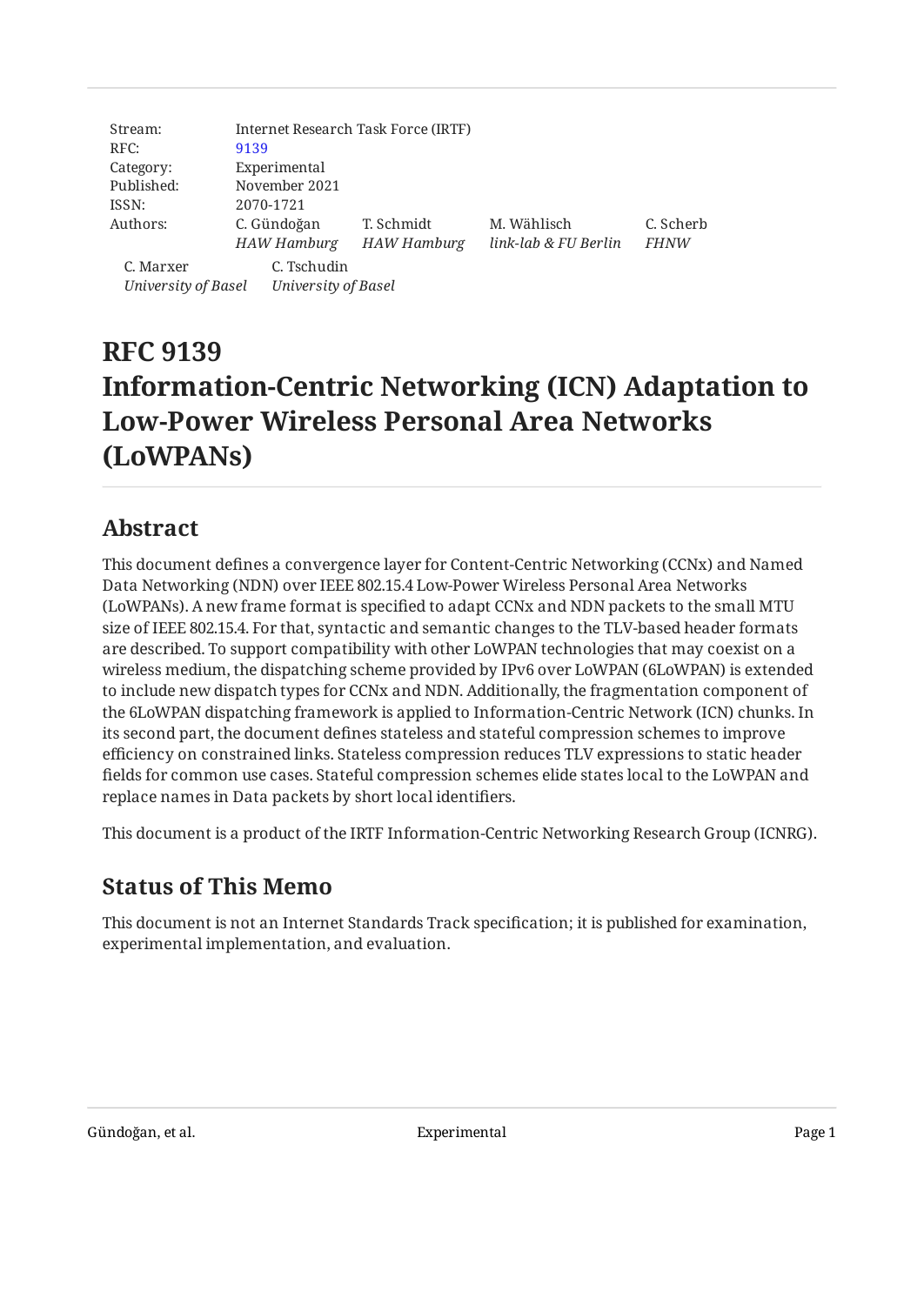This document defines an Experimental Protocol for the Internet community. This document is a product of the Internet Research Task Force (IRTF). The IRTF publishes the results of Internetrelated research and development activities. These results might not be suitable for deployment. This RFC represents the consensus of the Information-Centric Networking Research Group of the Internet Research Task Force (IRTF). Documents approved for publication by the IRSG are not candidates for any level of Internet Standard; see Section 2 of RFC 7841.

<span id="page-1-0"></span>Information about the current status of this document, any errata, and how to provide feedback on it may be obtained at [https://www.rfc-editor.org/info/rfc9139.](https://www.rfc-editor.org/info/rfc9139)

# **[Copyright Notice](#page-1-0)**

Copyright (c) 2021 IETF Trust and the persons identified as the document authors. All rights reserved.

This document is subject to BCP 78 and the IETF Trust's Legal Provisions Relating to IETF Documents (<https://trustee.ietf.org/license-info>) in effect on the date of publication of this document. Please review these documents carefully, as they describe your rights and restrictions with respect to this document.

## <span id="page-1-1"></span>**[Table of Contents](#page-1-1)**

- [1](#page-3-0). [Introduction](#page-3-0)
- [2](#page-5-0). [Terminology](#page-5-0)
- [3](#page-5-1). [Overview of ICN LoWPAN](#page-5-1)
	- [3.1.](#page-5-2) [Link-Layer Convergence](#page-5-2)
	- [3.2.](#page-6-0) [Stateless Header Compression](#page-6-0)
	- [3.3.](#page-7-0) [Stateful Header Compression](#page-7-0)
- [4](#page-7-1). [IEEE 802.15.4 Adaptation](#page-7-1)
	- [4.1.](#page-7-2) [LoWPAN Encapsulation](#page-7-2)
		- [4.1.1](#page-9-0). [Dispatch Extensions](#page-9-0)
	- [4.2.](#page-9-1) [Adaptation-Layer Fragmentation](#page-9-1)
- [5](#page-10-0). Space-Effi[cient Message Encoding for NDN](#page-10-0)
	- [5.1.](#page-10-1) [TLV Encoding](#page-10-1)
	- [5.2.](#page-12-0) [Name TLV Compression](#page-12-0)
	- [5.3.](#page-12-1) [Interest Messages](#page-12-1)
		- [5.3.1](#page-12-2). [Uncompressed Interest Messages](#page-12-2)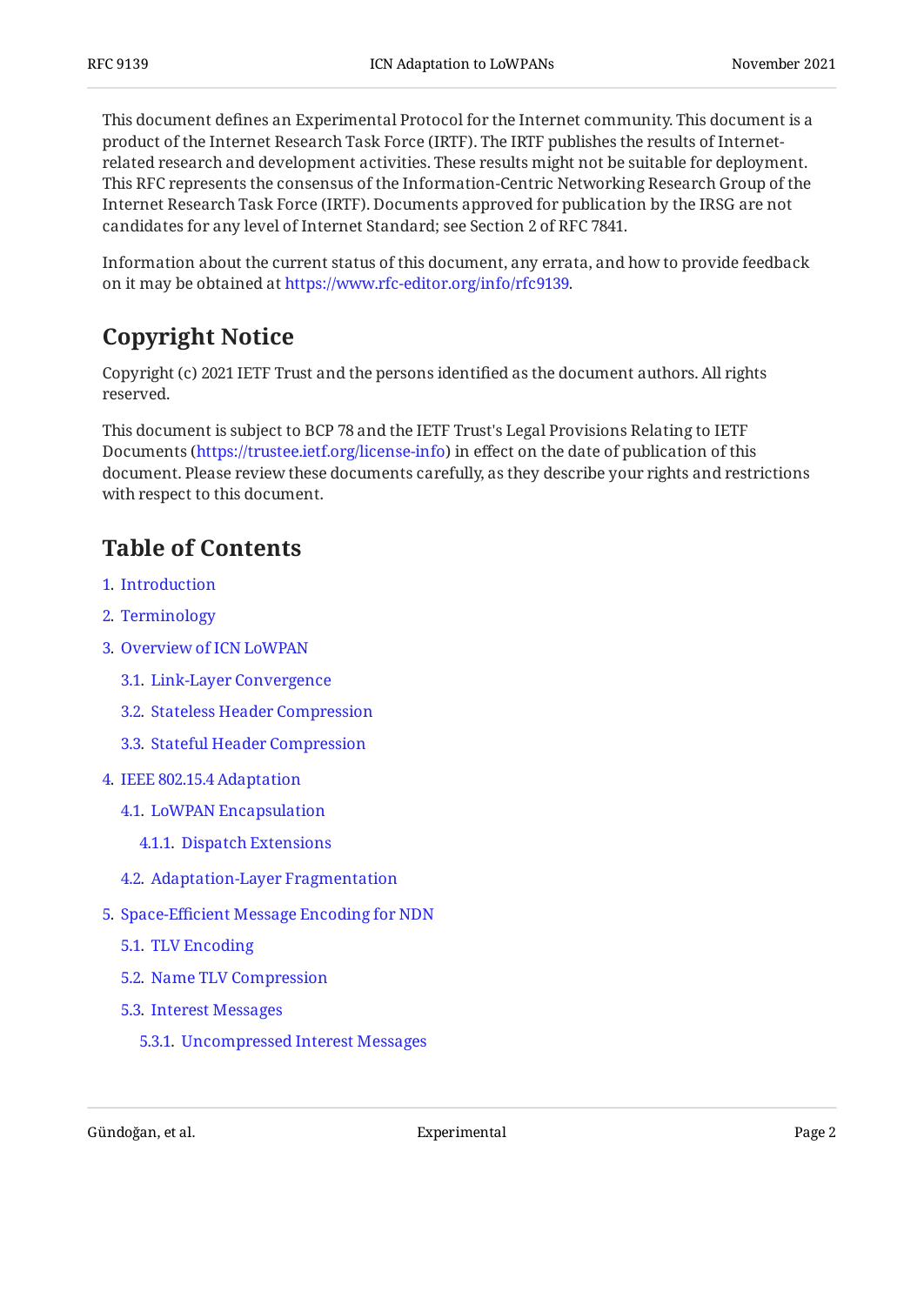- [5.3.2](#page-12-3). [Compressed Interest Messages](#page-12-3)
- [5.3.3](#page-15-0). [Dispatch Extension](#page-15-0)
- [5.4.](#page-15-1) [Data Messages](#page-15-1)
	- [5.4.1](#page-15-2). [Uncompressed Data Messages](#page-15-2)
	- [5.4.2](#page-15-3). [Compressed Data Messages](#page-15-3)
	- [5.4.3](#page-17-0). [Dispatch Extension](#page-17-0)
- [6](#page-18-0). Space-Effi[cient Message Encoding for CCNx](#page-18-0)
	- [6.1.](#page-18-1) [TLV Encoding](#page-18-1)
	- [6.2.](#page-18-2) [Name TLV Compression](#page-18-2)
	- [6.3.](#page-18-3) [Interest Messages](#page-18-3)
		- [6.3.1](#page-18-4). [Uncompressed Interest Messages](#page-18-4)
		- [6.3.2](#page-19-0). [Compressed Interest Messages](#page-19-0)
		- [6.3.3](#page-23-0). [Dispatch Extension](#page-23-0)
	- [6.4.](#page-23-1) [Content Objects](#page-23-1)
		- [6.4.1](#page-23-2). [Uncompressed Content Objects](#page-23-2)
		- [6.4.2](#page-24-0). [Compressed Content Objects](#page-24-0)
		- [6.4.3](#page-26-0). [Dispatch Extension](#page-26-0)
- [7](#page-27-0). [Compressed Time Encoding](#page-27-0)
- [8](#page-27-1). [Stateful Header Compression](#page-27-1)
	- [8.1.](#page-27-2) [LoWPAN-Local State](#page-27-2)
	- [8.2.](#page-28-0) [En Route State](#page-28-0)
	- [8.3.](#page-29-0) [Integrating Stateful Header Compression](#page-29-0)
- [9](#page-30-0). [ICN LoWPAN Constants and Variables](#page-30-0)
- [10](#page-30-1). [Implementation Report and Guidance](#page-30-1)
	- [10.1.](#page-30-2) [Preferred Con](#page-30-2)figuration
	- [10.2.](#page-31-0) [Further Experimental Deployments](#page-31-0)
- [11](#page-32-0). [Security Considerations](#page-32-0)
- [12](#page-32-1). [IANA Considerations](#page-32-1)
	- [12.1.](#page-32-2) [Updates to the 6LoWPAN Dispatch Type Field Registry](#page-32-2)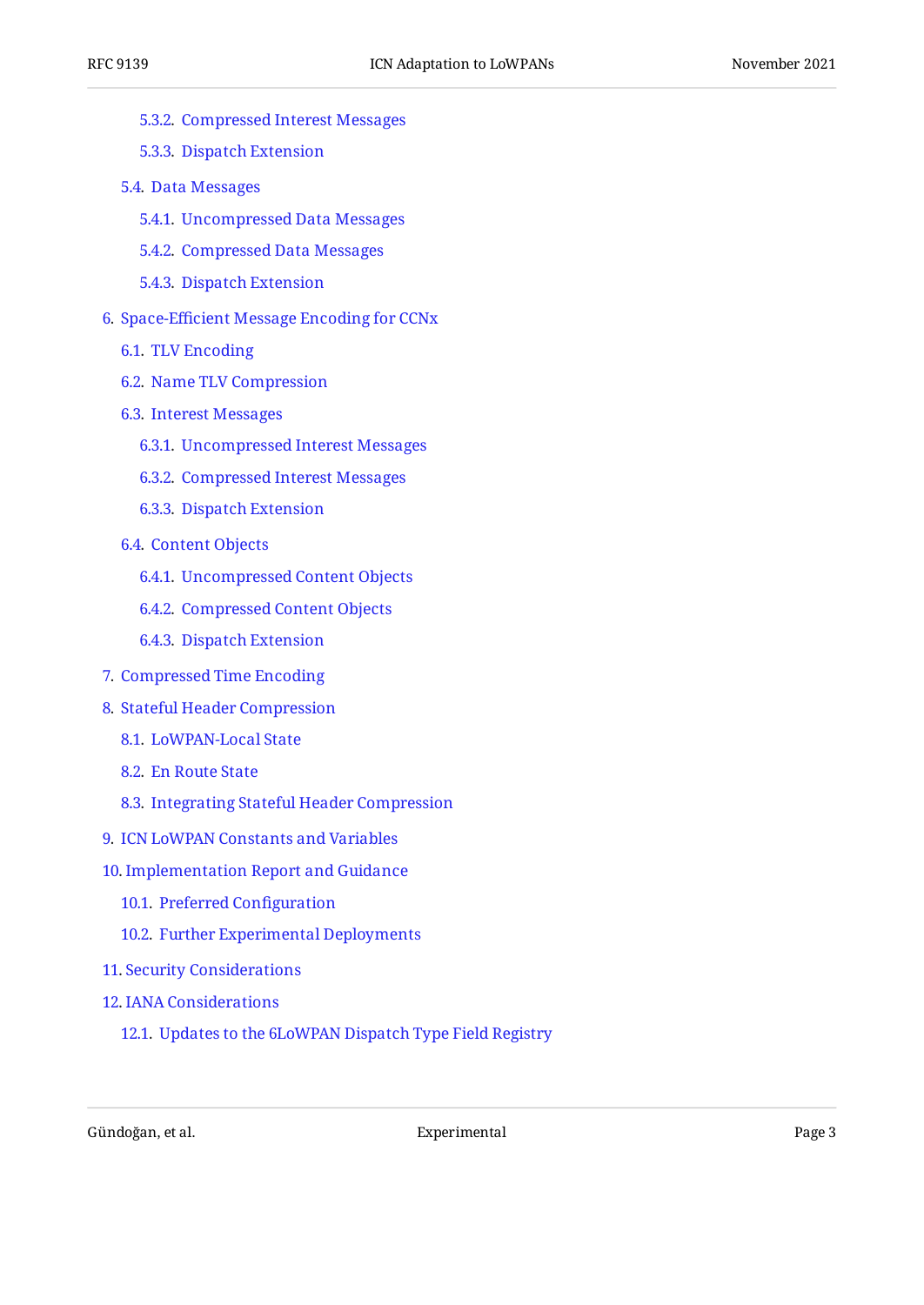#### [13](#page-33-0). [References](#page-33-0)

[13.1.](#page-33-1) [Normative References](#page-33-1)

[13.2.](#page-33-2) [Informative References](#page-33-2)

[Appendix A.](#page-35-0) [Estimated Size Reduction](#page-35-0)

[A.1](#page-36-0). [NDN](#page-36-0)

[A.1.1.](#page-36-1) [Interest](#page-36-1)

[A.1.2.](#page-37-0) [Data](#page-37-0)

[A.2](#page-38-0). CCN<sub>x</sub>

[A.2.1.](#page-38-1) [Interest](#page-38-1)

[A.2.2.](#page-39-0) [Content Object](#page-39-0)

[Acknowledgments](#page-40-0)

[Authors' Addresses](#page-40-1)

## <span id="page-3-0"></span>**[1. Introduction](#page-3-0)**

The Internet of Things (IoT) has been identified as a promising deployment area for Information-Centric Networking (ICN), as infrastructureless access to content, resilient forwarding, and innetwork data replication demonstrates notable advantages over the Internet host-to-host approach [[NDN-EXP1\]](#page-34-0) [[NDN-EXP2\]](#page-34-1). Recent studies [[NDN-MAC\]](#page-34-2) have shown that an appropriate mapping to link-layer technologies has a large impact on the practical performance of an ICN. This will be even more relevant in the context of IoT communication where nodes often exchange messages via low-power wireless links under lossy conditions. In this memo, we address the base adaptation of data chunks to such link layers for the ICN flavors [NDN](#page-34-3) [NDN] and CCNx [\[RFC8569](#page-35-1)] [[RFC8609\]](#page-35-2).

The IEEE 802.15.4 [\[ieee802.15.4](#page-33-3)] link layer is used in low-power and lossy networks (see LLN in ), in which devices are typically battery operated and constrained in resources. [[RFC7228\]](#page-34-4) Characteristics of LLNs include an unreliable environment, low-bandwidth transmissions, and increased latencies. IEEE 802.15.4 admits a maximum physical-layer packet size of 127 bytes. The maximum frame header size is 25 bytes, which leaves 102 bytes for the payload. IEEE 802.15.4 security features further reduce this payload length by up to 21 bytes, yielding a net of 81 bytes for CCNx or NDN packet headers, signatures, and content.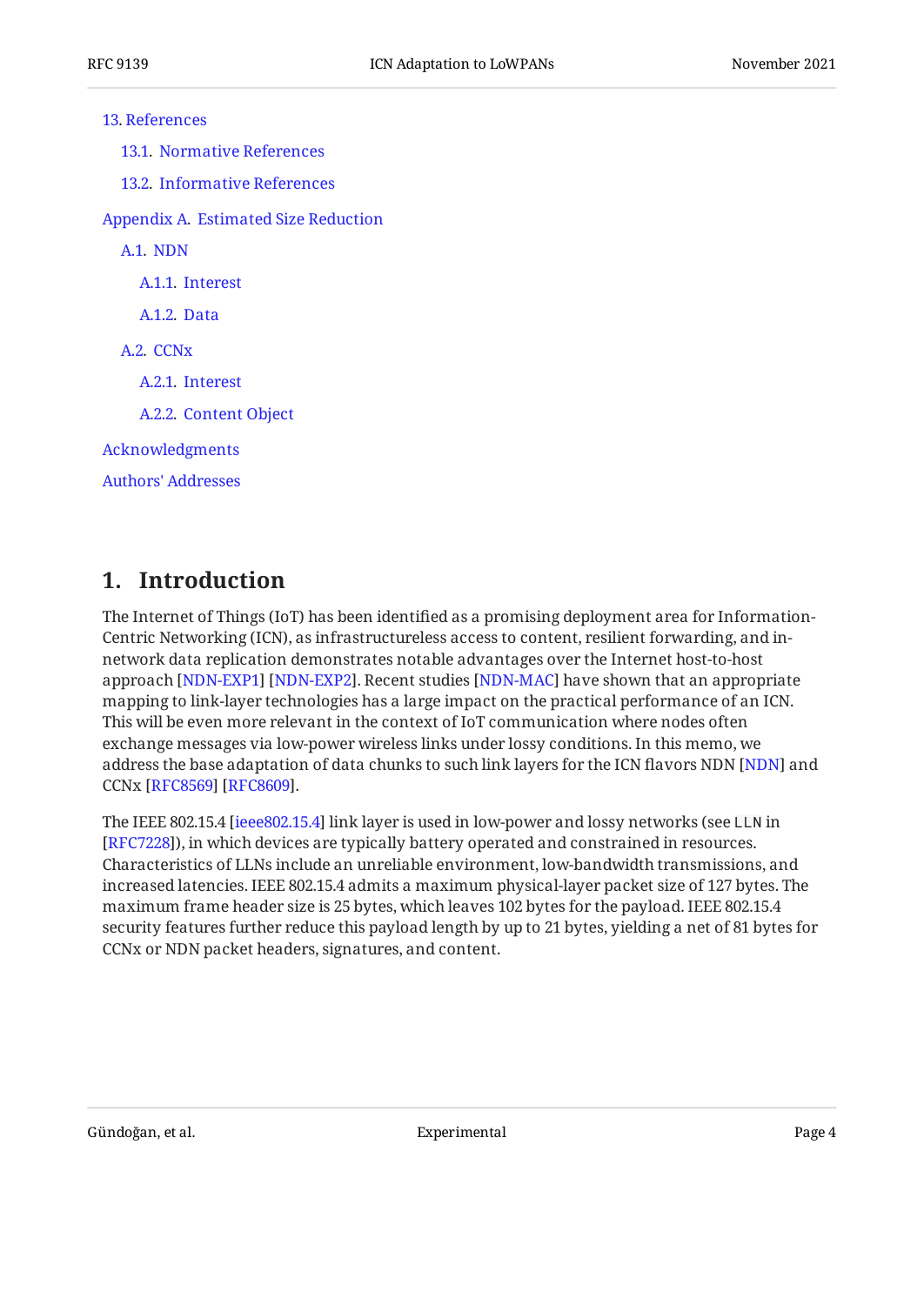6LoWPAN [RFC4944] [RFC6282] is a convergence layer that provides frame formats, header compression, and adaptation-layer fragmentation for IPv6 packets in IEEE 802.15.4 networks. The 6LoWPAN adaptation introduces a dispatching framework that prepends further information to 6LoWPAN packets, including a protocol identifier for payload and meta information about fragmentation.

Prevalent packet formats based on Type-Length-Value (TLV), such as in CCNx and NDN, are designed to be generic and extensible. This leads to header verbosity, which is inappropriate in constrained environments of IEEE 802.15.4 links. This document presents ICN LoWPAN, a convergence layer for IEEE 802.15.4 motivated by 6LoWPAN. ICN LoWPAN compresses packet headers of CCNx, as well as NDN, and allows for an increased effective payload size per packet. Additionally, reusing the dispatching framework defined by 6LoWPAN enables compatibility between coexisting wireless deployments of competing network technologies. This also allows reuse of the adaptation-layer fragmentation scheme specified by 6LoWPAN for ICN LoWPAN.

ICN LoWPAN defines a more space-efficient representation of CCNx and NDN packet formats. This syntactic change is described for CCNx and NDN separately, as the header formats and TLV encodings differ notably. For further reductions, default header values suitable for constrained IoT networks are selected in order to elide corresponding TLVs. Experimental evaluations of the ICN LoWPAN header compression schemes in [ICNLOWPAN] illustrate a reduced message overhead, a shortened message airtime, and an overall decline in power consumption for typical Class 2 devices [RFC7228] compared to uncompressed ICN messages.

In a typical IoT scenario (see [Figure 1\)](#page-4-0), embedded devices are interconnected via a quasistationary infrastructure using a border router (BR) that connects the constrained LoWPAN network by some gateway with the public Internet. In ICN-based IoT networks, nonlocal Interest and Data messages transparently travel through the BR up and down between a gateway and the embedded devices situated in the constrained LoWPAN.

<span id="page-4-0"></span>

*[Figure 1: IoT Stub Network](#page-4-0)*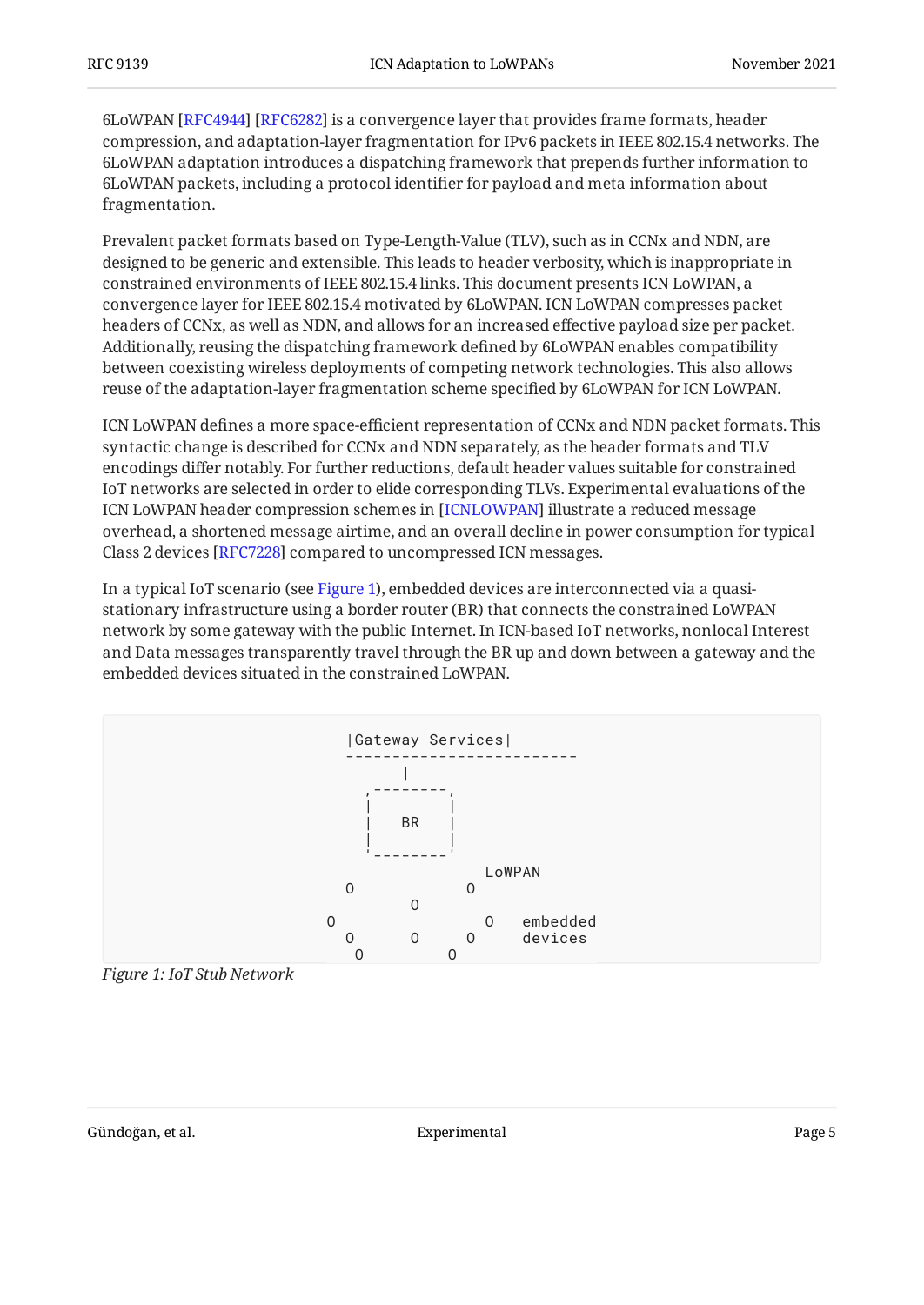The document has received fruitful reviews by members of the ICN community and the research group (see the Acknowledgments section) for a period of two years. It is the consensus of ICNRG that this document should be published in the IRTF Stream of the RFC series. This document does not constitute an IETF standard.

## <span id="page-5-0"></span>**[2. Terminology](#page-5-0)**

The key words "MUST", "MUST NOT", "REQUIRED", "SHALL", "SHALL NOT", "SHOULD", "SHOULD NOT", "**RECOMMENDED", "NOT RECOMMENDED", "MAY",** and "OPTIONAL" in this document are to be interpreted as described in BCP 14 [RFC2119] [RFC8174] when, and only when, they appear in all capitals, as shown here.

This document uses the terminology of [RFC7476], [RFC7927], and [RFC7945] for ICN entities.

The following terms are used in the document and defined as follows:

|                    | ICN LoWPAN: Information-Centric Networking over Low-Power Wireless Personal Area<br><b>Network</b> |
|--------------------|----------------------------------------------------------------------------------------------------|
| LLN:               | Low-Power and Lossy Network                                                                        |
| CCN <sub>x</sub> : | Content-Centric Networking                                                                         |
| NDN:               | Named Data Networking                                                                              |
| byte:              | synonym for octet                                                                                  |
| nibble:            | synonym for 4 bits                                                                                 |
| time-value:        | a time offset measured in seconds                                                                  |
| time-code:         | an 8-bit encoded time-value                                                                        |

## <span id="page-5-2"></span><span id="page-5-1"></span>**[3. Overview of ICN LoWPAN](#page-5-1)**

### **[3.1. Link-Layer Convergence](#page-5-2)**

<span id="page-5-3"></span>ICN LoWPAN provides a convergence layer that maps ICN packets onto constrained link-layer technologies. This includes features such as link-layer fragmentation, protocol separation on the link-layer level, and link-layer address mappings. The stack traversal is visualized in [Figure 2.](#page-6-1)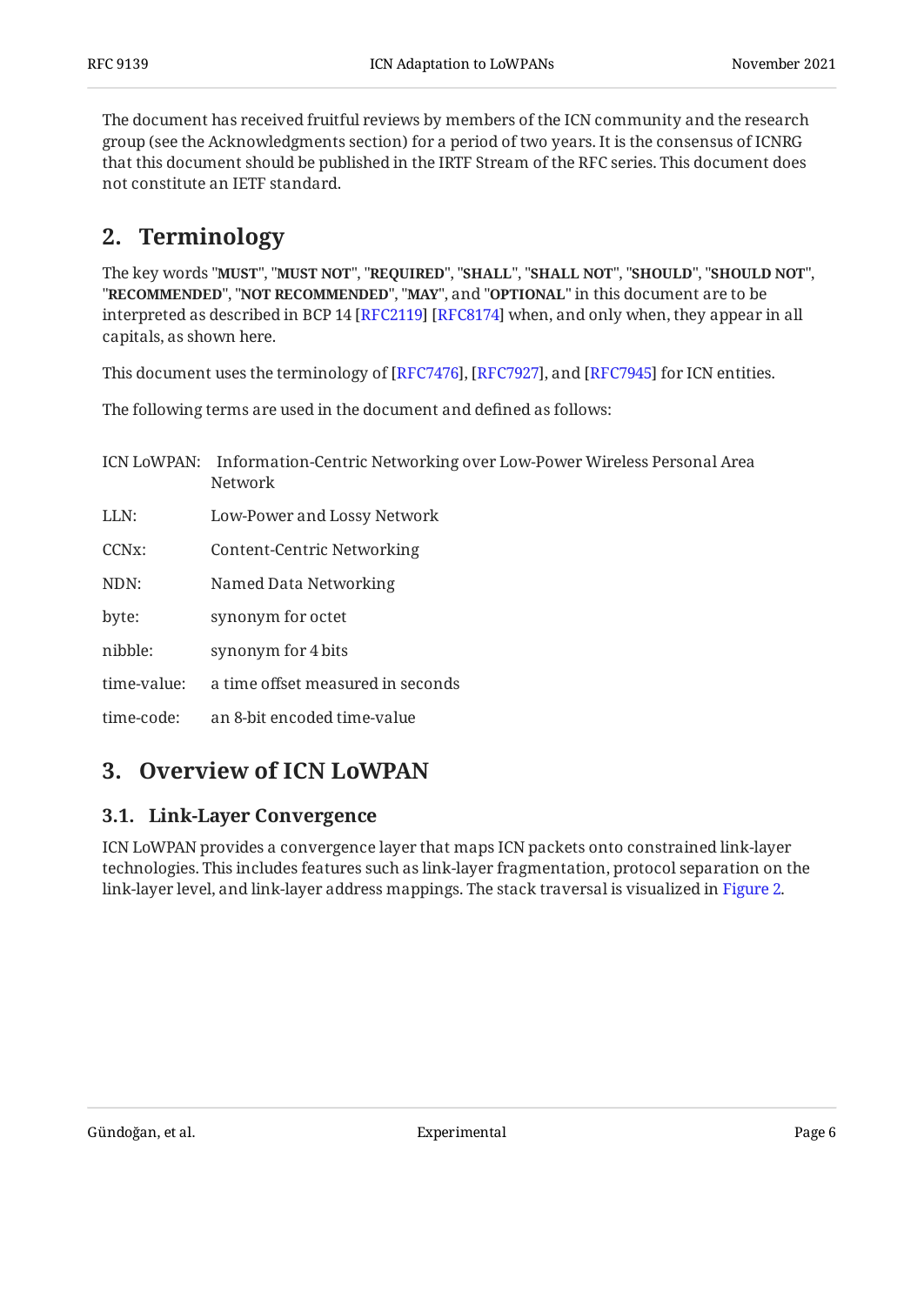<span id="page-6-1"></span>

*[Figure 2:](#page-6-1) [ICN LoWPAN Convergence Layer for IEEE 802.15.4](#page-5-3)* 

<span id="page-6-0"></span>[Section 4](#page-7-1) of this document defines the convergence layer for IEEE 802.15.4.

#### **[3.2. Stateless Header Compression](#page-6-0)**

ICN LoWPAN also defines a stateless header compression scheme with the main purpose of reducing header overhead of ICN packets. This is of particular importance for link layers with small MTUs. The stateless compression does not require preconfiguration of a global state.

The CCNx and NDN header formats are composed of Type-Length-Value (TLV) fields to encode header data. The advantage of the TLV format is its support of variably structured data. The main disadvantage of the TLV format is the verbosity that results from storing the type and length of the encoded data.

The stateless header compression scheme makes use of compact bit fields to indicate the presence of optional TLVs in the uncompressed packet. The order of set bits in the bit fields corresponds to the order of each TLV in the packet. Further compression is achieved by specifying default values and reducing the range of certain header fields.

<span id="page-6-2"></span>[Figure 3](#page-7-3) demonstrates the stateless header compression idea. In this example, the first type of the first TLV is removed and the corresponding bit in the bit field is set. The second TLV represents a fixed-length TLV (e.g., the Nonce TLV in NDN), so that the Type and Length fields are removed. The third TLV represents a boolean TLV (e.g., the MustBeFresh selector in NDN) for which the Type, Length, and Value fields are elided.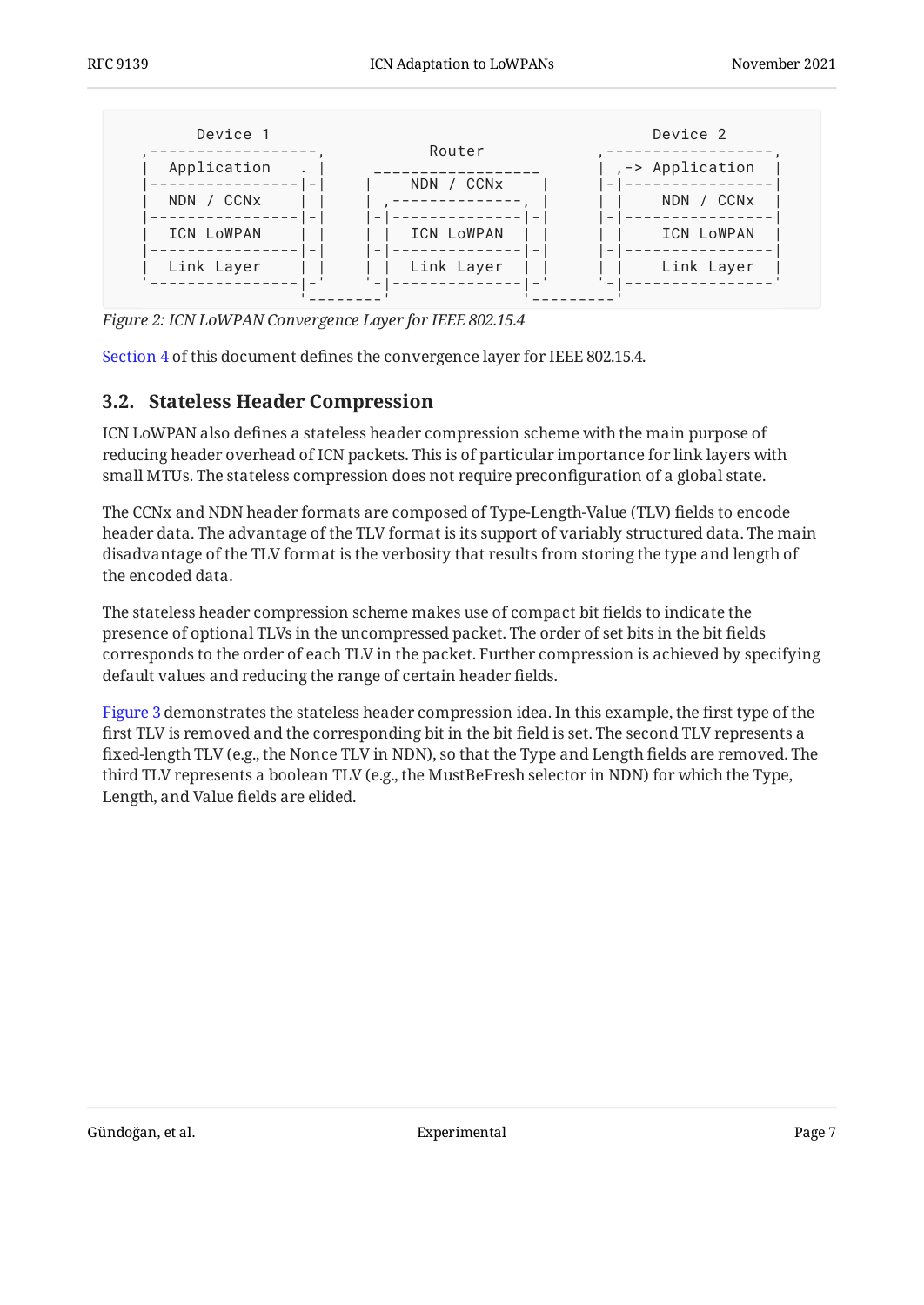<span id="page-7-3"></span>

*[Figure 3:](#page-7-3) [Compression Using a Compact Bit Field -- Bits Encode the Inclusion of TLVs](#page-6-2)* 

Stateless TLV compression for NDN is defined in [Section 5](#page-10-0). [Section 6](#page-18-0) defines the stateless TLV compression for CCNx.

The extensibility of this compression is described in [Section 4.1.1](#page-9-0) and allows future documents to update the compression rules outlined in this document.

## <span id="page-7-0"></span>**[3.3. Stateful Header Compression](#page-7-0)**

ICN LoWPAN further employs two orthogonal, stateful compression schemes for packet size reductions, which are defined in [Section 8](#page-27-1). These mechanisms rely on shared contexts that are either distributed and maintained in the entire LoWPAN or are generated on demand hop-wise on a particular Interest-Data path.

<span id="page-7-1"></span>The shared context identification is defined in [Section 8.1](#page-27-2). The hop-wise name compression "en route" is specified in [Section 8.2](#page-28-0).

# <span id="page-7-2"></span>**[4. IEEE 802.15.4 Adaptation](#page-7-1)**

## **[4.1. LoWPAN Encapsulation](#page-7-2)**

The IEEE 802.15.4 frame header does not provide a protocol identifier for its payload. This causes problems of misinterpreting frames when several network layers coexist on the same link. To mitigate errors, 6LoWPAN defines dispatches as encapsulation headers for IEEE 802.15.4 frames (seeSection 5 of [RFC4944]). Multiple LoWPAN encapsulation headers can precede the actual payload, and each encapsulation header is identified by a dispatch type.

Gündoğan, et al. Experimental Page 8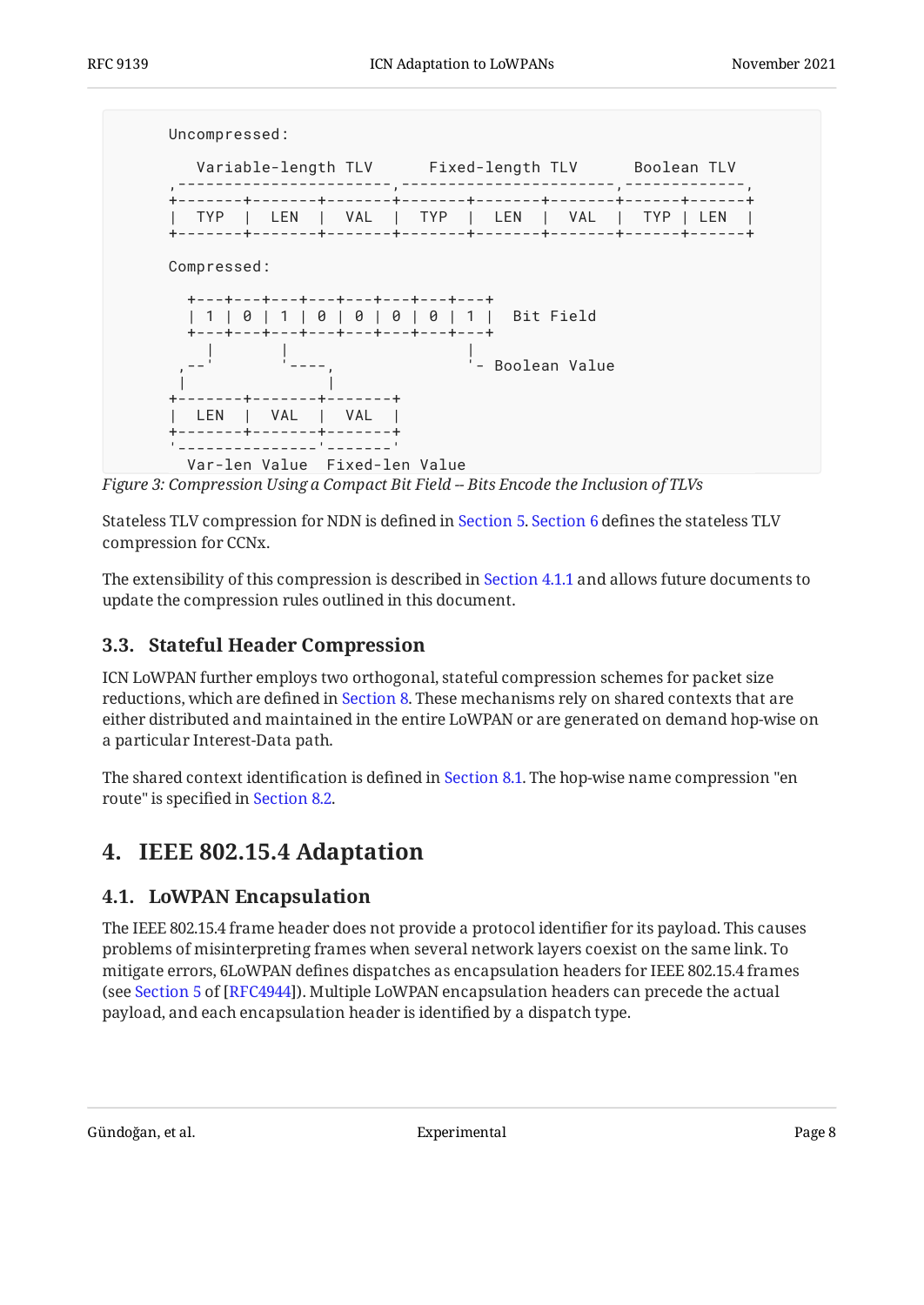[[RFC8025\]](#page-35-3) further specifies dispatch Pages to switch between different contexts. When a LoWPAN parser encounters a Page switch LoWPAN encapsulation header, all following encapsulation headers are interpreted by using a dispatch Page, as specified by the Page switch header. Pages 0 and 1 are reserved for 6LoWPAN. This document uses Page 14 (1111 1110 (0xFE)) for ICN LoWPAN.

<span id="page-8-0"></span>The base dispatch format ([Figure 4\)](#page-8-0) is used and extended by CCNx and NDN in Sections [5](#page-10-0) and [6](#page-18-0).

 0 1 2 3 ... +---+---+---+---+--- | 0 | P | M | C | +---+---+---+---+---

*[Figure 4: Base Dispatch Format for ICN LoWPAN](#page-8-0)* 

P: Protocol

- 0: The included protocol is NDN.
- 1: The included protocol is CCNx.

M: Message Type

- 0: The payload contains an Interest message.
- 1: The payload contains a Data message.

C: Compression

- 0: The message is uncompressed.
- 1: The message is compressed.

<span id="page-8-1"></span>ICN LoWPAN frames with compressed CCNx and NDN messages (C=1) use the extended dispatch format in [Figure 5.](#page-8-1)

|  |  |  |  | 0 1 2 3                                           |
|--|--|--|--|---------------------------------------------------|
|  |  |  |  | +---+---+---+---++---+---+                        |
|  |  |  |  | $\vert 0 \vert P \vert M \vert 1 \vert$   CID EXT |
|  |  |  |  | +---+---+---+---++---+---+                        |

*[Figure 5: Extended Dispatch Format for Compressed ICN LoWPAN](#page-8-1)* 

#### CID: Context Identifier

- 0: No context identifiers are present.
- 1: Context identifier(s) are present (see [Section 8.1](#page-27-2)).

#### EXT: Extension

- 0: No extension bytes are present.
- 1: Extension byte(s) are present (see [Section 4.1.1\)](#page-9-0).

Gündoğan, et al. Experimental Page 9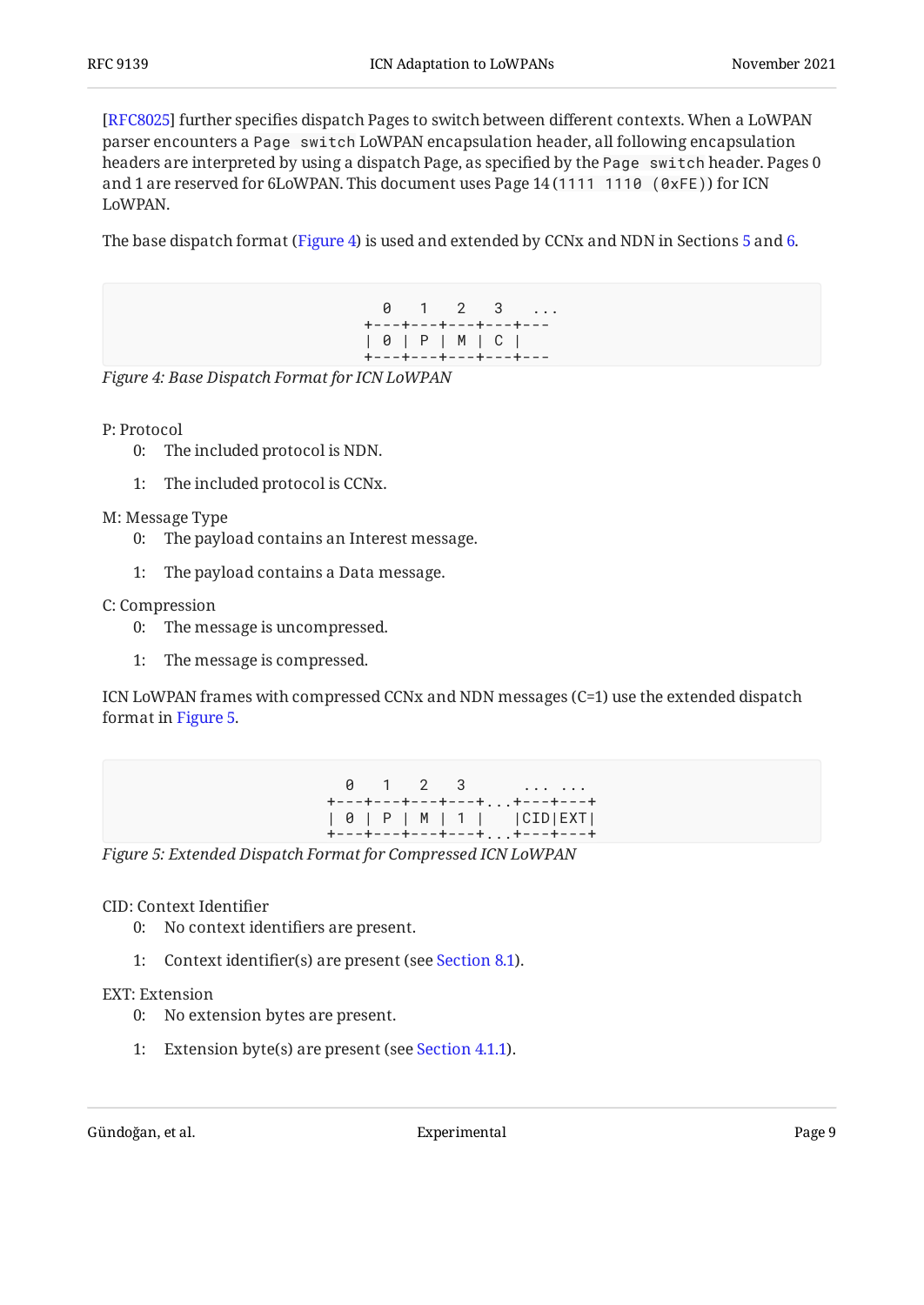<span id="page-9-2"></span>The encapsulation format for ICN LoWPAN is displayed in [Figure 6.](#page-9-2)

```
+------...------+------...-----+--------+-------...-------+-----...
| IEEE 802.15.4 | RFC4944 Disp.| Page | ICN LoWPAN Disp.| Payl. /
```
+------...------+------...-----+--------+-------...-------+-----...

*[Figure 6: LoWPAN Encapsulation with ICN LoWPAN](#page-9-2)* 

IEEE 802.15.4: The IEEE 802.15.4 header.

RFC4944Disp.: Optional additional dispatches defined in Section 5.1 of [RFC4944].

Page: Page switch. 14 for ICN LoWPAN.

ICN LoWPAN: Dispatches as defined in Sections [5](#page-10-0) and [6](#page-18-0).

<span id="page-9-0"></span>Payload: The actual (un-)compressed CCNx or NDN message.

#### **[4.1.1. Dispatch Extensions](#page-9-0)**

<span id="page-9-3"></span>Extension bytes allow for the extensibility of the initial compression rule set. The base format for an extension byte is depicted in [Figure 7.](#page-9-3)

> 0 1 2 3 4 5 6 7 +---+---+---+---+---+---+---+---+ | - | - | - | - | - | - | - |EXT| +---+---+---+---+---+---+---+---+

*[Figure 7: Base Format for Dispatch Extensions](#page-9-3)* 

EXT: Extension

- 0: No other extension byte follows.
- 1: A further extension byte follows.

Extension bytes are numbered according to their order. Future documents **MUST** follow the naming scheme EXT\_0, EXT\_1, ... when updating or referring to a specific dispatch extension byte. Amendments that require an exchange of configurational parameters between devices **SHOULD** use manifests to encode structured data in a well-defined format, e.g., as outlined in . [[ICNRG-FLIC\]](#page-34-8)

## <span id="page-9-1"></span>**[4.2. Adaptation-Layer Fragmentation](#page-9-1)**

Small payload sizes in the LoWPAN require fragmentation for various network layers. Therefore, [Section 5.3](https://www.rfc-editor.org/rfc/rfc4944#section-5.3) of [\[RFC4944\]](#page-33-4) defines a protocol-independent fragmentation dispatch type, a fragmentation header for the first fragment, and a separate fragmentation header for subsequent fragments. ICN LoWPAN adopts this fragmentation handling of [[RFC4944\]](#page-33-4).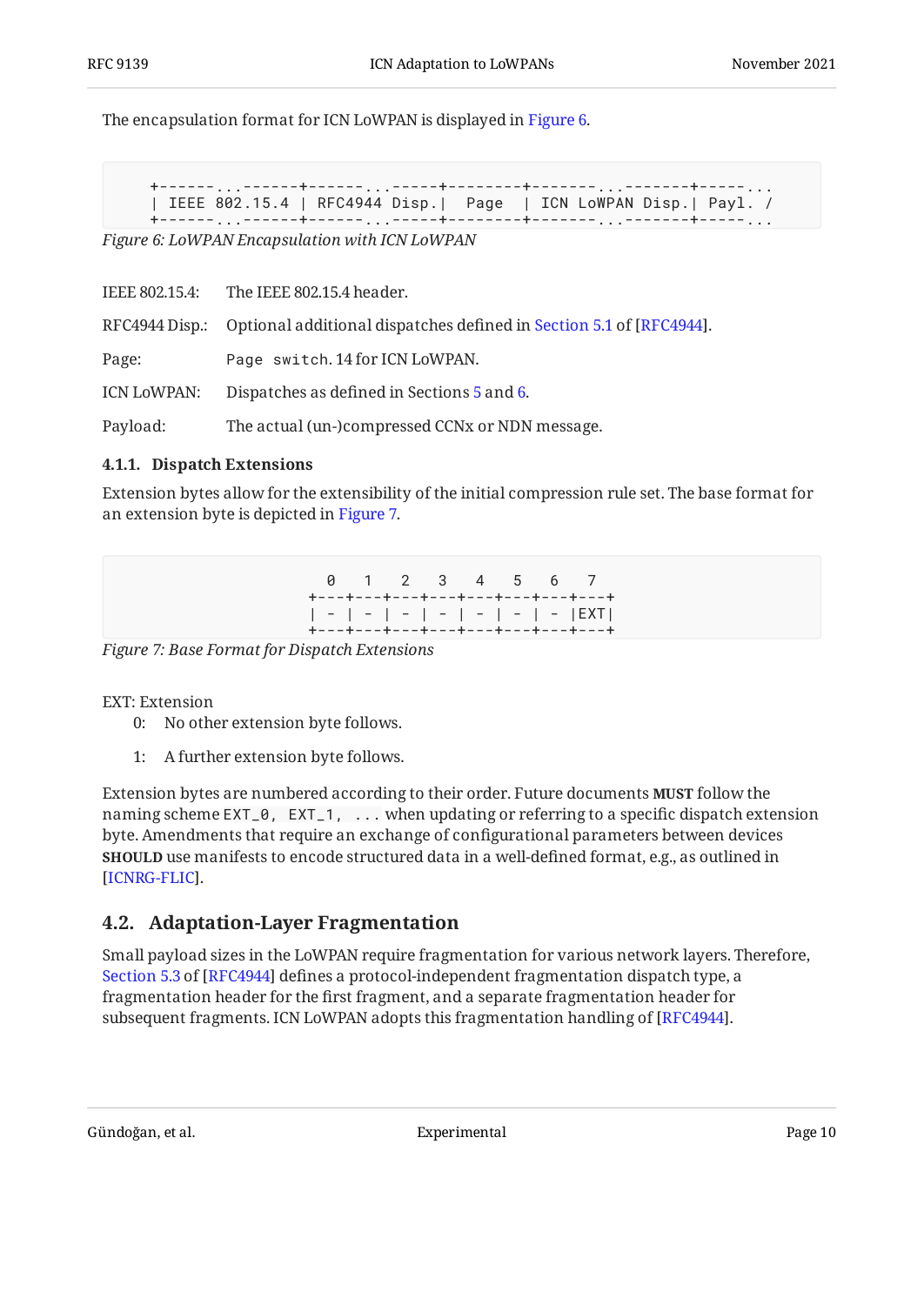The fragmentation LoWPAN header can encapsulate other dispatch headers. The order of dispatchtypes is defined in Section 5 of [RFC4944]. [Figure 8](#page-10-2) shows the fragmentation scheme. The reassembled ICN LoWPAN frame does not contain any fragmentation headers and is depicted in [Figure 9.](#page-10-3)

```
+------...------+----...----+--------+------...-------+--------...
| IEEE 802.15.4 | Frag. 1st | Page | ICN LoWPAN | Payload /
+------...------+----...----+--------+------...-------+--------...
+------...------+----...----+--------...
| IEEE 802.15.4 | Frag. 2nd | Payload /
+------...------+----...----+--------...
 .
 .
 .
+------...------+----...----+--------...
| IEEE 802.15.4 | Frag. Nth | Payload /
+------...------+----...----+--------...
```
<span id="page-10-3"></span>*[Figure 8: Fragmentation Scheme](#page-10-2)* 

| IEEE 802.15.4   Page   ICN LoWPAN   Payload / |  |
|-----------------------------------------------|--|
|                                               |  |

*[Figure 9: Reassembled ICN LoWPAN Frame](#page-10-3)* 

The 6LoWPAN Fragment Forwarding (6LFF) [RFC8930] is an alternative approach that enables forwarding of fragments without reassembling packets on every intermediate hop. By reusing the 6LoWPAN dispatching framework, 6LFF integrates into ICN LoWPAN as seamlessly as the conventional hop-wise fragmentation. However, experimental evaluations [[SFR-ICNLOWPAN\]](#page-35-5) suggest that a more-refined integration can increase the cache utilization of forwarders on a request path.

## <span id="page-10-1"></span><span id="page-10-0"></span>**[5. S](#page-10-0)pace-Effi[cient Message Encoding for NDN](#page-10-0)**

## **[5.1. TLV Encoding](#page-10-1)**

The NDN packet format consists of TLV fields using the TLV encoding that is described in [[NDN-](#page-34-9)[PACKET-SPEC\]](#page-34-9). Type and Length fields are of variable size, where numbers greater than 252 are encoded using multiple bytes.

If the type or length number is less than 253, then that number is encoded into the actual Type or Length field. If the number is greater or equals 253 and fits into 2 bytes, then the Type or Length field is set to 253 and the number is encoded in the next following 2 bytes in network byte order, i.e., from the most significant byte (MSB) to the least significant byte (LSB). If the number is greater than 2 bytes and fits into 4 bytes, then the Type or Length field is set to 254 and the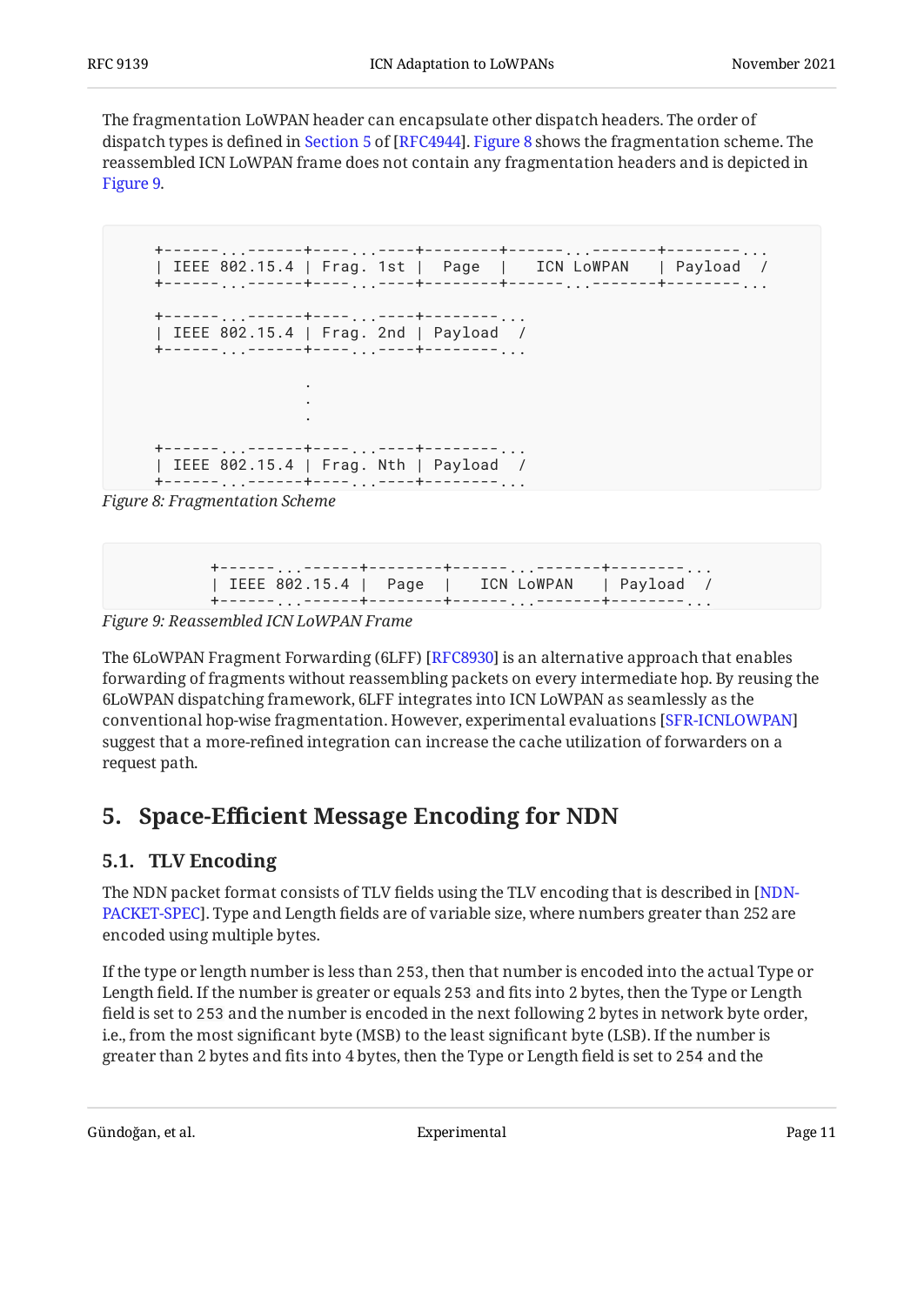number is encoded in the subsequent 4 bytes in network byte order. For larger numbers, the Type or Length field is set to 255 and the number is encoded in the subsequent 8 bytes in network byte order.

In this specification, compressed NDN TLVs encode Type and Length fields using self-delimiting numeric values (SDNVs) [RFC6256] commonly known from Delay-Tolerant Networking (DTN) protocols. Instead of using the first byte as a marker for the number of following bytes, SDNVs use a single bit to indicate subsequent bytes.

<span id="page-11-1"></span><span id="page-11-0"></span>

| <b>Value</b>     | <b>NDN TLV Encoding</b>              | <b>SDNV Encoding</b>               |
|------------------|--------------------------------------|------------------------------------|
| $\boldsymbol{0}$ | 0x00                                 | 0x00                               |
| 127              | 0x7F                                 | 0x7F                               |
| 128              | 0x80                                 | 0x810x00                           |
| 253              | $0xFD$ $0x00$ $0xFD$                 | 0x810x7D                           |
| $2^{14} - 1$     | 0xFD 0x3F 0xFF                       | 0xFF 0x7F                          |
| $2^{14}$         | 0xFD 0x40 0x00                       | 0x81 0x80 0x00                     |
| $2^{16}$         | 0xFE0x000x010x000x00                 | 0x840x800x00                       |
| $2^{21} - 1$     | 0xFE 0x00 0x1F 0xFF 0xFF             | 0xFF0xFF0x7F                       |
| $2^{21}$         | 0xFE0x000x200x000x00                 | 0x81 0x80 0x80 0x00                |
| $2^{28} - 1$     | OXFE OXOF OXFF OXFF OXFF             | OXFF OXFF OXFF OX7F                |
| $2^{28}$         | 0xFE 0x1F 0x00 0x00 0x00             | 0x81 0x80 0x80 0x80 0x00           |
| $2^{32}$         |                                      | 0x90 0x80 0x80 0x80 0x00           |
| $2^{35} - 1$     | 0xFF0x000x000x000x070xFF0xFF0xFF0xFF | $0xFF$ $0xFF$ $0xFF$ $0xFF$ $0x7F$ |
| $2^{35}$         |                                      | 0x81 0x80 0x80 0x80 0x80 0x00      |

*[Table 1](#page-11-0): [NDN TLV Encoding Compared to SDNVs](#page-11-1)* 

[Table 1](#page-11-1) compares the required bytes for encoding a few selected values using the NDN TLV encoding and SDNVs. For values up to 127, both methods require a single byte. Values in the range (128...252) encode as one byte for the NDN TLV scheme, while SDNVs require two bytes. Starting at value 253, SDNVs require a less or equal amount of bytes compared to the NDN TLV encoding.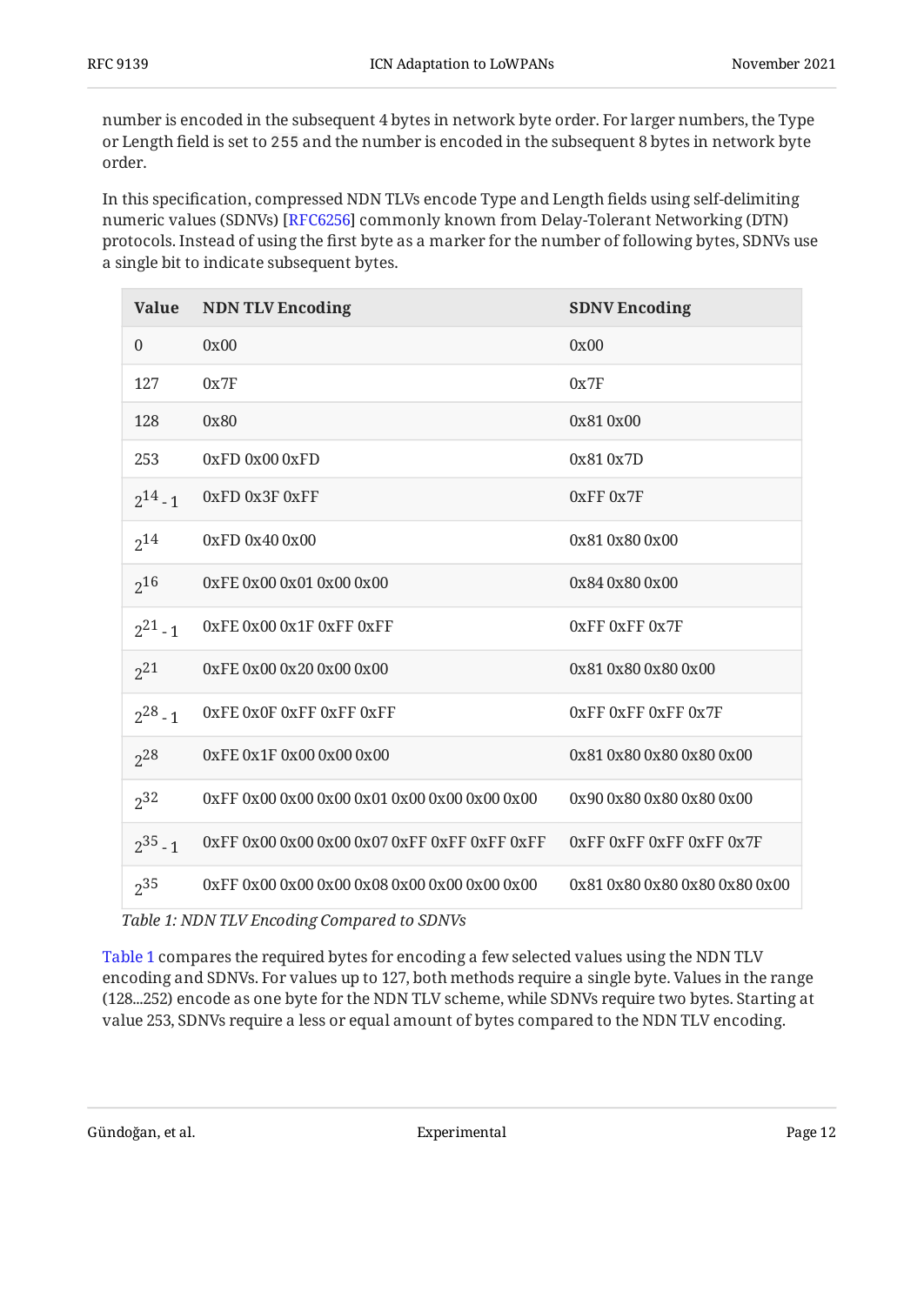## <span id="page-12-0"></span>**[5.2. Name TLV Compression](#page-12-0)**

This Name TLV compression encodes Length fields of two consecutive NameComponent TLVs into one byte, using a nibble for each. The most significant nibble indicates the length of an immediately following NameComponent TLV. The least significant nibble denotes the length of a subsequent NameComponent TLV. A length of 0 marks the end of the compressed Name TLV. The last Length field of an encoded NameComponent is either 0x00 for a name with an even number of components and 0xYF  $(Y > 0)$  if an odd number of components are present. This process limits the length of a NameComponent TLV to 15 bytes but allows for an unlimited number of components. An example for this encoding is presented in [Figure 10](#page-12-4).

<span id="page-12-4"></span>

<span id="page-12-1"></span>*[Figure 10: Name TLV Compression for /HAW/Room/481/Humid/99](#page-12-4)* 

## <span id="page-12-2"></span>**[5.3. Interest Messages](#page-12-1)**

#### **[5.3.1. Uncompressed Interest Messages](#page-12-2)**

<span id="page-12-5"></span>An uncompressed Interest message uses the base dispatch format (see [Figure 4\)](#page-8-0) and sets the C, P, and M flags to 0 ([Figure 11\)](#page-12-5). The Interest message is handed to the NDN stack without modifications.

|  |  |  |  |  | 0 1 2 3 4 5 6 7                             |  |  |  |
|--|--|--|--|--|---------------------------------------------|--|--|--|
|  |  |  |  |  | +---+---+---+---+---+---+---+---+           |  |  |  |
|  |  |  |  |  | $[ 0    0    0    0    0    0    0    0   $ |  |  |  |
|  |  |  |  |  | +---+---+---+---+---+---+---+---            |  |  |  |

<span id="page-12-3"></span>*[Figure 11: Dispatch Format for Uncompressed NDN Interest Messages](#page-12-5)* 

### **[5.3.2. Compressed Interest Messages](#page-12-3)**

The compressed Interest message uses the extended dispatch format ([Figure 5\)](#page-8-1) and sets the C flag to 1 and the P and M flags to 0. If an Interest message contains TLVs that are not mentioned in the following compression rules, then this message **MUST** be sent uncompressed.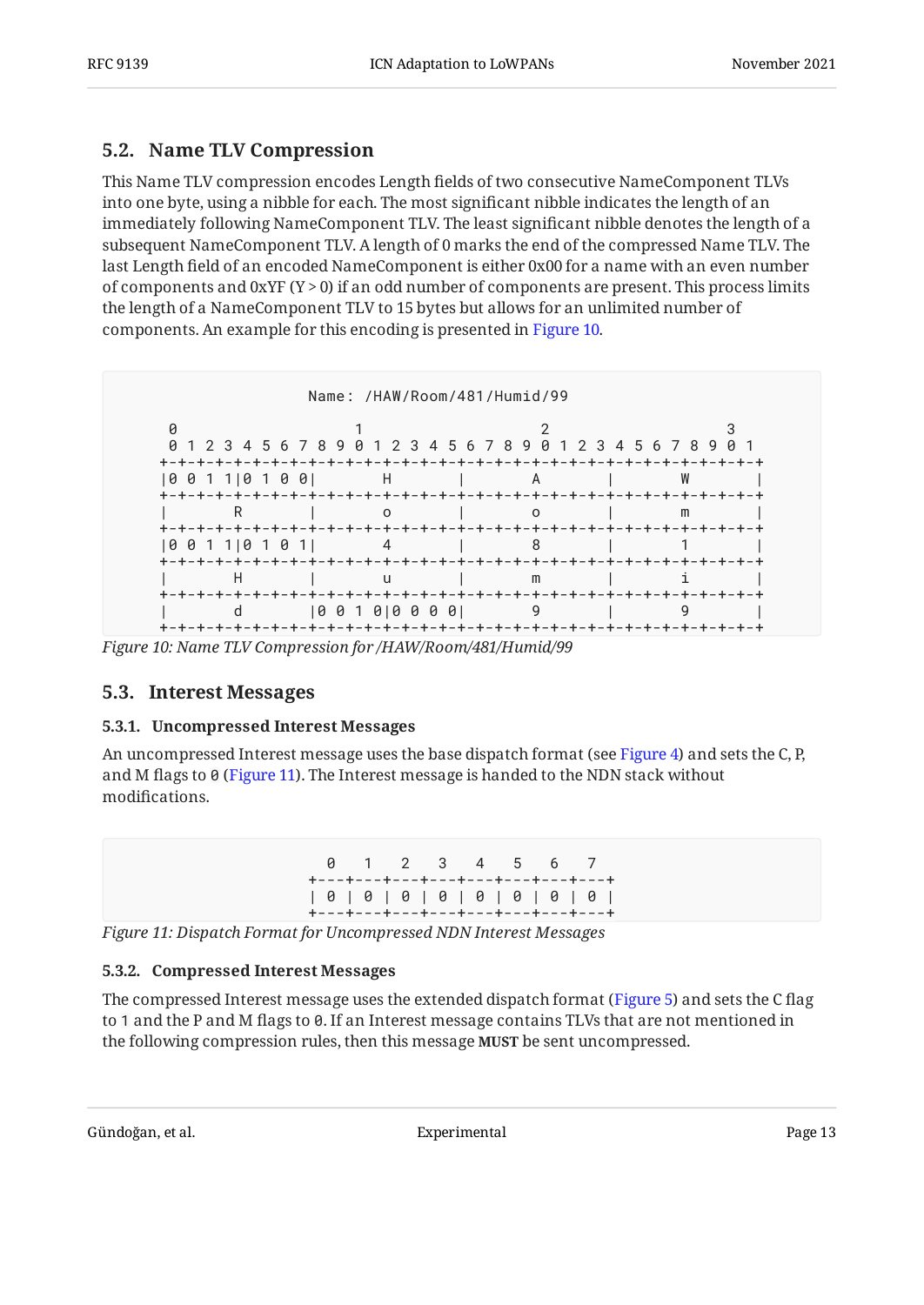This specification assumes that a HopLimit TLV is part of the original Interest message. If such a HopLimit TLV is not present, it will be inserted with a default value of DEFAULT\_NDN\_HOPLIMIT prior to the compression.

In the default use case, the Interest message is compressed with the following minimal rule set:

- The Type field of the outermost MessageType TLV is removed. 1.
- 2. The Name TLV is compressed according to [Section 5.2](#page-12-0). For this, all NameComponents are expected to be of type GenericNameComponent with a length greater than 0. An ImplicitSha256DigestComponent or ParametersSha256DigestComponent **MAY** appear at the end of the name. In any other case, the message **MUST** be sent uncompressed.
- 3. The Nonce TLV and InterestLifetime TLV are moved to the end of the compressed Interest, as illustrated in [Figure 12.](#page-13-0) The InterestLifetime is encoded as described in [Section 7](#page-27-0). On decompression, this encoding may yield an InterestLifetime that is smaller than the original value.
- The Type and Length fields of Nonce TLV, HopLimit TLV, and InterestLifetime TLV are elided. 4. The Nonce value has a length of 4 bytes, and the HopLimit value has a length of 1 byte. The compressed InterestLifetime [\(Section 7](#page-27-0)) has a length of 1 byte. The presence of a Nonce TLV and InterestLifetime TLV is deduced from the remaining length to parse. A remaining length of 1 indicates the presence of an InterestLifetime, a length of 4 indicates the presence of a nonce, and a length of 5 indicates the presence of both TLVs.

<span id="page-13-0"></span>The compressed NDN LoWPAN Interest message is visualized in [Figure 12](#page-13-0).

```
T = Type, L = Length, V = ValueLc = Compressed Length, Vc = Compressed Value
: = optional field, | = mandatory field
+---------+---------+ +---------+
| Msg T | Msg L | | Msg Lc |
+---------+---------+---------+ +---------+
| Name T | Name L | Name V | | | Name Vc |
+---------+---------+---------+ +---------+---------+
: CBPfx T : CBPfx L : \qquad \qquad : FWDH Lc : FWDH Vc :
+---------+---------+ +---------+---------+
: MBFr T : MBFr L :+---------+---------+---------+ ==> +---------+---------+
: FWDH T : FWDH L : FWDH V : \qquad : APM Lc : APM Vc :
+---------+---------+---------+ +---------+---------+
: NONCE T : NONCE L : NONCE V : : NONCE V :+---------+---------+---------+ +---------+
: ILT T : ILT L : ILT V : : : ILT Vc :
+---------+---------+---------+ +---------+
: HPL T : HPL L : HPL V :
+---------+---------+---------+
: APM T : APM L : APM V :
+---------+---------+---------+
```
*[Figure 12: Compression of NDN LoWPAN Interest Message](#page-13-0)* 

Further TLV compression is indicated by the ICN LoWPAN dispatch in [Figure 13.](#page-14-0)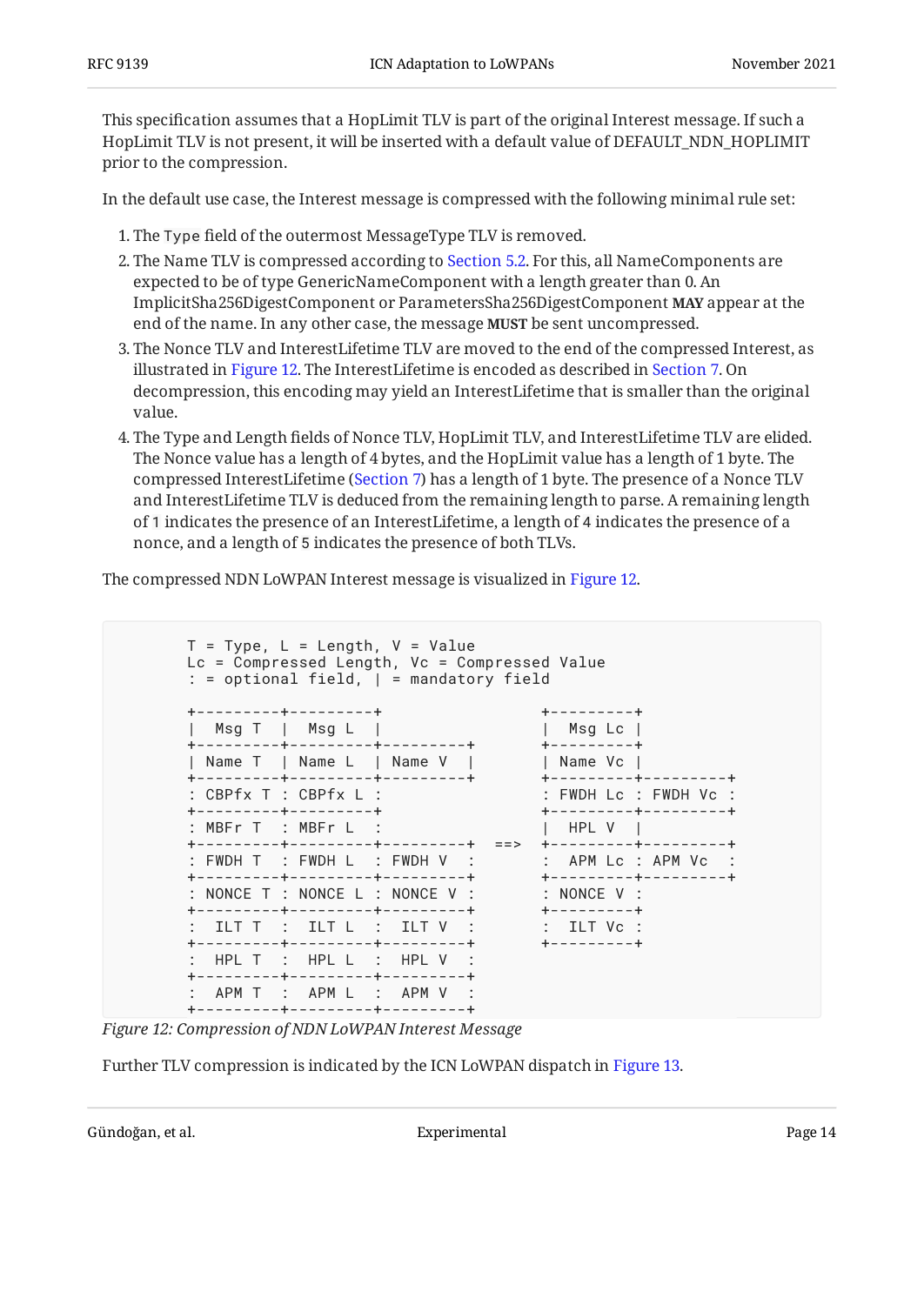<span id="page-14-0"></span>

|                                                   |  | 0 1 2 3 4 5 6 7 8 9 0 1 2 3 4 5 |  |  |  |  |  |  |
|---------------------------------------------------|--|---------------------------------|--|--|--|--|--|--|
| 0   0   0   1  PFX FRE FWD APM DIG  RSV   CID EXT |  |                                 |  |  |  |  |  |  |

*[Figure 13: Dispatch Format for Compressed NDN Interest Messages](#page-14-0)* 

#### PFX: CanBePrefix TLV

- 0: The uncompressed message does not include a CanBePrefix TLV.
- 1: The uncompressed message does include a CanBePrefix TLV and is removed from the compressed message.

#### FRE: MustBeFresh TLV

- 0: The uncompressed message does not include a MustBeFresh TLV.
- 1: The uncompressed message does include a MustBeFresh TLV and is removed from the compressed message.

#### FWD: ForwardingHint TLV

- 0: The uncompressed message does not include a ForwardingHint TLV.
- 1: The uncompressed message does include a ForwardingHint TLV. The Type field is removed from the compressed message. Further, all link delegation types and link preference types are removed. All included names are compressed according to [Section](#page-12-0) [5.2.](#page-12-0) If any name is not compressible, the message **MUST** be sent uncompressed.

#### APM: ApplicationParameters TLV

- 0: The uncompressed message does not include an ApplicationParameters TLV.
- 1: The uncompressed message does include an ApplicationParameters TLV. The Type field is removed from the compressed message.

#### DIG: ImplicitSha256DigestComponent TLV

- 0: The name does not include an ImplicitSha256DigestComponent as the last TLV.
- 1: The name does include an ImplicitSha256DigestComponent as the last TLV. The Type and Length fields are omitted.

#### RSV: Reserved

Must be set to 0.

CID: Context Identifier See [Figure 5.](#page-8-1)

#### EXT: Extension

- 0: No extension byte follows.
- 1: Extension byte EXT\_0 follows immediately. See [Section 5.3.3.](#page-15-0)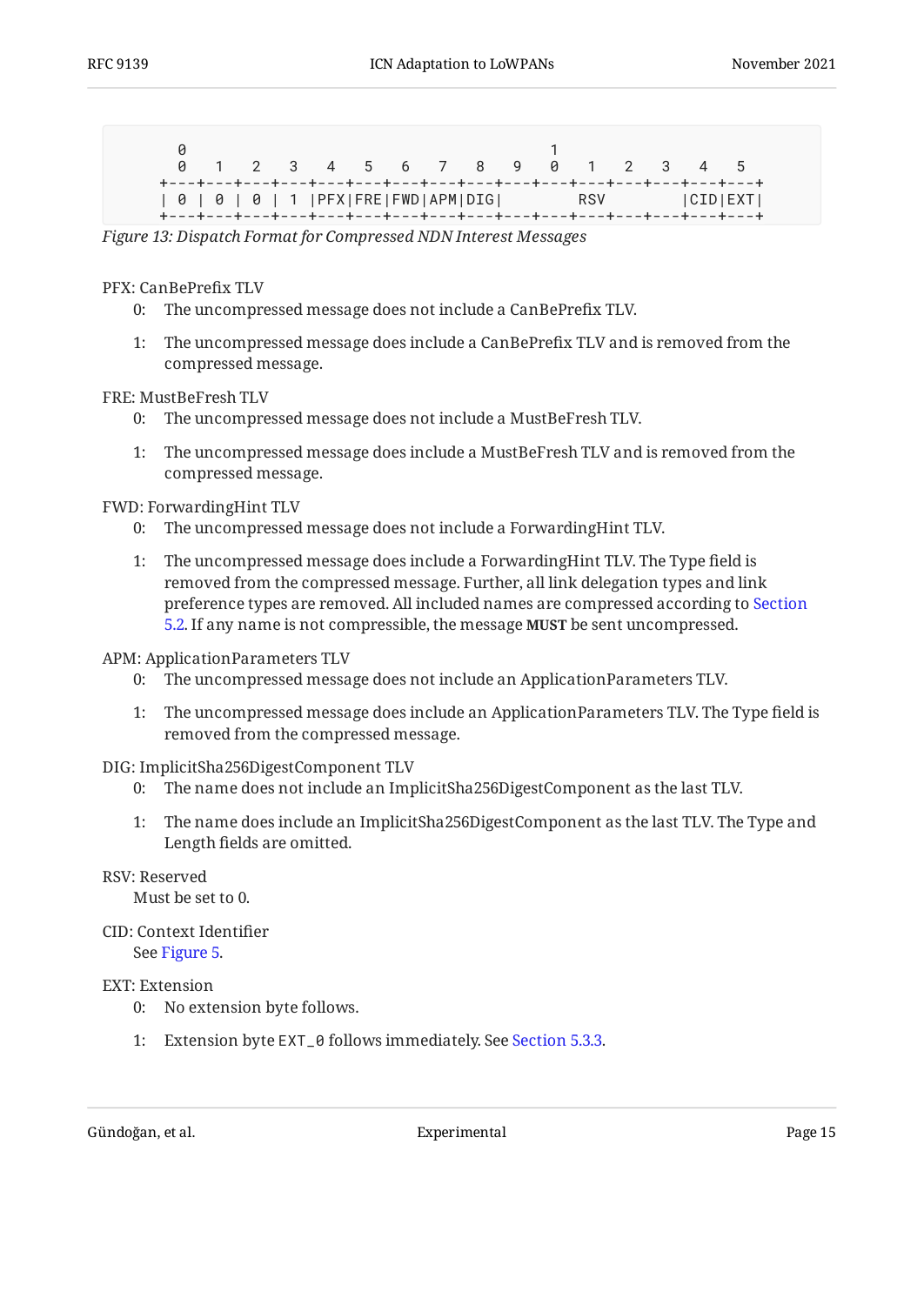#### <span id="page-15-0"></span>**[5.3.3. Dispatch Extension](#page-15-0)**

<span id="page-15-4"></span>The EXT\_0 byte follows the description in [Section 4.1.1](#page-9-0) and is illustrated in [Figure 14.](#page-15-4)

 0 1 2 3 4 5 6 7 +---+---+---+---+---+---+---+---+ | NCS | RSV |EXT| +---+---+---+---+---+---+---+---+

*[Figure 14: EXT\\_0 Format](#page-15-4)* 

NCS: Name Compression Strategy

00: Names are compressed with the default name compression strategy (see [Section 5.2](#page-12-0)).

- 01: Reserved.
- 10: Reserved.
- 11: Reserved.

RSV: Reserved

Must be set to 0.

EXT: Extension

- 0: No extension byte follows.
- 1: A further extension byte follows immediately.

#### <span id="page-15-2"></span><span id="page-15-1"></span>**[5.4. Data Messages](#page-15-1)**

#### **[5.4.1. Uncompressed Data Messages](#page-15-2)**

<span id="page-15-5"></span>An uncompressed Data message uses the base dispatch format and sets the C and P flags to 0 and the M flag to 1 [\(Figure 15](#page-15-5)). The Data message is handed to the NDN stack without modifications.

> 0 1 2 3 4 5 6 7 +---+---+---+---+---+---+---+---+ | 0 | 0 | 1 | 0 | 0 | 0 | 0 | 0 | +---+---+---+---+---+---+---+---+

<span id="page-15-3"></span>*[Figure 15: Dispatch Format for Uncompressed NDN Data Messages](#page-15-5)* 

#### **[5.4.2. Compressed Data Messages](#page-15-3)**

The compressed Data message uses the extended dispatch format ([Figure 5\)](#page-8-1) and sets the C and M flags to 1. The P flag is set to 0. If a Data message contains TLVs that are not mentioned in the following compression rules, then this message **MUST** be sent uncompressed.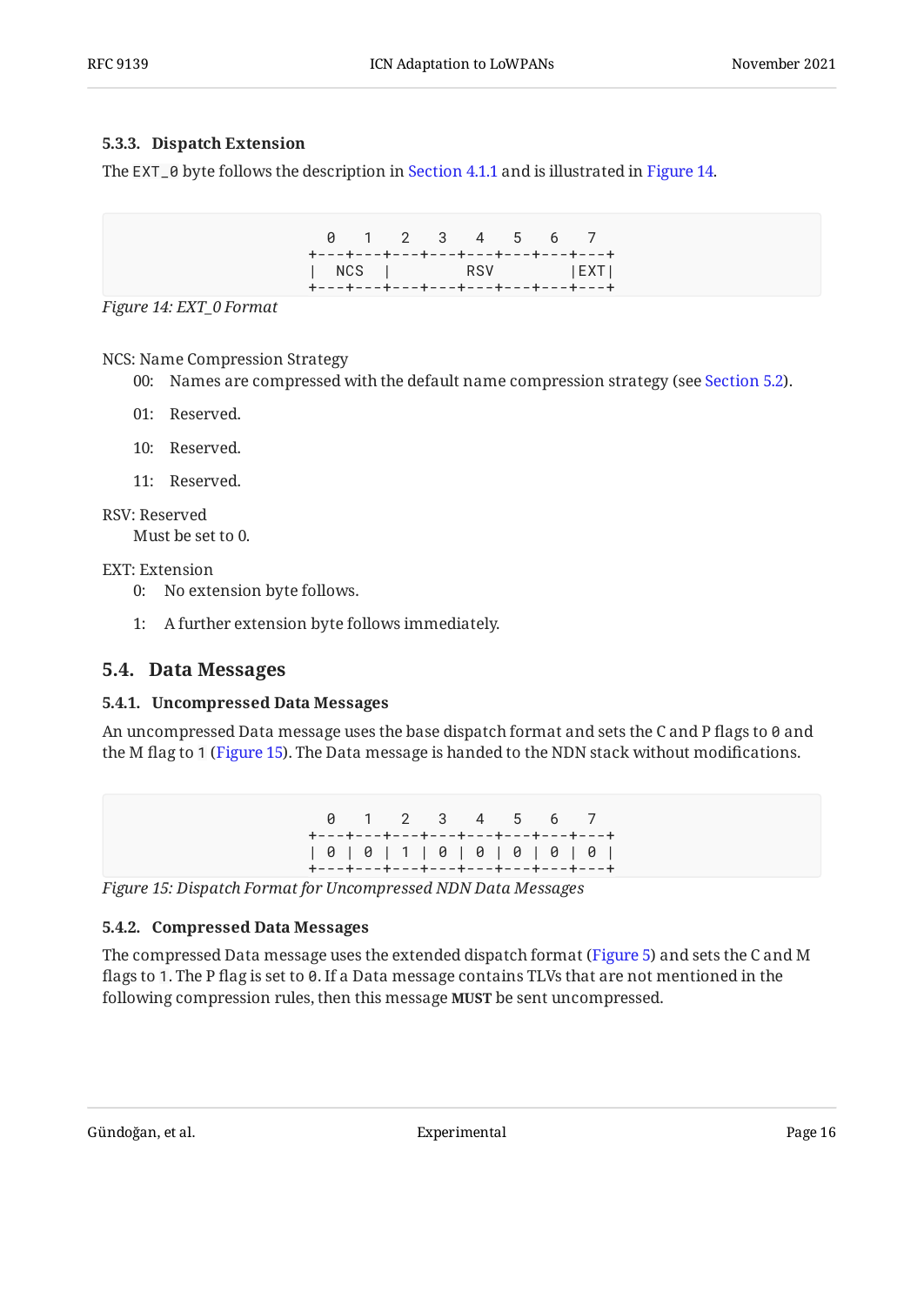By default, the Data message is compressed with the following base rule set:

- 1. The Type field of the outermost MessageType TLV is removed.
- 2. The Name TLV is compressed according to [Section 5.2](#page-12-0). For this, all NameComponents are expected to be of type GenericNameComponent and to have a length greater than 0. In any other case, the message **MUST** be sent uncompressed.
- The MetaInfo TLV Type and Length fields are elided from the compressed Data message. 3.
- 4. The FreshnessPeriod TLV **MUST** be moved to the end of the compressed Data message. Type and Length fields are elided, and the value is encoded as described in [Section 7](#page-27-0) as a 1-byte time-code. If the freshness period is not a valid time-value, then the message **MUST** be sent uncompressed in order to preserve the security envelope of the Data message. The presence of a FreshnessPeriod TLV is deduced from the remaining one-byte length to parse.
- The Type fields of the SignatureInfo TLV, SignatureType TLV, and SignatureValue TLV are 5. removed.

The compressed NDN LoWPAN Data message is visualized in [Figure 16.](#page-16-0)

<span id="page-16-0"></span>

| --------+--------+                                                       |  | +---------+                                                                                                |  |
|--------------------------------------------------------------------------|--|------------------------------------------------------------------------------------------------------------|--|
| Msg T   Msg L  <br>+---------+----------+----------+                     |  | $ $ Msg Lc $ $<br>+---------+                                                                              |  |
| +---------+---------+----------+                                         |  | Name T   Name L   Name V       Name Vc  <br>+---------+---------+                                          |  |
| : Meta T  : Meta L  :<br>+---------+----------+--------+                 |  | : $CType\ Lc$ : $CType\ V$ :<br>+---------+--------+                                                       |  |
|                                                                          |  | : CTyp T : CTyp L : CTyp V :       : FBID V :<br>+---------+---------+----------+ ==> +--------+---------+ |  |
| +---------+---------+----------+                                         |  | : FrPr T : FrPr L : FrPr V :       : CONT Lc : CONT V :<br>+---------+--------+                            |  |
| $:$ FBID T $:$ FBID L $:$ FBID V $:$<br>+---------+---------+----------+ |  | Sig Lc  <br>+---------+---------+                                                                          |  |
| +--------+---------+--------+                                            |  | : CONT T : CONT L : CONT V :   SInf Lc   SInf Vc  <br>+---------+--------+                                 |  |
| Sig T   Sig L                                                            |  | SVal Lc   SVal Vc  <br>+---------+---------+                                                               |  |
| +---------+---------+----------+                                         |  | SInf T   SInf L   SInf V   : FrPr Vc :                                                                     |  |
| +---------+----------+----------+<br>SVal $T$   SVal $L$   SVal V        |  |                                                                                                            |  |

*[Figure 16: Compression of NDN LoWPAN Data Message](#page-16-0)* 

<span id="page-16-1"></span>Further TLV compression is indicated by the ICN LoWPAN dispatch in [Figure 17.](#page-17-1)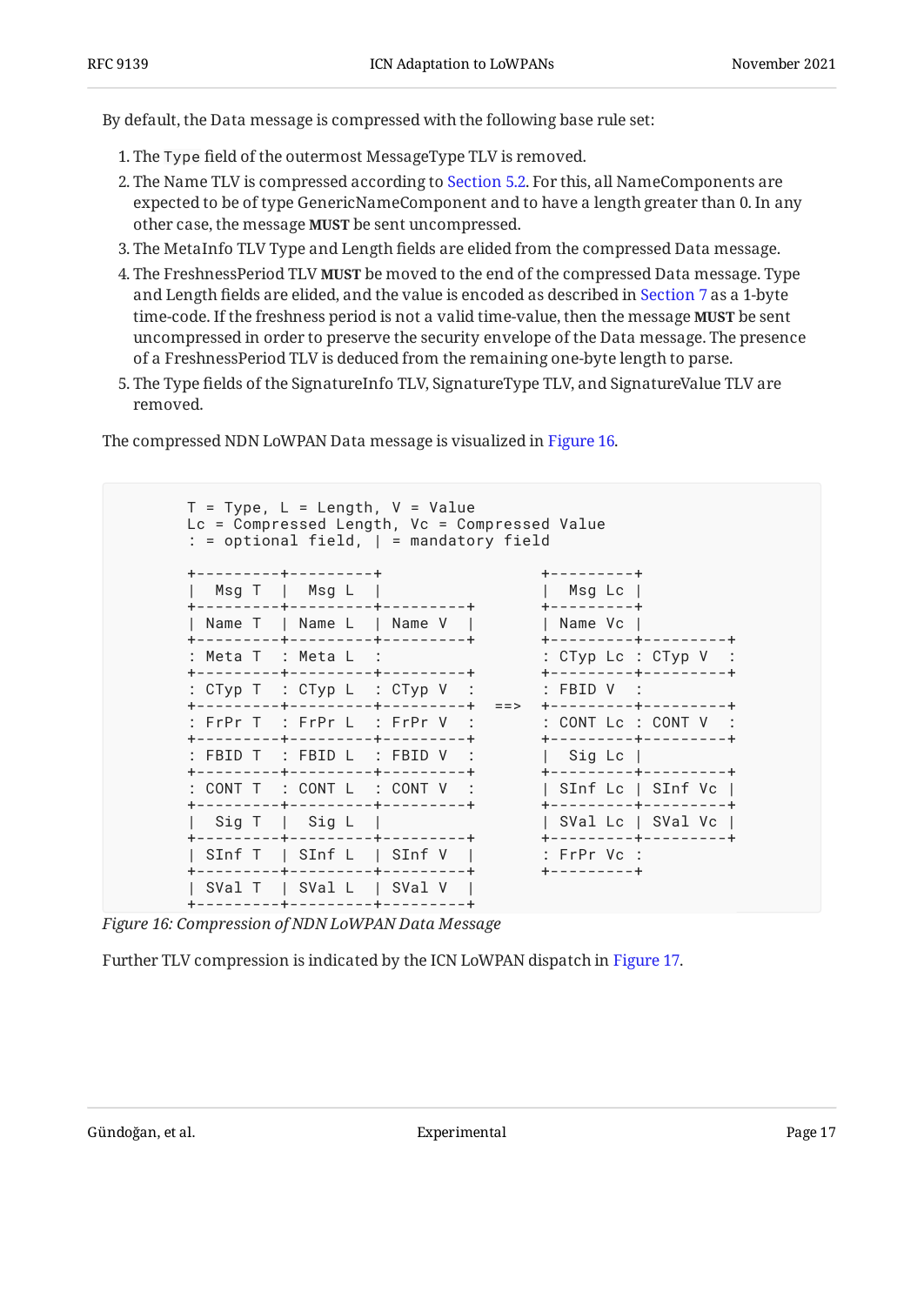<span id="page-17-1"></span>

|                                                                          |  | 0 1 2 3 4 5 6 7 8 9 0 1 2 3 4 5 |  |  |  |  |  |  |
|--------------------------------------------------------------------------|--|---------------------------------|--|--|--|--|--|--|
| +---+---+---+---+---+---+---+---+---+---+---+---+---+---+---+---+---+--- |  |                                 |  |  |  |  |  |  |

*[Figure 17:](#page-17-1) [Dispatch Format for Compressed NDN Data Messages](#page-16-1)* 

FBI: FinalBlockId TLV

- 0: The uncompressed message does not include a FinalBlockId TLV.
- 1: The uncompressed message does include a FinalBlockId, and it is encoded according to [Section 5.2](#page-12-0). If the FinalBlockId TLV is not compressible, then the message **MUST** be sent uncompressed.

#### CON: ContentType TLV

- 0: The uncompressed message does not include a ContentType TLV.
- 1: The uncompressed message does include a ContentType TLV. The Type field is removed from the compressed message.

#### KLO: KeyLocator TLV

- 0: If the included SignatureType requires a KeyLocator TLV, then the KeyLocator represents a name and is compressed according to [Section 5.2](#page-12-0). If the name is not compressible, then the message **MUST** be sent uncompressed.
- 1: If the included SignatureType requires a KeyLocator TLV, then the KeyLocator represents a KeyDigest. The Type field of this KeyDigest is removed.

#### RSV: Reserved

Must be set to 0.

CID: Context Identifier See [Figure 5.](#page-8-1)

#### EXT: Extension

- 0: No extension byte follows.
- 1: Extension byte EXT\_0 follows immediately. See [Section 5.4.3.](#page-17-0)

#### <span id="page-17-0"></span>**[5.4.3. Dispatch Extension](#page-17-0)**

<span id="page-17-2"></span>The EXT\_0 byte follows the description in [Section 4.1.1](#page-9-0) and is illustrated in [Figure 18.](#page-17-2)

|  | 0 1 2 3 4 5 6 7 |  |  | +---+---+---+---+---+---+---+---                     |
|--|-----------------|--|--|------------------------------------------------------|
|  |                 |  |  | NCS   RSV   EXT <br>+---+---+---+---+---+---+---+--- |

*[Figure 18: EXT\\_0 Format](#page-17-2)*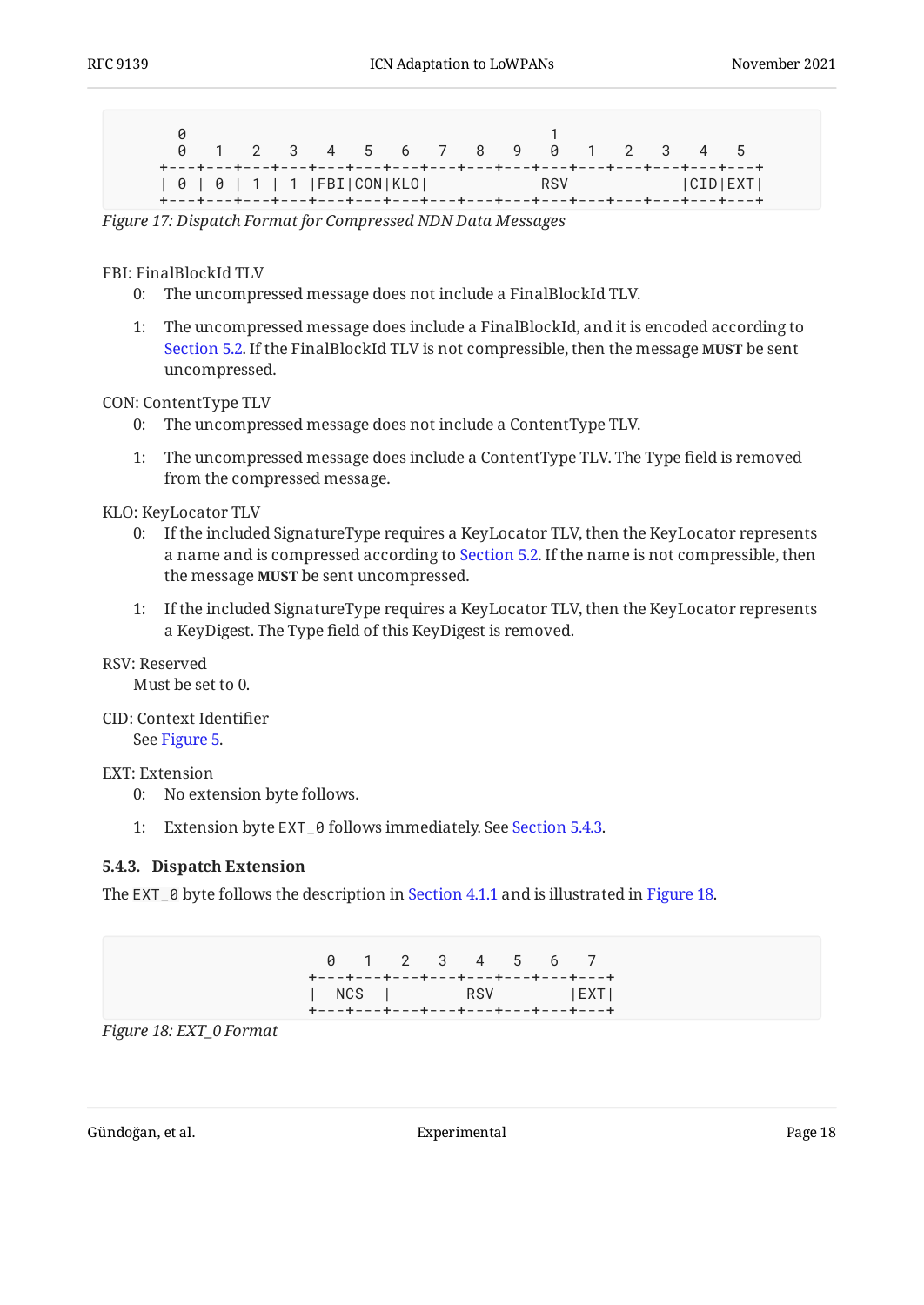#### NCS: Name Compression Strategy

00: Names are compressed with the default name compression strategy (see [Section 5.2](#page-12-0)).

- 01: Reserved.
- 10: Reserved.
- 11: Reserved.

#### RSV: Reserved

Must be set to 0.

#### EXT: Extension

- 0: No extension byte follows.
- <span id="page-18-0"></span>1: A further extension byte follows immediately.

## <span id="page-18-1"></span>**[6. S](#page-18-0)pace-Effi[cient Message Encoding for CCNx](#page-18-0)**

### **[6.1. TLV Encoding](#page-18-1)**

The generic CCNx TLV encoding is described in [[RFC8609\]](#page-35-2). Type and Length fields attain the common fixed length of 2 bytes.

The TLV encoding for CCNx LoWPAN is changed to the more space-efficient encoding described in [Section 5.1](#page-10-1). Hence, NDN and CCNx use the same compressed format for writing TLVs.

### <span id="page-18-2"></span>**[6.2. Name TLV Compression](#page-18-2)**

Name TLVs are compressed using the scheme already defined in [Section 5.2](#page-12-0) for NDN. If a Name TLV contains T\_IPID, T\_APP, or organizational TLVs, then the name remains uncompressed.

### <span id="page-18-4"></span><span id="page-18-3"></span>**[6.3. Interest Messages](#page-18-3)**

#### **[6.3.1. Uncompressed Interest Messages](#page-18-4)**

<span id="page-18-5"></span>An uncompressed Interest message uses the base dispatch format (see [Figure 4\)](#page-8-0) and sets the C and M flags to 0. The P flag is set to 1 ([Figure 19\)](#page-18-5). The Interest message is handed to the CCNx stack without modifications.

|  |  |  |  | 0 1 2 3 4 5 6 7                                                    |  |  |  |  |
|--|--|--|--|--------------------------------------------------------------------|--|--|--|--|
|  |  |  |  | +---+---+---+---+---+---+---+---+                                  |  |  |  |  |
|  |  |  |  | $0 1 1 0 0 0 0 0 0 0 0 0 0 0$<br>+---+---+---+---+---+---+---+---+ |  |  |  |  |

*[Figure 19: Dispatch Format for Uncompressed CCNx Interest Messages](#page-18-5)*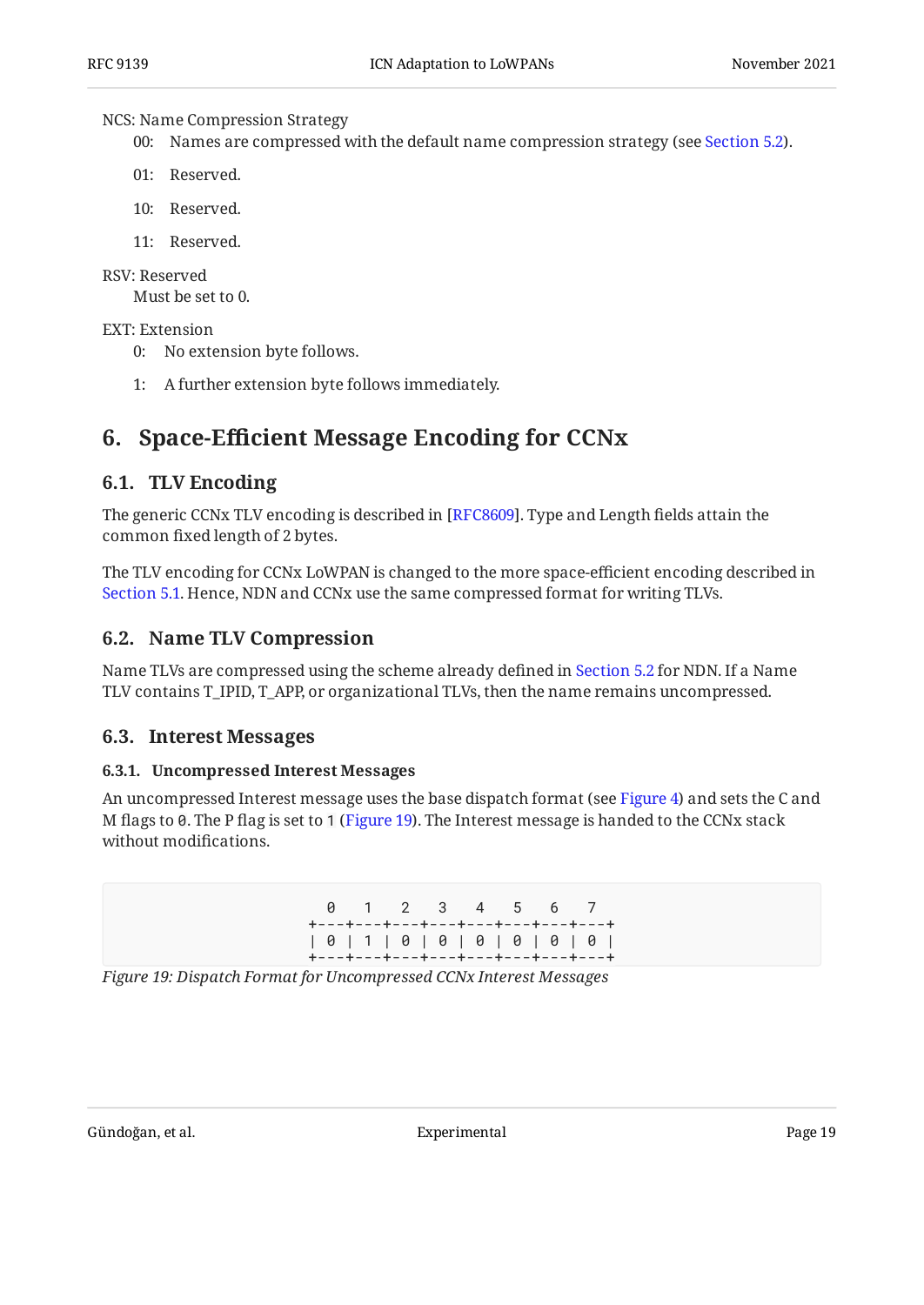#### <span id="page-19-0"></span>**[6.3.2. Compressed Interest Messages](#page-19-0)**

The compressed Interest message uses the extended dispatch format ([Figure 5\)](#page-8-1) and sets the C and P flags to 1. The M flag is set to 0. If an Interest message contains TLVs that are not mentioned in the following compression rules, then this message **MUST** be sent uncompressed.

In the default use case, the Interest message is compressed with the following minimal rule set:

- The version is elided from the fixed header and assumed to be 1. 1.
- 2. The Type and Length fields of the CCNx Message TLV are elided and are obtained from the fixed header on decompression.

The compressed CCNx LoWPAN Interest message is visualized in [Figure 20](#page-19-1).

<span id="page-19-1"></span>

*[Figure 20: Compression of CCNx LoWPAN Interest Message](#page-19-1)* 

<span id="page-19-2"></span>Further TLV compression is indicated by the ICN LoWPAN dispatch in [Figure 21.](#page-20-0)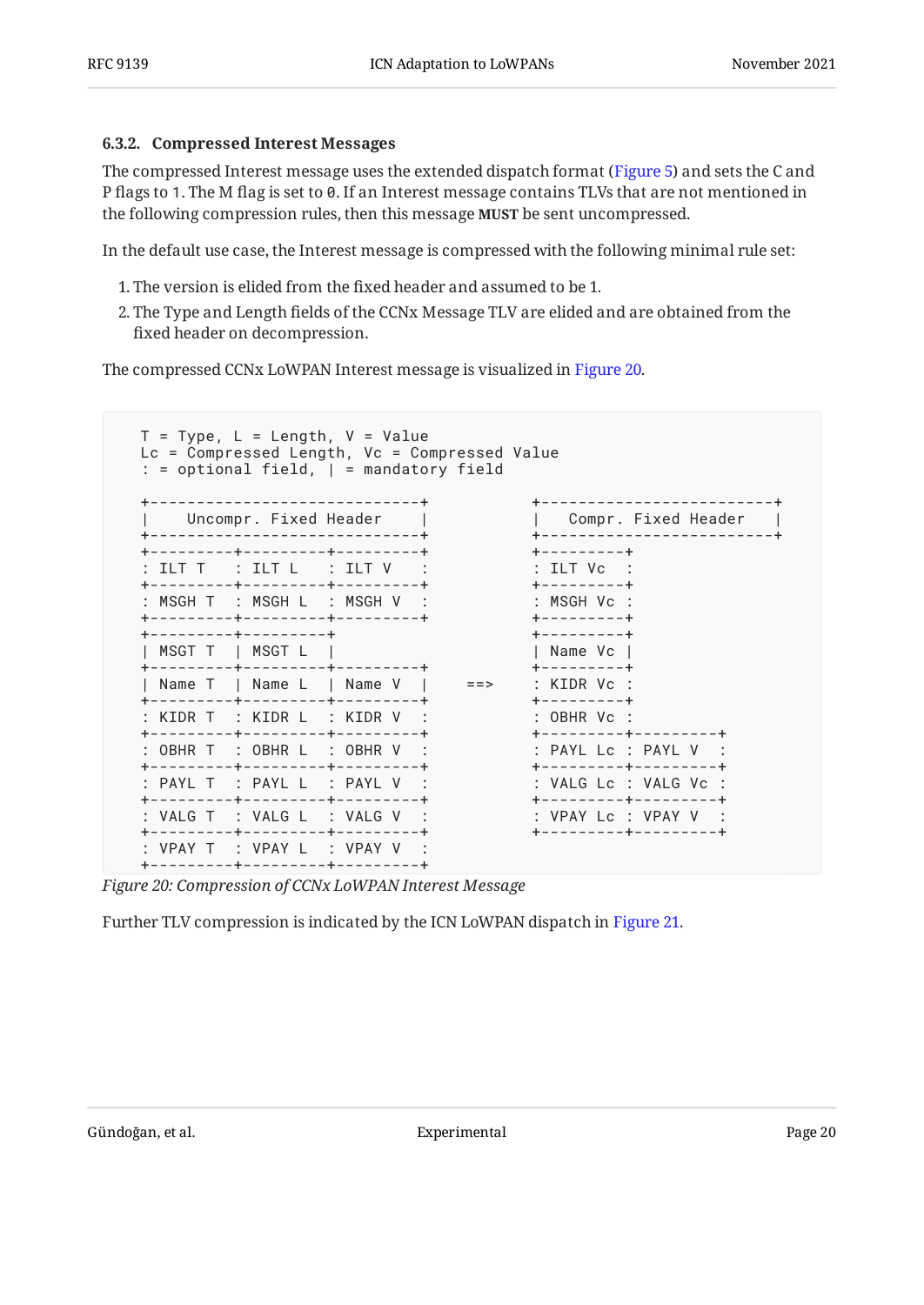<span id="page-20-0"></span>

|  |  | 0 1 2 3 4 5 6 7 8 9 0 1 2 3 4 5                                                                                                                                                                                                                                                                                                                                                                    |  |  |  |  |  |  |
|--|--|----------------------------------------------------------------------------------------------------------------------------------------------------------------------------------------------------------------------------------------------------------------------------------------------------------------------------------------------------------------------------------------------------|--|--|--|--|--|--|
|  |  | +---+---+---+---+---+---+---+---+---+---+---+---+---+---+---+---+---+<br>  0   1   0   1  FLG PTY HPL FRS PAY ILT MGH KIR CHR VAL CID EXT <br><b>★</b> ───★───★─── <del>★</del> ─── <del>★</del> ─── <del>★</del> ─── <del>★</del> ─── <del>★</del> ─── <del>★</del> ──── <del>★</del> ──── <del>★</del> ──── <del>★</del> ──── <del>★</del> ──── <del>★</del> ──── <del>★</del> ──── <del>★</del> |  |  |  |  |  |  |

*[Figure 21:](#page-20-0) [Dispatch Format for Compressed CCNx Interest Messages](#page-19-2)* 

FLG: Flags field in the fixed header

- 0: The Flags field equals 0 and is removed from the Interest message.
- 1: The Flags field appears in the fixed header.

PTY: PacketType field in the fixed header

- 0: The PacketType field is elided and assumed to be PT\_INTEREST.
- 1: The PacketType field is elided and assumed to be PT\_RETURN.

HPL: HopLimit field in the fixed header

- 0: The HopLimit field appears in the fixed header.
- 1: The HopLimit field is elided and assumed to be 1.

FRS: Reserved field in the fixed header

- 0: The Reserved field appears in the fixed header.
- 1: The Reserved field is elided and assumed to be 0.

#### PAY: Optional Payload TLV

- 0: The Payload TLV is absent.
- 1: The Payload TLV is present, and the Type field is elided.
- ILT: Optional hop-by-hop InterestLifetime TLV

See [Section 6.3.2.1](#page-21-0) for further details on the ordering of hop-by-hop TLVs.

- 0: No InterestLifetime TLV is present in the Interest message.
- 1: An InterestLifetime TLV is present with a fixed length of 1 byte and is encoded as described in [Section 7.](#page-27-0) The Type and Length fields are elided.

#### MGH: Optional hop-by-hop MessageHash TLV

See [Section 6.3.2.1](#page-21-0) for further details on the ordering of hop-by-hop TLVs.

This TLV is expected to contain a T\_SHA-256 TLV. If another hash is contained, then the Interest **MUST** be sent uncompressed.

- 0: The MessageHash TLV is absent.
- 1: A T\_SHA-256 TLV is present, and the Type and Length fields are removed. The Length field is assumed to represent 32 bytes. The outer Message Hash TLV is omitted.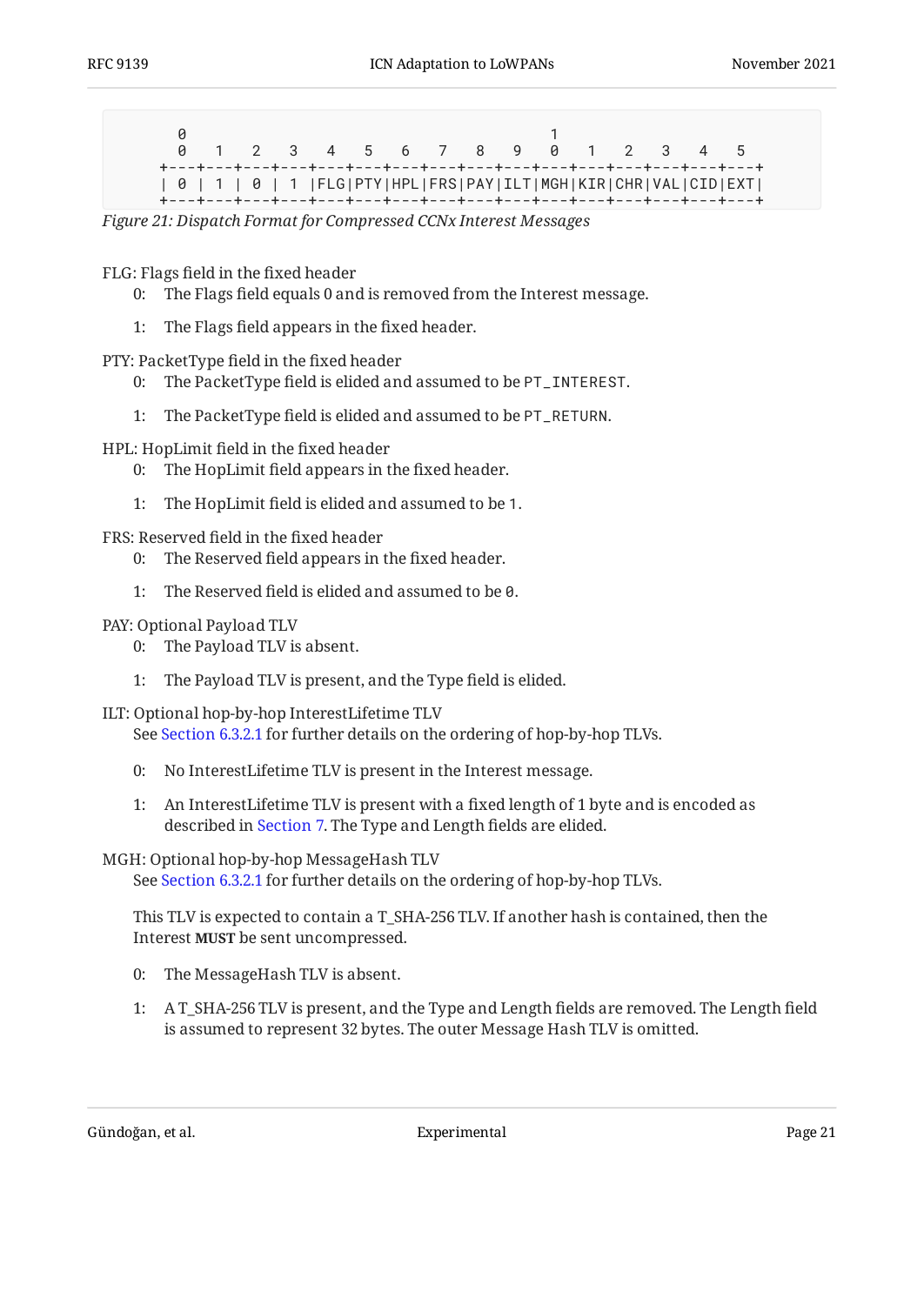#### KIR: Optional KeyIdRestriction TLV

This TLV is expected to contain a T\_SHA-256 TLV. If another hash is contained, then the Interest **MUST** be sent uncompressed.

- 0: The KeyIdRestriction TLV is absent.
- 1: A T\_SHA-256 TLV is present, and the Type and Length fields are removed. The Length field is assumed to represent 32 bytes. The outer KeyIdRestriction TLV is omitted.

#### CHR: Optional ContentObjectHashRestriction TLV

This TLV is expected to contain a T\_SHA-256 TLV. If another hash is contained, then the Interest **MUST** be sent uncompressed.

- 0: The ContentObjectHashRestriction TLV is absent.
- 1: A T\_SHA-256 TLV is present, and the Type and Length fields are removed. The Length field is assumed to represent 32 bytes. The outer ContentObjectHashRestriction TLV is omitted.

VAL: Optional ValidationAlgorithm and ValidationPayload TLVs

- 0: No validation-related TLVs are present in the Interest message.
- 1: Validation-related TLVs are present in the Interest message. An additional byte follows immediately that handles validation-related TLV compressions and is described in [Section 6.3.2.2](#page-21-1).

#### CID: Context Identifier

See [Figure 5.](#page-8-1)

#### EXT: Extension

- 0: No extension byte follows.
- 1: Extension byte EXT\_0 follows immediately. See [Section 6.3.3.](#page-23-0)

#### <span id="page-21-0"></span>**[6.3.2.1. Hop-By-Hop Header TLVs Compression](#page-21-0)**

Hop-by-hop header TLVs are unordered. For an Interest message, two optional hop-by-hop header TLVs are defined in [RFC8609], but several more can be defined in higher-level specifications. For the compression specified in the previous section, the hop-by-hop TLVs are ordered as follows:

- InterestLifetime TLV 1.
- 2. Message Hash TLV

Note: All hop-by-hop header TLVs other than the InterestLifetime and MessageHash TLVs remain uncompressed in the encoded message, and they appear after the InterestLifetime and MessageHash TLVs in the same order as in the original message.

#### <span id="page-21-2"></span><span id="page-21-1"></span>**[6.3.2.2. Validation](#page-21-1)**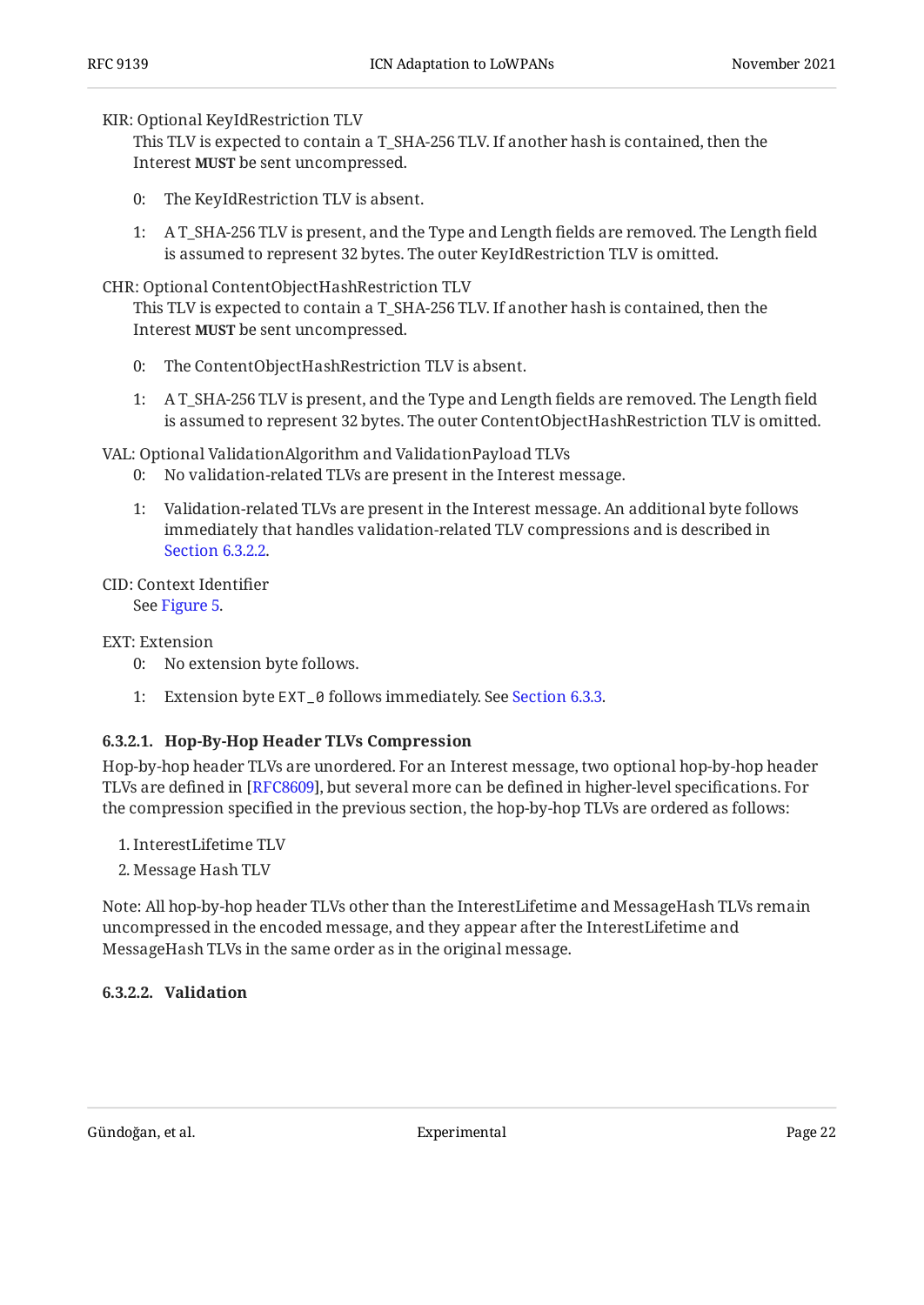<span id="page-22-0"></span>

|  |  | P 1 2 3 4 5 6 7             |  |  |
|--|--|-----------------------------|--|--|
|  |  | ValidationAlg   KeyID   RSV |  |  |

*[Figure 22:](#page-22-0) [Dispatch for Interest Validations](#page-21-2)* 

ValidationAlg: Optional ValidationAlgorithm TLV

0000: An uncompressed ValidationAlgorithm TLV is included.

- 0001: A T\_CRC32C ValidationAlgorithm TLV is assumed, but no ValidationAlgorithm TLV is included.
- 0010: A T\_CRC32C ValidationAlgorithm TLV is assumed, but no ValidationAlgorithm TLV is included. Additionally, a SignatureTime TLV is inlined without a Type and a Length field.
- 0011: A T\_HMAC-SHA256 ValidationAlgorithm TLV is assumed, but no ValidationAlgorithm TLV is included.
- 0100: A T\_HMAC-SHA256 ValidationAlgorithm TLV is assumed, but no ValidationAlgorithm TLV is included. Additionally, a SignatureTime TLV is inlined without a Type and a Length field.
- 0101: Reserved.
- 0110: Reserved.
- 0111: Reserved.
- 1000: Reserved.
- 1001: Reserved.
- 1010: Reserved.
- 1011: Reserved.
- 1100: Reserved.
- 1101: Reserved.
- 1110: Reserved.
- 1111: Reserved.

KeyID: Optional KeyID TLV within the ValidationAlgorithm TLV

- 00: The KeyID TLV is absent.
- 01: The KeyID TLV is present and uncompressed.
- 10: A T\_SHA-256 TLV is present, and the Type and Length fields are removed. The Length field is assumed to represent 32 bytes. The outer KeyID TLV is omitted.

Gündoğan, et al. Experimental Page 23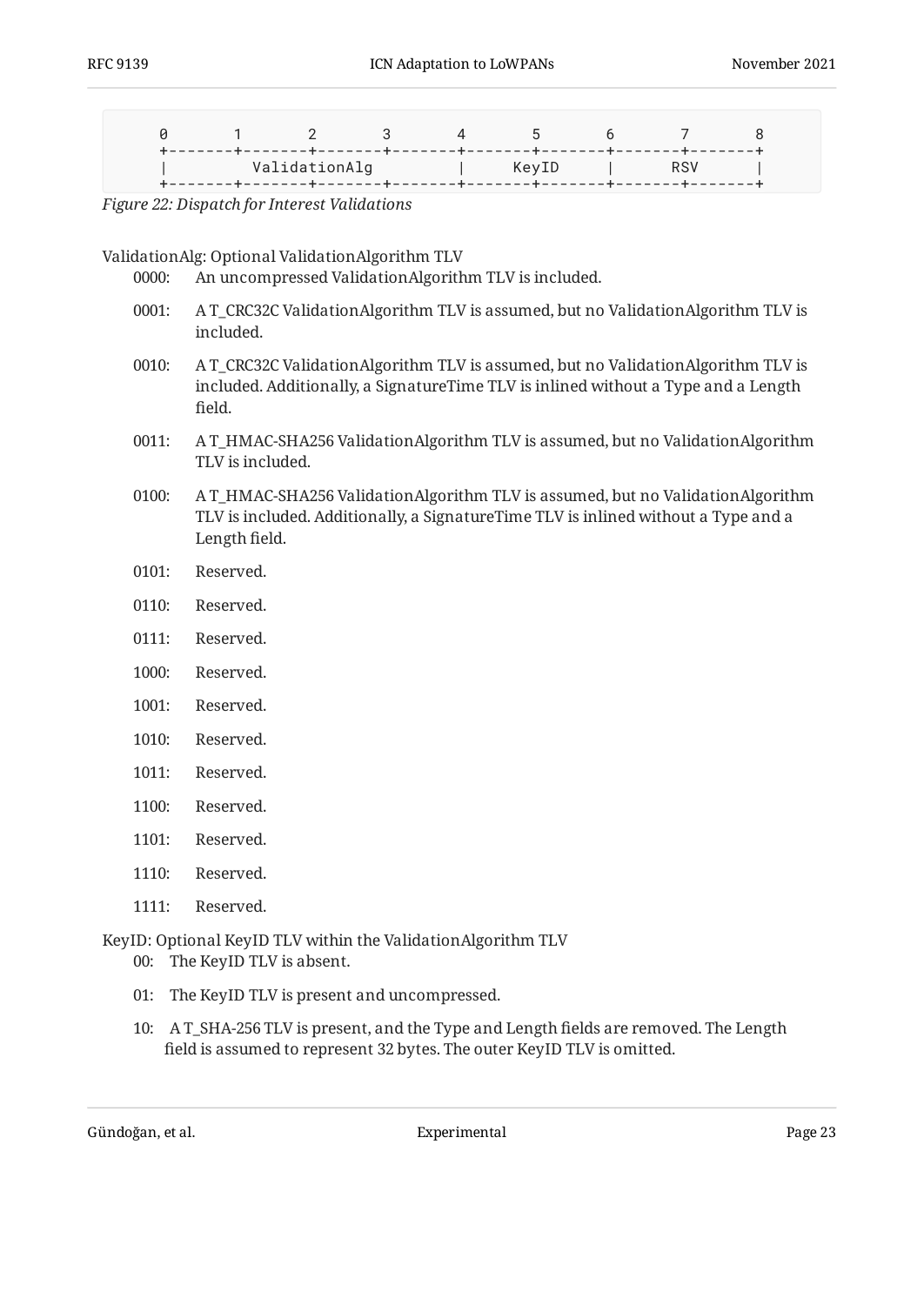11: A T\_SHA-512 TLV is present, and the Type and Length fields are removed. The Length field is assumed to represent 64 bytes. The outer KeyID TLV is omitted.

RSV: Reserved

Must be set to 0.

The ValidationPayload TLV is present if the ValidationAlgorithm TLV is present. The Type field is omitted.

#### <span id="page-23-0"></span>**[6.3.3. Dispatch Extension](#page-23-0)**

<span id="page-23-3"></span>The EXT\_0 byte follows the description in [Section 4.1.1](#page-9-0) and is illustrated in [Figure 23.](#page-23-3)

|  | 0 1 2 3 4 5 6 7 |  |  |                                  |
|--|-----------------|--|--|----------------------------------|
|  |                 |  |  | +---+---+---+---+---+---+---+--- |
|  |                 |  |  | NCS   RSV   EXT                  |
|  |                 |  |  | +---+---+---+---+---+---+---+--- |

*[Figure 23: EXT\\_0 Format](#page-23-3)* 

#### NCS: Name Compression Strategy

- 00: Names are compressed with the default name compression strategy (see [Section 5.2](#page-12-0)).
- 01: Reserved.
- 10: Reserved.
- 11: Reserved.
- RSV: Reserved

Must be set to 0.

#### EXT: Extension

- 0: No extension byte follows.
- 1: A further extension byte follows immediately.

### <span id="page-23-2"></span><span id="page-23-1"></span>**[6.4. Content Objects](#page-23-1)**

#### **[6.4.1. Uncompressed Content Objects](#page-23-2)**

<span id="page-23-4"></span>An uncompressed Content Object uses the base dispatch format (see [Figure 4\)](#page-8-0) and sets the C flag to 0 and the P and M flags to 1 [\(Figure 24](#page-24-1)). The Content Object is handed to the CCNx stack without modifications.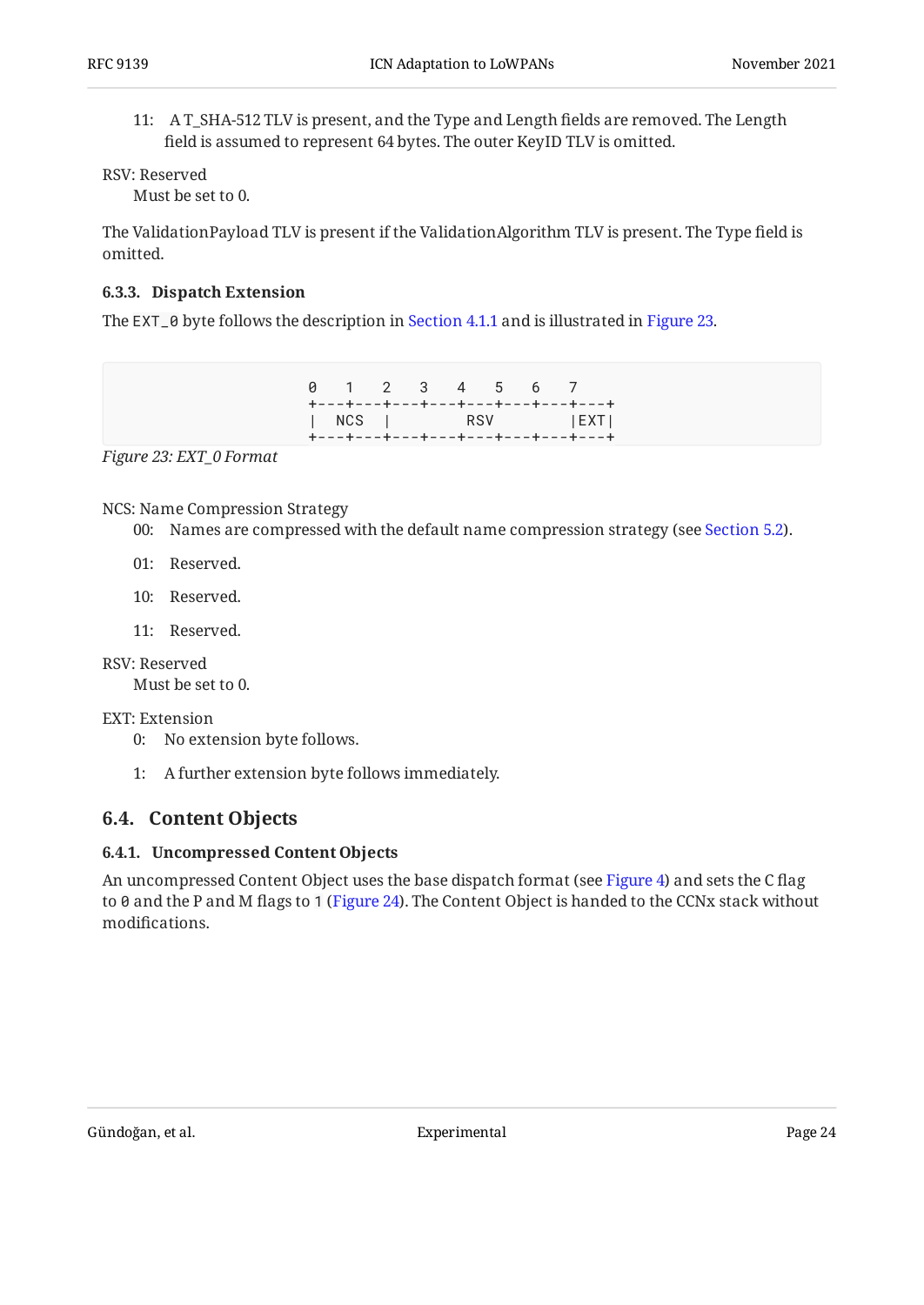0 1 2 3 4 5 6 7 +---+---+---+---+---+---+---+---+ | 0 | 1 | 1 | 0 | 0 | 0 | 0 | 0 | +---+---+---+---+---+---+---+---+

<span id="page-24-1"></span><span id="page-24-0"></span>*[Figure 24:](#page-24-1) [Dispatch Format for Uncompressed CCNx Content Objects](#page-23-4)* 

#### **[6.4.2. Compressed Content Objects](#page-24-0)**

The compressed Content Object uses the extended dispatch format ([Figure 5\)](#page-8-1) and sets the C, P, and M flags to 1. If a Content Object contains TLVs that are not mentioned in the following compression rules, then this message **MUST** be sent uncompressed.

By default, the Content Object is compressed with the following base rule set:

- The version is elided from the fixed header and assumed to be 1. 1.
- 2. The PacketType field is elided from the fixed header.  $\,$
- 3. The Type and Length fields of the CCNx Message TLV are elided and are obtained from the fixed header on decompression.

<span id="page-24-2"></span>The compressed CCNx LoWPAN Data message is visualized in [Figure 25.](#page-24-2)

| T = Type, L = Length, V = Value<br>$:$ = optional field, $ $ = mandatory field |                                       |                                                                                             | $Lc = Compressed Length, Vc = Compressed Value$ |                                             |                                                                      |  |
|--------------------------------------------------------------------------------|---------------------------------------|---------------------------------------------------------------------------------------------|-------------------------------------------------|---------------------------------------------|----------------------------------------------------------------------|--|
|                                                                                | Uncompr. Fixed Header                 | -----------------------------<br>-----------------------------                              |                                                 |                                             | +-------------------------+<br>Compr. Fixed Header                   |  |
| : RCT T : RCT L : RCT V                                                        |                                       | --------+---------+--------+                                                                |                                                 | +---------+<br>$:$ RCT $Vc$ $:$             |                                                                      |  |
|                                                                                |                                       | ---------+---------+----- ---+<br>MSGH T : MSGH I : MSGH V :<br>-------+---------+--------+ |                                                 | +---------+<br>$:$ MSGH Vc $:$<br>--------+ |                                                                      |  |
|                                                                                | --------+--------+<br>MSGT T   MSGT L |                                                                                             |                                                 | +---------+<br>Name Vc                      |                                                                      |  |
| Name T   Name L   Name V                                                       |                                       | -------+---------+--------+                                                                 | $=$ $\Rightarrow$                               | ---------+<br>$:$ EXPT Vc $:$               | ---------+--------+                                                  |  |
|                                                                                |                                       | PTYP T : PTYP L : PTYP V :                                                                  |                                                 |                                             | $:$ PAYL Lc $:$ PAYL V $:$                                           |  |
| : EXPT T : EXPT L : EXPT V :                                                   |                                       | -------+---------+--------+<br>--------+---------+--------+                                 |                                                 |                                             | --------+--------+<br>: VALG Lc : VALG Vc :<br>+---------+---------+ |  |
| : PAYL T : PAYL L : PAYL V :                                                   |                                       | --------+---------+--------+                                                                |                                                 |                                             | : VPAY Lc : VPAY V :<br>+---------+--------+                         |  |
| $:$ VAIG T $:$ VAIG I $:$ VAIG V $:$                                           |                                       | --------+---------+--------+                                                                |                                                 |                                             |                                                                      |  |
| : VPAY T : VPAY L : VPAY V :                                                   | -------- <b>+---------+-------</b> -  |                                                                                             |                                                 |                                             |                                                                      |  |

*[Figure 25: Compression of CCNx LoWPAN Data Message](#page-24-2)* 

<span id="page-24-3"></span>Further TLV compression is indicated by the ICN LoWPAN dispatch in [Figure 26.](#page-25-0)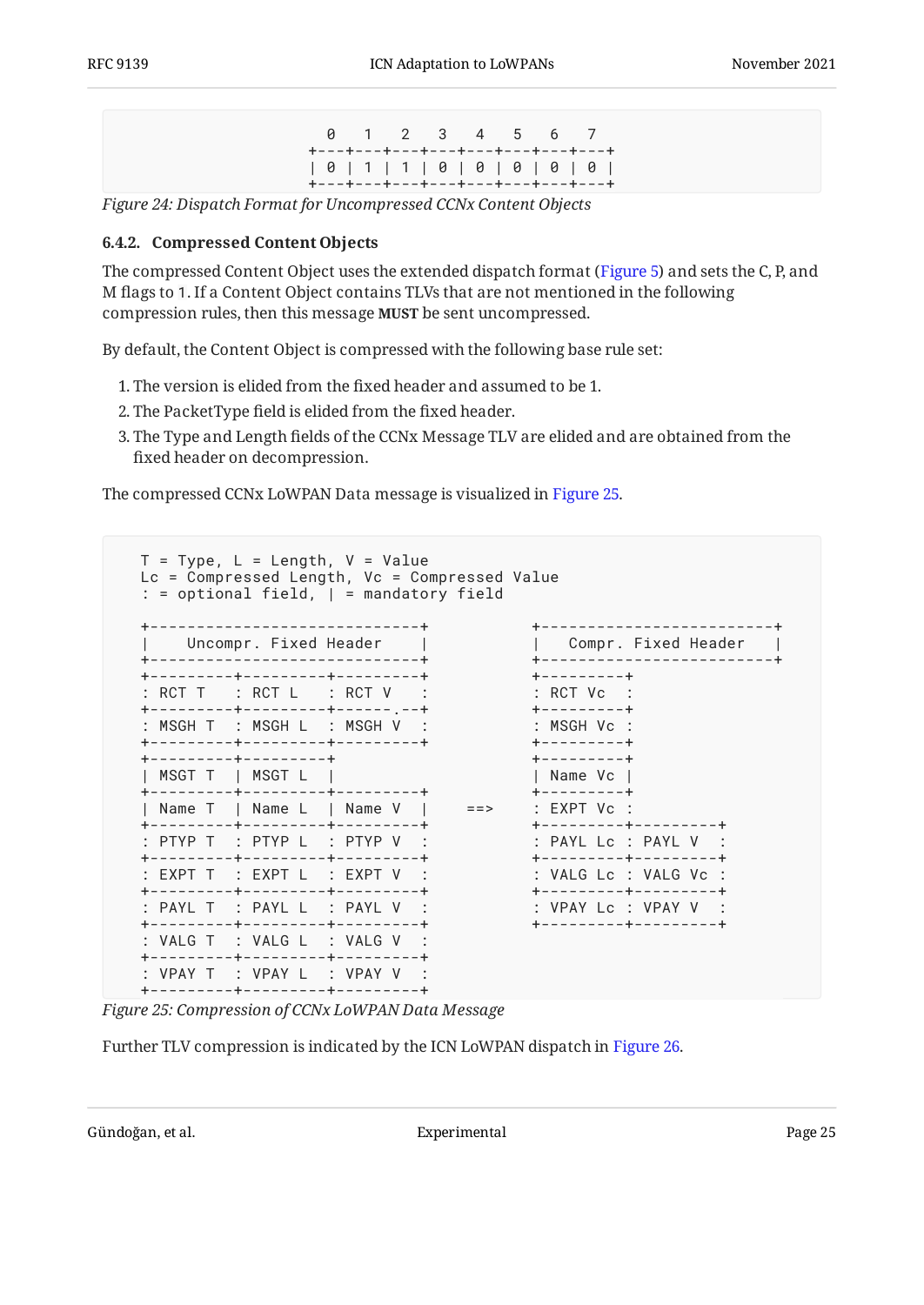<span id="page-25-0"></span>

|                                                                                                                                                                                                                                                                                                                          |  |  |  | 0 1 2 3 4 5 6 7 8 9 0 1 2 3 4 5 |  |  |  |  |
|--------------------------------------------------------------------------------------------------------------------------------------------------------------------------------------------------------------------------------------------------------------------------------------------------------------------------|--|--|--|---------------------------------|--|--|--|--|
| 0   1   1   1   FLG FRS PAY RCT MGH  PLTYP  EXP VAL RSV CID EXT <br><b>★</b> ───★───★─── <del>★</del> ─── <del>★</del> ─── <del>★</del> ─── <del>★</del> ─── <del>★</del> ─── <del>★</del> ──── <del>★</del> ──── <del>★</del> ──── <del>★</del> ──── <del>★</del> ──── <del>★</del> ──── <del>★</del> ──── <del>★</del> |  |  |  |                                 |  |  |  |  |

*[Figure 26:](#page-25-0) [Dispatch Format for Compressed CCNx Content Objects](#page-24-3)* 

- FLG: Flags field in the fixed header See [Section 6.3.2.](#page-19-0)
- FRS: Reserved field in the fixed header See [Section 6.3.2.](#page-19-0)
- PAY: Optional Payload TLV See [Section 6.3.2.](#page-19-0)

RCT: Optional hop-by-hop Recommended Cache Time TLV

- 0: The Recommended Cache Time TLV is absent.
- 1: The Recommended Cache Time TLV is present, and the Type and Length fields are elided.

#### MGH: Optional hop-by-hop MessageHash TLV

See [Section 6.4.2.1](#page-26-1) for further details on the ordering of hop-by-hop TLVs.

This TLV is expected to contain a T\_SHA-256 TLV. If another hash is contained, then the Content Object **MUST** be sent uncompressed.

- 0: The MessageHash TLV is absent.
- 1: A T\_SHA-256 TLV is present, and the Type and Length fields are removed. The Length field is assumed to represent 32 bytes. The outer Message Hash TLV is omitted.

#### PLTYP: Optional PayloadType TLV

- 00: The PayloadType TLV is absent.
- 01: The PayloadType TLV is absent, and T\_PAYLOADTYPE\_DATA is assumed.
- 10: The PayloadType TLV is absent, and T\_PAYLOADTYPE\_KEY is assumed.
- 11: The PayloadType TLV is present and uncompressed.

#### EXP: Optional ExpiryTime TLV

- 0: The ExpiryTime TLV is absent.
- 1: The ExpiryTime TLV is present, and the Type and Length fields are elided.

#### VAL: Optional ValidationAlgorithm and ValidationPayload TLVs See [Section 6.3.2.](#page-19-0)

#### RSV: Reserved

Must be set to 0.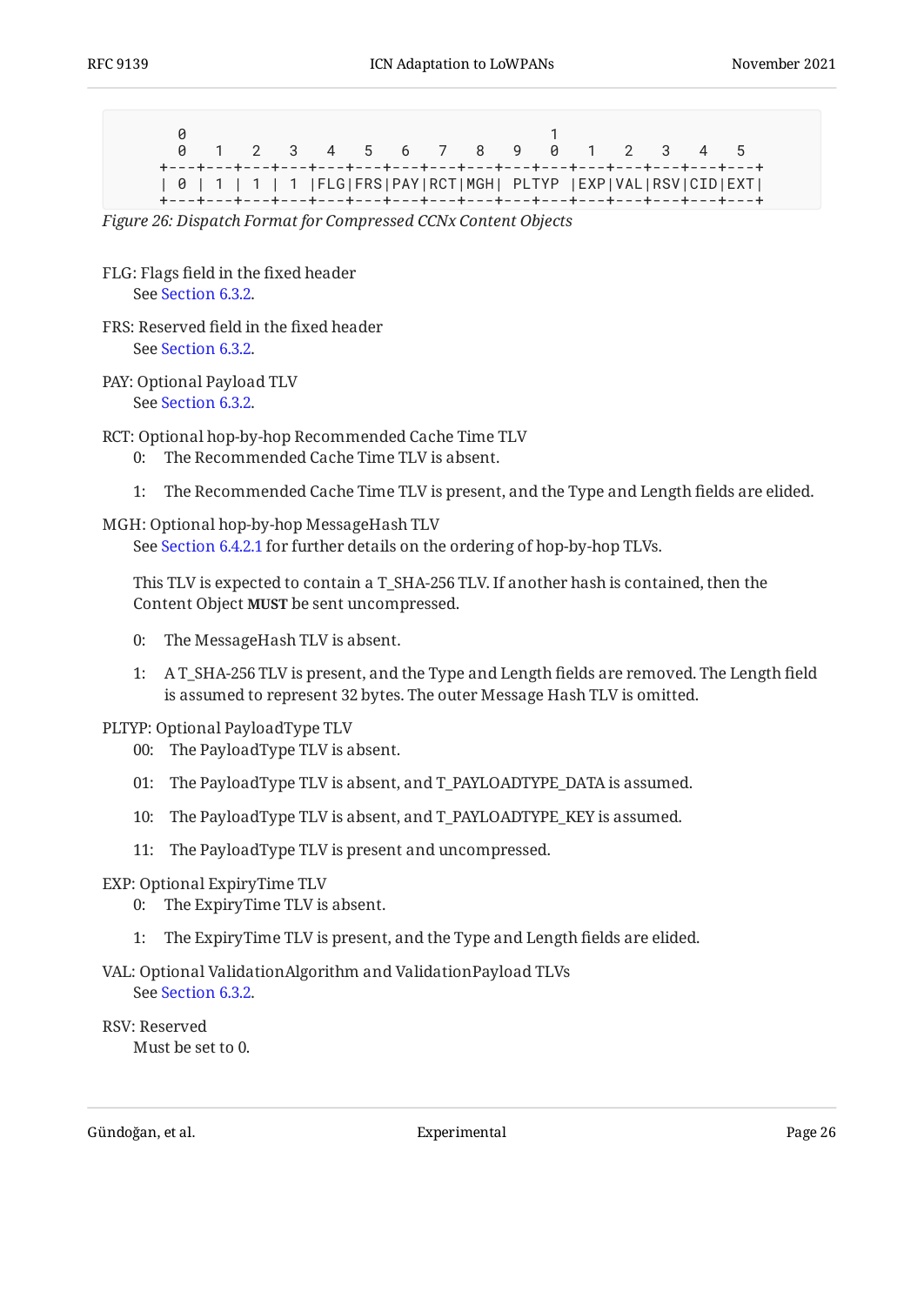#### CID: Context Identifier

See [Figure 5.](#page-8-1)

#### EXT: Extension

- 0: No extension byte follows.
- 1: Extension byte EXT\_0 follows immediately. See [Section 6.4.3.](#page-26-0)

#### <span id="page-26-1"></span>**[6.4.2.1. Hop-By-Hop Header TLVs Compression](#page-26-1)**

Hop-by-hop header TLVs are unordered. For a Content Object message, two optional hop-by-hop header TLVs are defined in [RFC8609], but several more can be defined in higher-level specifications. For the compression specified in the previous section, the hop-by-hop TLVs are ordered as follows:

- 1. Recommended Cache Time TLV
- 2. Message Hash TLV

Note: All hop-by-hop header TLVs other than the RecommendedCacheTime and MessageHash TLVs remain uncompressed in the encoded message, and they appear after the RecommendedCacheTime and MessageHash TLVs in the same order as in the original message.

#### <span id="page-26-0"></span>**[6.4.3. Dispatch Extension](#page-26-0)**

<span id="page-26-2"></span>The EXT\_0 byte follows the description in [Section 4.1.1](#page-9-0) and is illustrated in [Figure 27.](#page-26-2)

|  |  |  | 0 1 2 3 4 5 6 7                                                                            |
|--|--|--|--------------------------------------------------------------------------------------------|
|  |  |  | +---+---+---+---+---+---+---+---<br>  NCS   RSV   EXT <br>+---+---+---+---+---+---+---+--- |

*[Figure 27: EXT\\_0 Format](#page-26-2)* 

#### NCS: Name Compression Strategy

- 00: Names are compressed with the default name compression strategy (see [Section 5.2](#page-12-0)).
- 01: Reserved.
- 10: Reserved.
- 11: Reserved.

#### RSV: Reserved

Must be set to 0.

#### EXT: Extension

- 0: No extension byte follows.
- 1: A further extension byte follows immediately.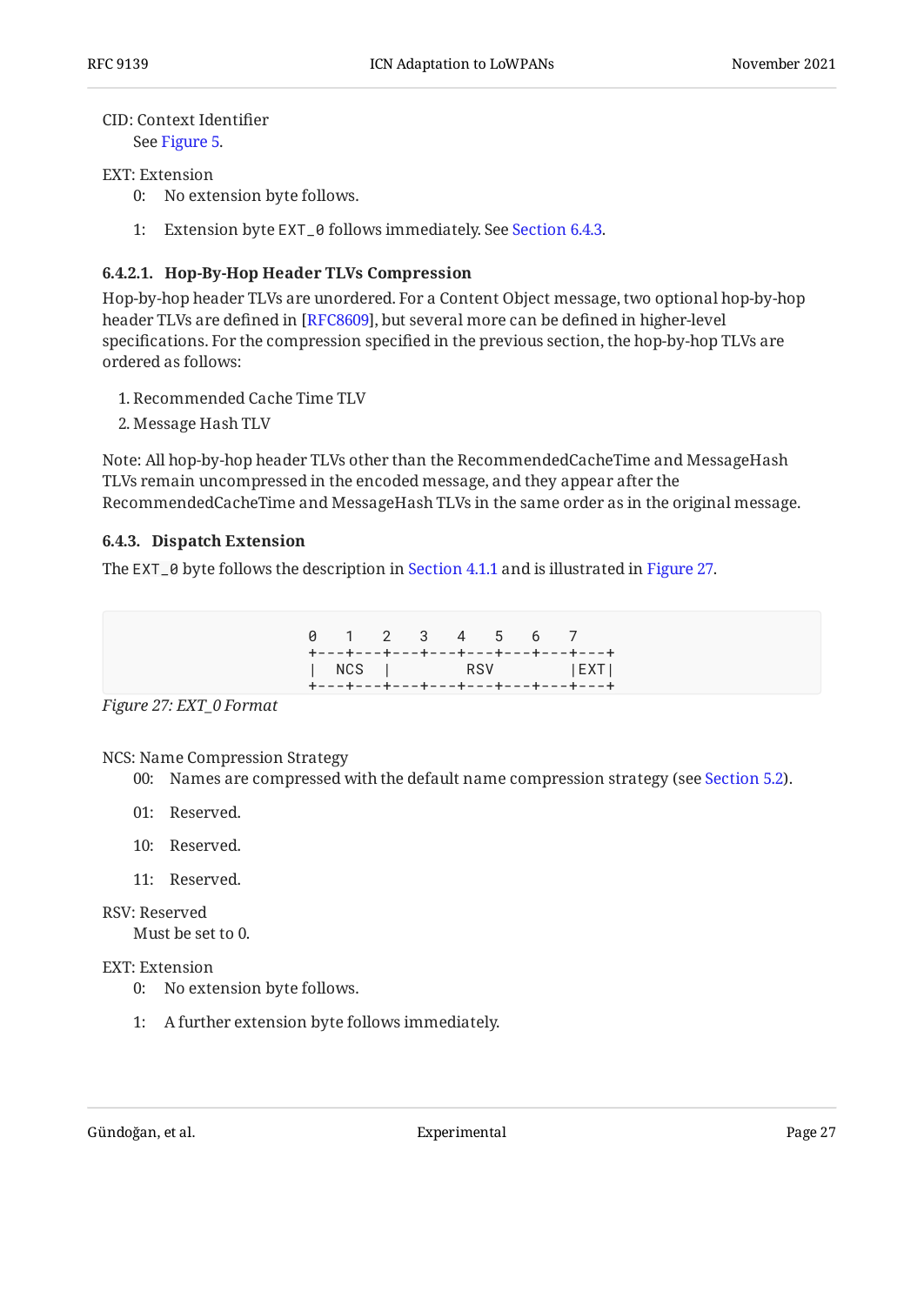# <span id="page-27-0"></span>**[7. Compressed Time Encoding](#page-27-0)**

This document adopts the 8-bit compact time representation for relative time-values described in [Section 5](https://www.rfc-editor.org/rfc/rfc5497#section-5) of [[RFC5497\]](#page-33-10) with the constant factor C set to C  $:= 1/32$ .

Valid time offsets in CCNx and NDN range from a few milliseconds (e.g., lifetime of low-latency Interests) to several years (e.g., content freshness periods in caches). Therefore, this document adds two modifications to the compression algorithm.

The first modification is the inclusion of a subnormal form [IEEE.754.2019] for time-codes with exponent 0 to provide an increased precision and a gradual underflow for the smallest numbers. The formula is changed as follows ( $a :=$  mantissa,  $b :=$  exponent):

Subnormal (b == 0):  $(0 + a/8) * 2 * C$ 

Normalized (b > 0):  $(1 + a/8) * 2^b * C$  (see [RFC5497])

This configuration allows for the following ranges:

- Minimum subnormal number: 0 seconds •
- 2nd minimum subnormal number: ~0.007812 seconds •
- Maximum subnormal number: ~0.054688 seconds •
- Minimum normalized number: ~0.062500 seconds
- 2nd minimum normalized number: ~0.070312 seconds •
- Maximum normalized number: ~3.99 years •

The second modification only applies to uncompressible time offsets that are outside any security envelope. An invalid time-value **MUST** be set to the largest valid time-value that is smaller than the invalid input value before compression.

# <span id="page-27-1"></span>**[8. Stateful Header Compression](#page-27-1)**

Stateful header compression in ICN LoWPAN enables packet size reductions in two ways. First, common information that is shared throughout the local LoWPAN may be memorized in the context state at all nodes and omitted from communication. Second, redundancy in a single Interest-Data exchange may be removed from ICN stateful forwarding on a hop-by-hop basis and memorized in en route state tables.

## <span id="page-27-2"></span>**[8.1. LoWPAN-Local State](#page-27-2)**

<span id="page-27-3"></span>A Context Identifier (CID) is a byte that refers to a particular conceptual context between network devices and **MAY** be used to replace frequently appearing information, such as name prefixes, suffixes, or meta information, such as Interest lifetime.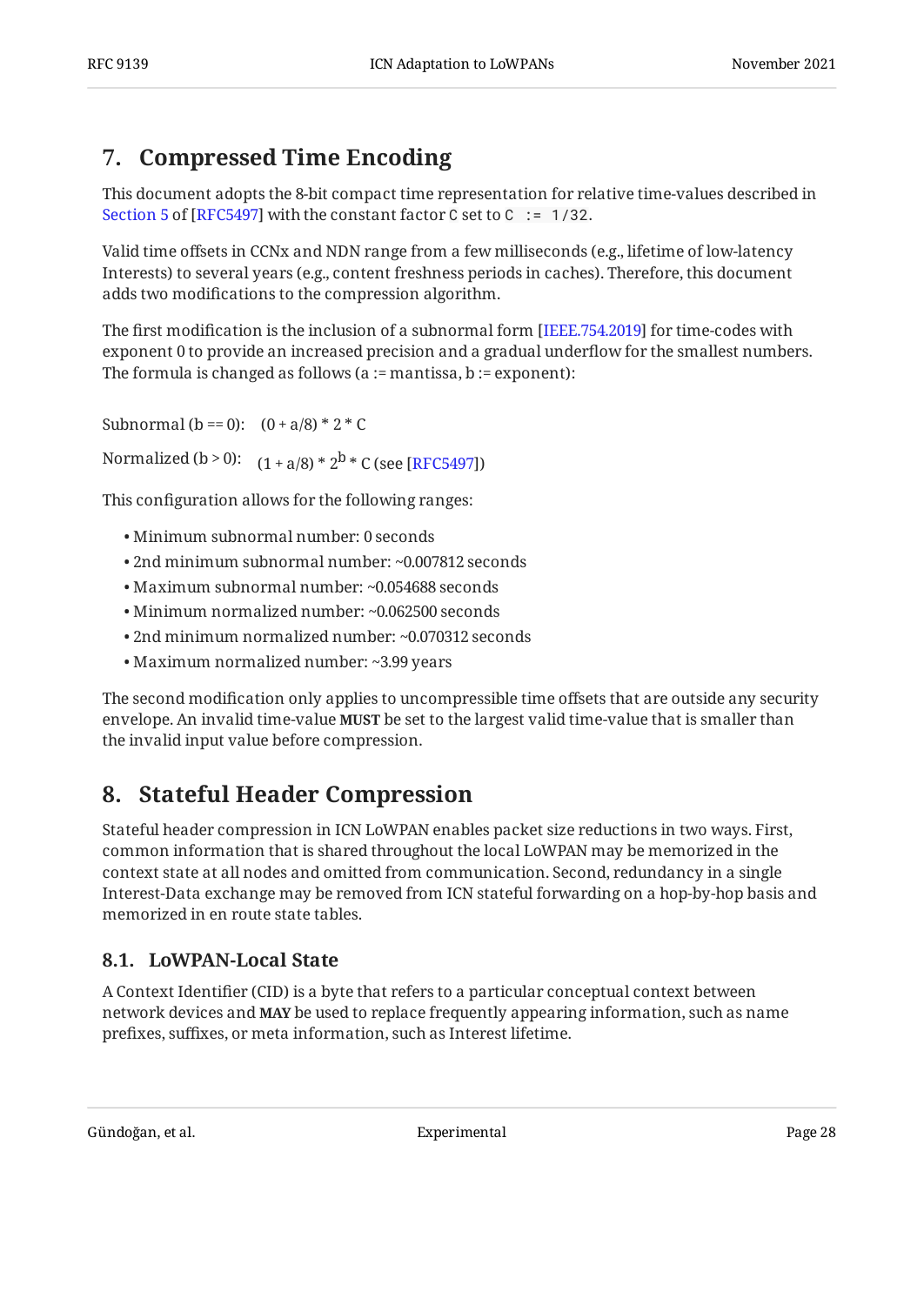| 0 1 2 3 4 5 6 7                     |  |  |  |  |
|-------------------------------------|--|--|--|--|
| +---+---+---+---+---+---+---+---+-- |  |  |  |  |
| $ X $ CID $ $                       |  |  |  |  |
| +---+---+---+---+---+---+---+---    |  |  |  |  |

<span id="page-28-1"></span>*[Figure 28:](#page-28-1) [Context Identi](#page-27-3)fier* 

The 7-bit CID is a locally scoped unique identifier that represents the context state shared between the sender and receiver of the corresponding frame (see [Figure 28\)](#page-28-1). If set, the most significant bit indicates the presence of another, subsequent CID byte (see [Figure 33\)](#page-30-3).

The context state shared between senders and receivers is removed from the compressed packet prior to sending and reinserted after reception prior to passing to the upper stack.

The actual information in a context and how it is encoded are out of scope of this document. The initial distribution and maintenance of shared context is out of scope of this document. Frames containing unknown or invalid CIDs **MUST** be silently discarded.

### <span id="page-28-0"></span>**[8.2. En Route State](#page-28-0)**

In CCNx and NDN, Name TLVs are included in Interest messages, and they return in Data messages. Returning Name TLVs either equal the original Name TLV or contain the original Name TLV as a prefix. ICN LoWPAN reduces this redundancy in responses by replacing Name TLVs with single bytes that represent link-local HopIDs. HopIDs are carried as Context Identifiers (see [Section 8.1](#page-27-2)) of link-local scope, as shown in [Figure 29](#page-28-2).

<span id="page-28-2"></span>

*[Figure 29: Context Identi](#page-28-2)fier as HopID* 

A HopID is valid if not all ID bits are set to zero and invalid otherwise. This yields 127 distinct HopIDs. If this range (1…127) is exhausted, the messages **MUST** be sent without en route state compression until new HopIDs are available. An ICN LoWPAN node that forwards without replacing the Name TLV with a HopID (without en route compression) invalidate the HopID **MUST** by setting all ID bits to zero.

While an Interest is traversing, a forwarder generates an ephemeral HopID that is tied to a Pending Interest Table (PIT) entry. Each HopID **MUST** be unique within the local PIT and only exists during the lifetime of a PIT entry. To maintain HopIDs, the local PIT is extended by two new columns: HIDi (inbound HopIDs) and HIDo (outbound HopIDs).

<span id="page-28-3"></span>HopIDs are included in Interests and stored on the next hop with the resulting PIT entry in the HIDi column. The HopID is replaced with a newly generated local HopID before the Interest is forwarded. This new HopID is stored in the HIDo column of the local PIT (see [Figure 30](#page-29-1)).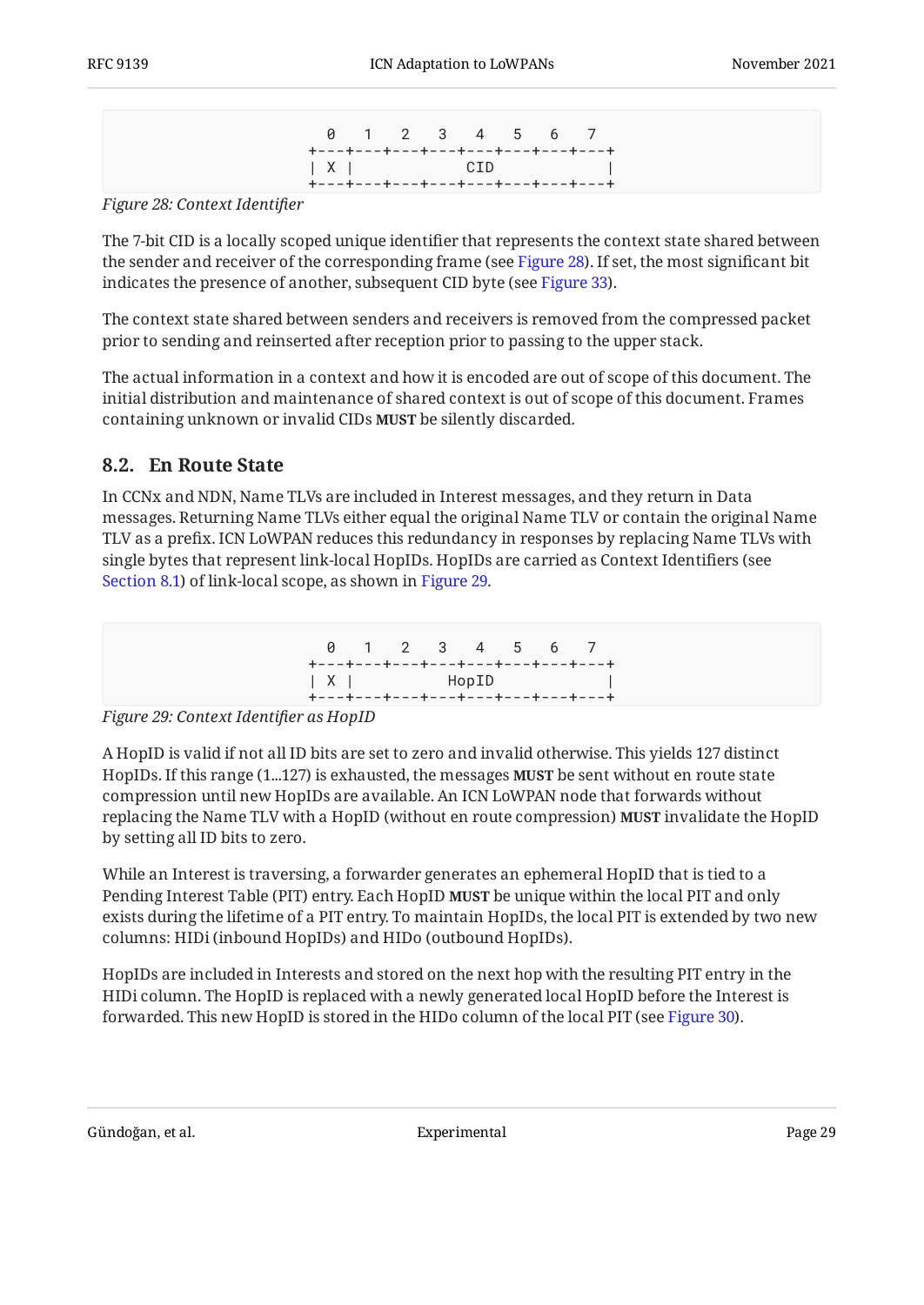<span id="page-29-1"></span>

*[Figure 30:](#page-29-1) [Setting Compression State En Route \(Interest\)](#page-28-3)* 

Responses include HopIDs that were obtained from Interests. If the returning Name TLV equals the original Name TLV, then the name is entirely elided. Otherwise, only the matching name prefix is elided, and the distinct name suffix is included along with the HopID. When a response is forwarded, the contained HopID is extracted and used to match against the correct PIT entry by performing a lookup on the HIDo column. The HopID is then replaced with the corresponding HopID from the HIDi column prior to forwarding the response [\(Figure 31](#page-29-2)).

<span id="page-29-2"></span>

*[Figure 31: Eliding Name TLVs Using En Route State \(Data\)](#page-29-2)* 

It should be noted that each forwarder of an Interest in an ICN LoWPAN network can individually decide whether to participate in en route compression or not. However, an ICN LoWPAN node **SHOULD** use en route compression whenever the stateful compression mechanism is activated.

Note also that the extensions of the PIT data structure are required only at ICN LoWPAN nodes, while regular NDN/CCNx forwarders outside of an ICN LoWPAN domain do not need to implement these extensions.

## <span id="page-29-0"></span>**[8.3. Integrating Stateful Header Compression](#page-29-0)**

<span id="page-29-3"></span>A CID appears whenever the CID flag is set (see [Figure 5\)](#page-8-1). The CID is appended to the last ICN LoWPAN dispatch byte, as shown in [Figure 32.](#page-30-4)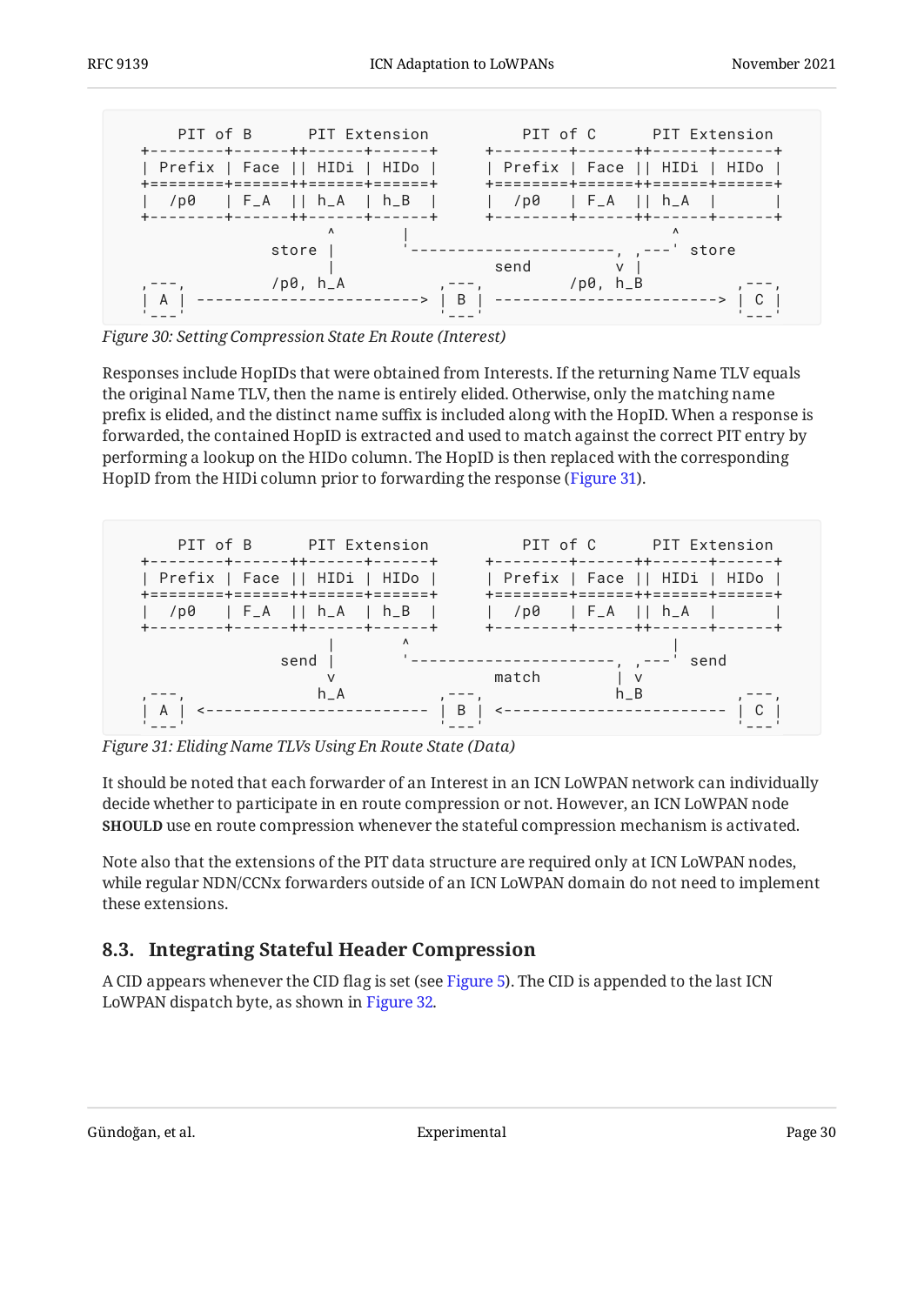...-------+--------+-------...-------+--...-+-------... / ... | Page | ICN LoWPAN Disp.| CIDs | Payload / --+---------+---------<sub>...</sub>.-------+--<sub>...</sub>...

<span id="page-30-4"></span>*[Figure 32:](#page-30-4) [LoWPAN Encapsulation with ICN LoWPAN and CIDs](#page-29-3)* 

Multiple CIDs are chained together, with the most significant bit indicating the presence of a subsequent CID [\(Figure 33](#page-30-3)). This allows the use of multiple shared contexts in compressed messages.

<span id="page-30-3"></span>The HopID is always included as the very first CID.

+-+-+-+-+-+-+-+-+ +-+-+-+-+-+-+-+-+ +-+-+-+-+-+-+-+-+ |1| CID / HopID | --> |1| CID | --> |0| CID | +-+-+-+-+-+-+-+-+ +-+-+-+-+-+-+-+-+ +-+-+-+-+-+-+-+-+

<span id="page-30-0"></span>*[Figure 33: Chaining of Context Identi](#page-30-3)fiers* 

## **[9. ICN LoWPAN Constants and Variables](#page-30-0)**

This is a summary of all ICN LoWPAN constants and variables.

<span id="page-30-1"></span>DEFAULT\_NDN\_HOPLIMIT: 255

## **[10. Implementation Report and Guidance](#page-30-1)**

The ICN LoWPAN scheme defined in this document has been implemented as an extension of the NDN/CCNx software stack [[CCN-LITE](#page-33-12)] in its IoT version on RIOT [RIOT]. An experimental evaluation for NDN over ICN LoWPAN with varying configurations has been performed in . Energy profiling and processing time measurements indicate significant energy [[ICNLOWPAN\]](#page-33-6) savings, and the amortized costs for processing show no penalties.

## <span id="page-30-2"></span>**[10.1. Preferred Con](#page-30-2)figuration**

The header compression performance depends on certain aspects and configurations. It works best for the following cases:

- Signed time offsets compress, per [Section 7,](#page-27-0) without the need for rounding.
- The context state (e.g., prefixes) is distributed such that long names can be elided from Interest and Data messages.
- Frequently used TLV type numbers for CCNx and NDN stay in the lower range (< 255). •

Name components are of type GenericNameComponent and are limited to a length of 15 bytes to enable compression for all messages.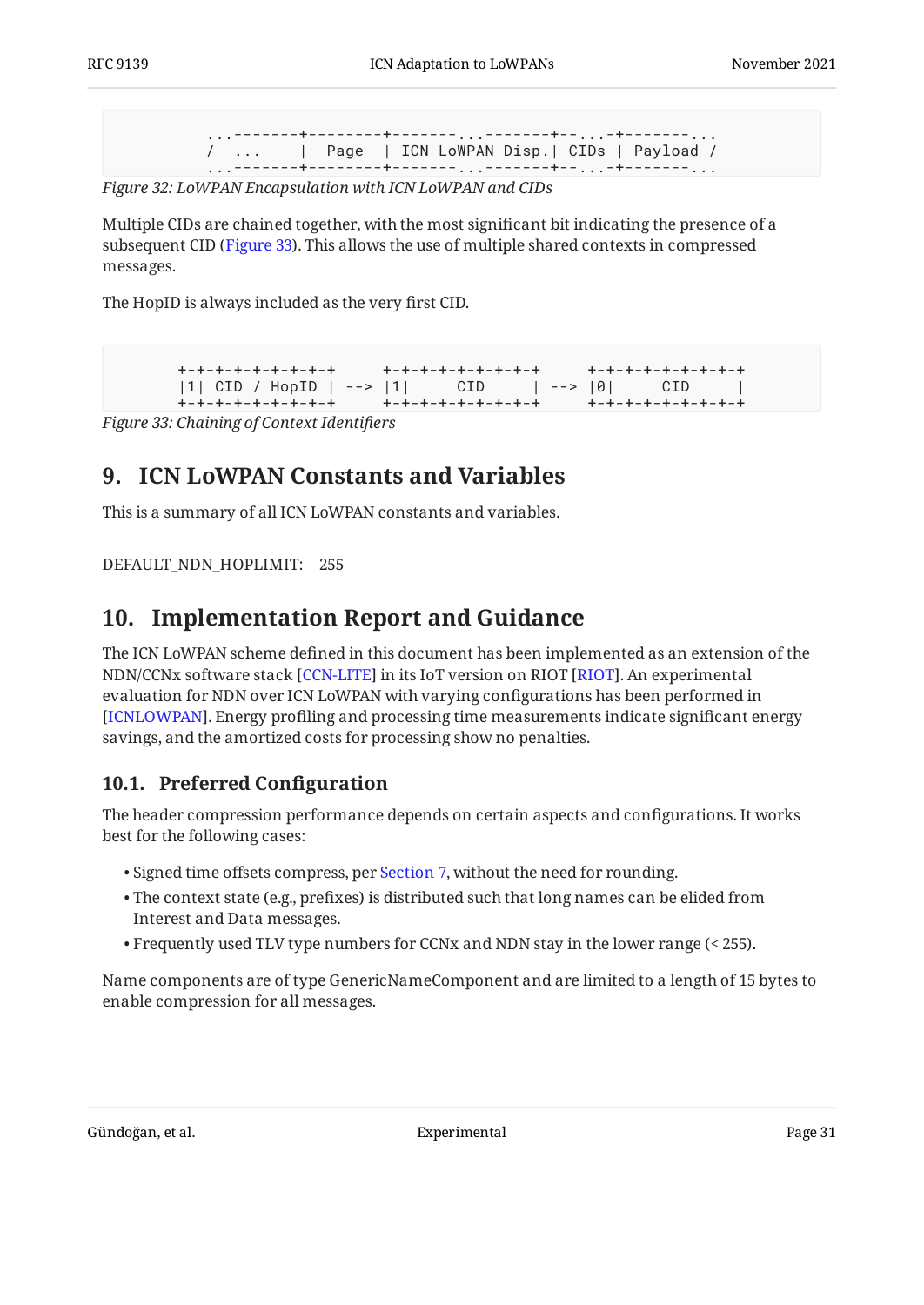## <span id="page-31-0"></span>**[10.2. Further Experimental Deployments](#page-31-0)**

An investigation of ICN LoWPAN in large-scale deployments with varying traffic patterns using larger samples of the different board types available remains as future work. This document will be revised to progress it to the Standards Track, once sufficient operational experience has been acquired. Experience reports are encouraged, particularly in the following areas:

- $\bullet$  The name compression scheme ([Section 5.2](#page-12-0)) is optimized for short name components of type GenericNameComponent. An empirical study on name lengths in different deployments of selected use cases, such as smart home, smart city, and industrial IoT can provide meaningful reports on necessary name component types and lengths. A conclusive outcome helps to understand whether and how extension mechanisms are needed [\(Section 5.3.3](#page-15-0)). As a preliminary analysis, [[ICNLOWPAN\]](#page-33-6) investigates the effectiveness of the proposed compression scheme with URLs obtained from the WWW. Studies on deployments of Constrained Application Protocol (CoAP) [RFC7252] can offer additional insights on naming schemes in the IoT.
- $\bullet$  The fragmentation scheme ([Section 4.2](#page-9-1)) inherited from 6LoWPAN allows for a transparent, hop-wise reassembly of CCNx or NDN packets. Fragment forwarding [RFC8930] with selective fragment recovery [[RFC8931\]](#page-35-7) can improve the end-to-end latency and reliability while it reduces buffer requirements on forwarders. Initial evaluations [SFR-ICNLOWPAN] show that a naive integration of these upcoming fragmentation features into ICN LoWPAN renders the hop-wise content replication inoperative, since Interest and Data messages are reassembled end-to-end. More deployment experiences are necessary to gauge the feasibility of different fragmentation schemes in ICN LoWPAN.
- $\bullet$  The context state ([Section 8.1\)](#page-27-2) holds information that is shared between a set of devices in a LoWPAN. Fixed name prefixes and suffixes are good candidates to be distributed to all nodes in order to elide them from request and response messages. More experience and a deeper inspection of currently available and upcoming protocol features is necessary to identify other protocol fields.
- $\bullet$  The distribution and synchronization of the context state can potentially be adopted from [Section 7.2](https://www.rfc-editor.org/rfc/rfc6775#section-7.2) of [\[RFC6775\]](#page-33-13) but requires further evaluations. While 6LoWPAN uses the Neighbor Discovery protocol to disseminate state, CCNx and NDN deployments are missing out on a standard mechanism to bootstrap and manage configurations.
- $\bullet$  The stateful en route compression ([Section 8.2](#page-28-0)) supports a limited number of 127 distinct HopIDs that can be simultaneously in use on a single node. Complex deployment scenarios that make use of multiple, concurrent requests can provide a better insight on the number of open requests stored in the PIT of memory-constrained devices. This number can serve as an upper bound and determines whether the HopID length needs to be resized to fit more HopIDs at the cost of additional header overhead.
- $\bullet$  Multiple implementations that generate and deploy the compression options of this memo in different ways will also add to the experience and understanding of the benefits and limitations of the proposed schemes. Different reports can help to illuminate the complexity of implementing ICN LoWPAN for constrained devices, as well as on maintaining interoperability with other implementations.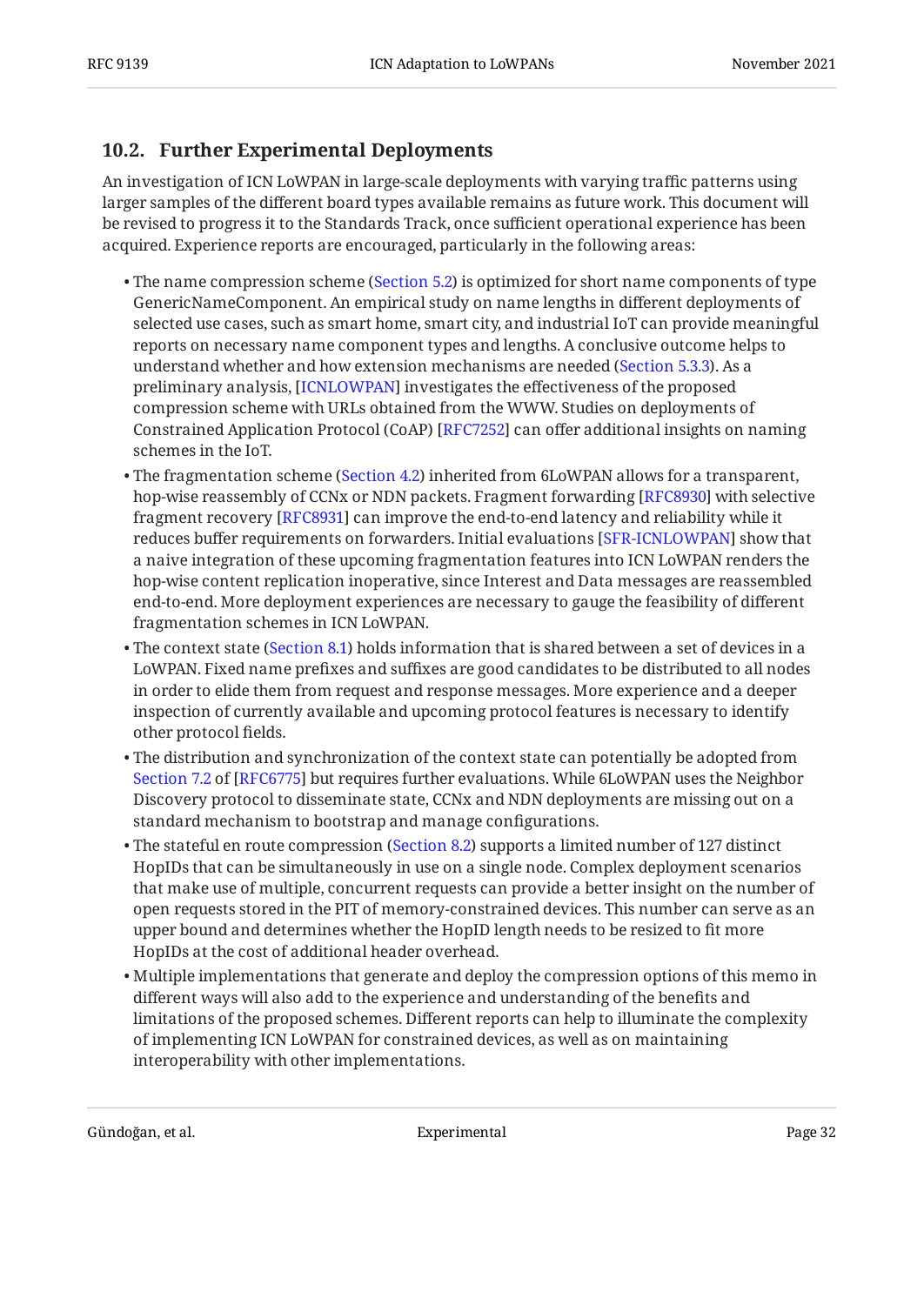# <span id="page-32-0"></span>**[11. Security Considerations](#page-32-0)**

Main memory is typically a scarce resource of constrained networked devices. Fragmentation, as described in this memo, preserves fragments and purges them only after a packet is reassembled, which requires a buffering of all fragments. This scheme is able to handle fragments for distinctive packets simultaneously, which can lead to overflowing packet buffers that cannot hold all necessary fragments for packet reassembly. Implementers are thus urged to make use of appropriate buffer replacement strategies for fragments. Minimal fragment forwarding [[RFC8930\]](#page-35-4) can potentially prevent fragment buffer saturation in forwarders.

The stateful header compression generates ephemeral HopIDs for incoming and outgoing Interests and consumes them on returning Data packets. Forged Interests can deplete the number of available HopIDs, thus leading to a denial of compression service for subsequent content requests.

To further alleviate the problems caused by forged fragments or Interest initiations, proper protective mechanisms for accessing the link layer should be deployed. IEEE 802.15.4, e.g., provides capabilities to protect frames and restrict them to a point-to-point link or a group of devices.

# <span id="page-32-2"></span><span id="page-32-1"></span>**[12. IANA Considerations](#page-32-1)**

## **[12.1. Updates to the 6LoWPAN Dispatch Type Field Registry](#page-32-2)**

IANA has assigned dispatch values for ICN LoWPAN in the "Dispatch Type Field" subregistry [RFC4944] [RFC8025] of the "IPv6 Low Power Personal Area Network Parameters" registry. [Table 2](#page-32-3) represents the updates to the registry.

<span id="page-32-4"></span><span id="page-32-3"></span>

| <b>Bit Pattern</b>     | Page | <b>Header Type</b>                        | <b>Reference</b> |
|------------------------|------|-------------------------------------------|------------------|
| 00 000000              | 14   | Uncompressed NDN Interest messages        | <b>RFC 9139</b>  |
| $0001$ x x x x         | 14   | <b>Compressed NDN Interest messages</b>   | <b>RFC 9139</b>  |
| 00 100000              | 14   | Uncompressed NDN Data messages            | RFC 9139         |
| $0011$ x x x x         | 14   | <b>Compressed NDN Data messages</b>       | RFC 9139         |
| 01 000000              | 14   | Uncompressed CCNx Interest messages       | RFC 9139         |
| $0101$ $x$ $x$ $x$ $x$ | 14   | Compressed CCNx Interest messages         | <b>RFC 9139</b>  |
| 01 100000              | 14   | Uncompressed CCNx Content Object messages | <b>RFC 9139</b>  |
| $0111$ xxxx            | 14   | Compressed CCNx Content Object messages   | RFC 9139         |

*[Table 2:](#page-32-4) [Dispatch Types for NDN and CCNx](#page-32-3)*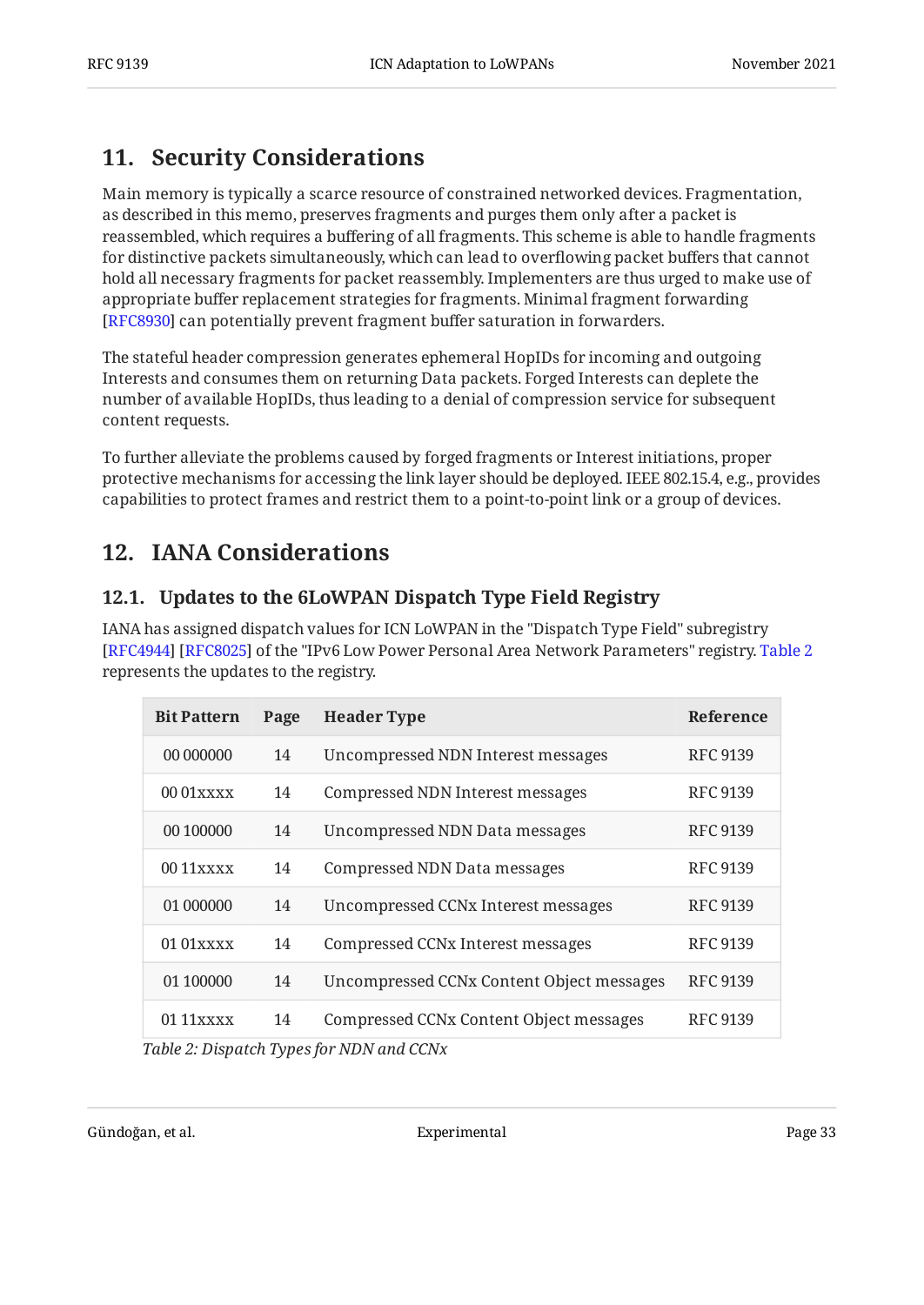## <span id="page-33-1"></span><span id="page-33-0"></span>**[13. References](#page-33-0)**

#### **[13.1. Normative References](#page-33-1)**

- <span id="page-33-11"></span>**[IEEE.754.2019]** IEEE, "IEEE Standard for Floating-Point Arithmetic", IEEE Std 754-2019, [<https://](https://standards.ieee.org/content/ieee-standards/en/standard/754-2019.html) . [standards.ieee.org/content/ieee-standards/en/standard/754-2019.html](https://standards.ieee.org/content/ieee-standards/en/standard/754-2019.html)>
- <span id="page-33-10"></span><span id="page-33-9"></span><span id="page-33-7"></span><span id="page-33-4"></span><span id="page-33-3"></span>**[ieee802.15.4]** IEEE, "IEEE Standard for Low-Rate Wireless Networks", IEEE Std 802.15.4-2020, . [<https://standards.ieee.org/standard/802\\_15\\_4-2020.html>](https://standards.ieee.org/standard/802_15_4-2020.html)
	- **[RFC2119]** Bradner, S., "Key words for use in RFCs to Indicate Requirement Levels", BCP 14, RFC 2119, DOI 10.17487/RFC2119, March 1997, [<https://www.rfc-editor.org/info/](https://www.rfc-editor.org/info/rfc2119) . [rfc2119](https://www.rfc-editor.org/info/rfc2119)>
	- **[RFC4944]** Montenegro, G., Kushalnagar, N., Hui, J., and D. Culler, "Transmission of IPv6 Packets over IEEE 802.15.4 Networks", RFC 4944, DOI 10.17487/RFC4944, September 2007, [<https://www.rfc-editor.org/info/rfc4944>](https://www.rfc-editor.org/info/rfc4944).
	- **[RFC5497]** Clausen, T. and C. Dearlove, "Representing Multi-Value Time in Mobile Ad Hoc Networks (MANETs)", RFC 5497, DOI 10.17487/RFC5497, March 2009, [<https://](https://www.rfc-editor.org/info/rfc5497) . [www.rfc-editor.org/info/rfc5497>](https://www.rfc-editor.org/info/rfc5497)
	- **[RFC6256]** Eddy, W. and E. Davies, "Using Self-Delimiting Numeric Values in Protocols", RFC 6256, DOI 10.17487/RFC6256, May 2011, <https://www.rfc-editor.org/info/rfc6256>.
	- **[RFC6282]** Hui, J., Ed. and P. Thubert, "Compression Format for IPv6 Datagrams over IEEE 802.15.4-Based Networks", RFC 6282, DOI 10.17487/RFC6282, September 2011, . [<https://www.rfc-editor.org/info/rfc6282](https://www.rfc-editor.org/info/rfc6282)>
	- **[RFC6775]** Shelby, Z., Ed., Chakrabarti, S., Nordmark, E., and C. Bormann, "Neighbor Networks (6LoWPANs)", RFC 6775, DOI 10.17487/RFC6775, November 2012, . [<https://www.rfc-editor.org/info/rfc6775](https://www.rfc-editor.org/info/rfc6775)> Discovery Optimization for IPv6 over Low-Power Wireless Personal Area
	- **[RFC8174]** Leiba, B., "Ambiguity of Uppercase vs Lowercase in RFC 2119 Key Words", BCP 14, RFC 8174, DOI 10.17487/RFC8174, May 2017, <[https://www.rfc-editor.org/info/](https://www.rfc-editor.org/info/rfc8174) . [rfc8174](https://www.rfc-editor.org/info/rfc8174)>

### <span id="page-33-13"></span><span id="page-33-8"></span><span id="page-33-5"></span><span id="page-33-2"></span>**[13.2. Informative References](#page-33-2)**

- <span id="page-33-12"></span>**[CCN-LITE]** "CCN-lite, a lightweight implementation of the CCNx protocol and its variations", . [<https://github.com/cn-uofbasel/ccn-lite](https://github.com/cn-uofbasel/ccn-lite)>
- <span id="page-33-6"></span>**[ICNLOWPAN]** Gündoğan, C., Kietzmann, P., Schmidt, T., and M. Wählisch, "Designing a LoWPAN , convergence layer for the Information Centric Internet of Things" Computer Communications, Vol. 164, No. 1, p. 114–123, Elsevier, December 2020, [<https://](https://doi.org/10.1016/j.comcom.2020.10.002) . [doi.org/10.1016/j.comcom.2020.10.002>](https://doi.org/10.1016/j.comcom.2020.10.002)

Gündoğan, et al. Experimental Page 34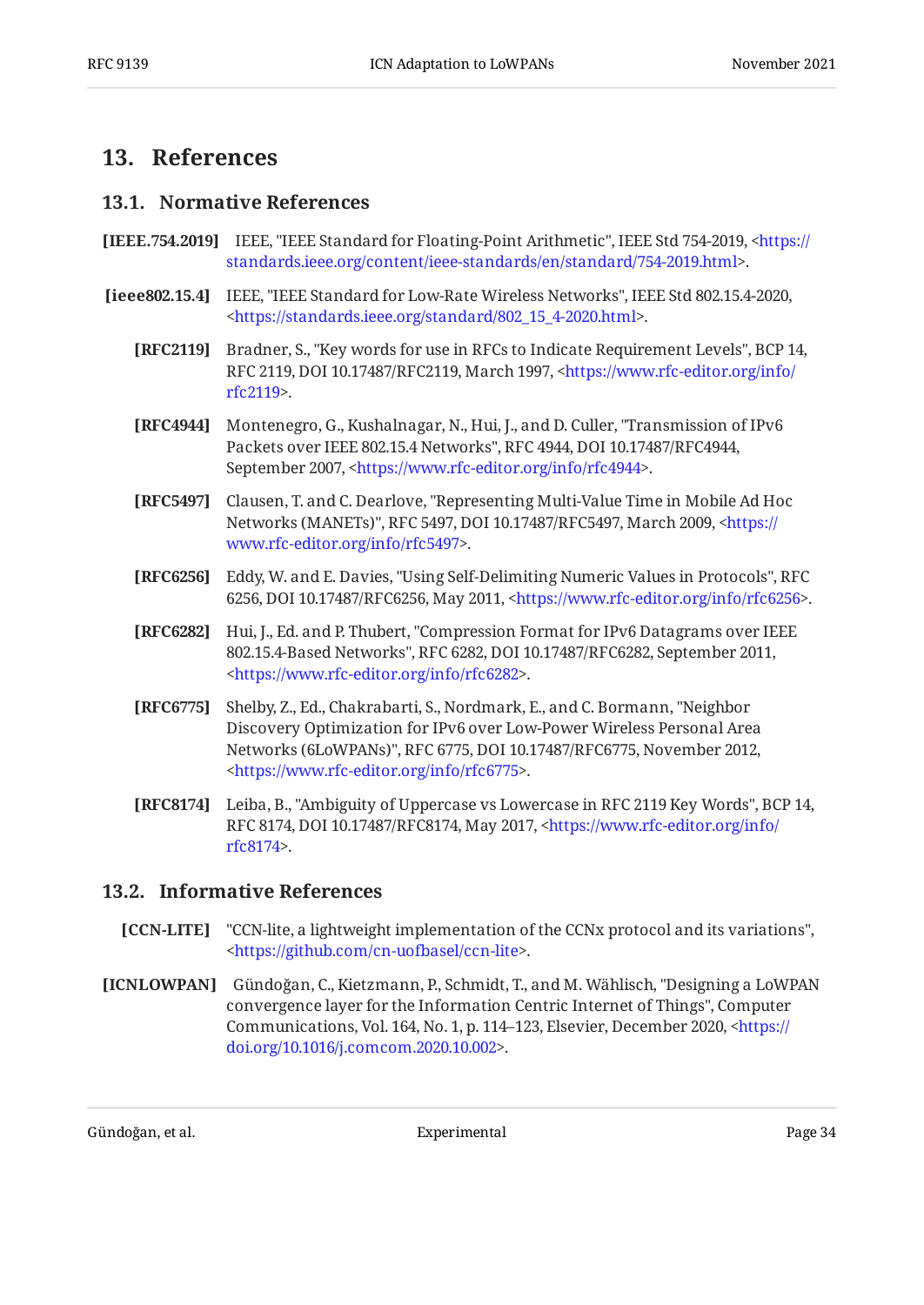- <span id="page-34-8"></span><span id="page-34-3"></span><span id="page-34-0"></span>**[ICNRG-FLIC]** Tschudin, C., Wood, C., Mosko, M., and D. Oran, Ed., "File-Like ICN Collections (FLIC)", Work in Progress, Internet-Draft, draft-irtf-icnrg-flic-02, 4 November 2019, <https://datatracker.ietf.org/doc/html/draft-irtf-icnrg-flic-02>.
	- **[NDN]** Jacobson, V., Smetters, D., Thornton, J., Plass, M., Briggs, N., and R. Braynard, "Networking named content", 5th Int. Conf. on emerging Networking Experiments and Technologies (ACM CoNEXT), December 2009, [<https://doi.org/](https://doi.org/10.1145/1658939.1658941) . [10.1145/1658939.1658941](https://doi.org/10.1145/1658939.1658941)>
	- **[NDN-EXP1]** Baccelli, E., Mehlis, C., Hahm, O., Schmidt, TC., and M. Wählisch, "Information centric networking in the IoT: experiments with NDN in the wild", Proc. of 1st , ACM Conf. on Information-Centric Networking (ICN-2014) ACM DL, pp. 77-86 September 2014, <http://dx.doi.org/10.1145/2660129.2660144>.
	- **[NDN-EXP2]** Gündoğan, C., Kietzmann, P., Lenders, M., Petersen, H., Schmidt, TC., and M. Wählisch, "NDN, CoAP, and MQTT: a comparative measurement study in the IoT", pp. 159-171, September 2018, <https://doi.org/10.1145/3267955.3267967>. Proc. of 5th ACM Conf. on Information-Centric Networking (ICN-2018) ACM DL,
	- **[NDN-MAC]** Kietzmann, P., Gündoğan, C., Schmidt, TC., Hahm, O., and M. Wählisch, "The need gain", Proc. of 4th ACM Conf. on Information-Centric Networking (ICN-2017) ACM DL, pp. 36-42, September 2017, [<https://doi.org/10.1145/3125719.3125737>](https://doi.org/10.1145/3125719.3125737). for a name to MAC address mapping in NDN: towards quantifying the resource
- <span id="page-34-10"></span><span id="page-34-9"></span><span id="page-34-5"></span><span id="page-34-4"></span><span id="page-34-2"></span><span id="page-34-1"></span>**[NDN-PACKET-SPEC]** "NDN Packet Format Specification", [<https://named-data.net/doc/NDN-](https://named-data.net/doc/NDN-packet-spec/0.3/). [packet-spec/0.3/>](https://named-data.net/doc/NDN-packet-spec/0.3/)
	- **[RFC7228]** Bormann, C., Ersue, M., and A. Keranen, "Terminology for Constrained-Node Networks", RFC 7228, DOI 10.17487/RFC7228, May 2014, <[https://www.rfc-](https://www.rfc-editor.org/info/rfc7228). [editor.org/info/rfc7228](https://www.rfc-editor.org/info/rfc7228)>
	- **[RFC7252]** Shelby, Z., Hartke, K., and C. Bormann, "The Constrained Application Protocol (CoAP)", RFC 7252, DOI 10.17487/RFC7252, June 2014, [<https://www.rfc-editor.org/](https://www.rfc-editor.org/info/rfc7252) . [info/rfc7252>](https://www.rfc-editor.org/info/rfc7252)
	- **[RFC7476]** Pentikousis, K., Ed., Ohlman, B., Corujo, D., Boggia, G., Tyson, G., Davies, E., Molinaro, A., and S. Eum, "Information-Centric Networking: Baseline Scenarios", RFC 7476, DOI 10.17487/RFC7476, March 2015, [<https://www.rfc-editor.org/info/](https://www.rfc-editor.org/info/rfc7476) . [rfc7476](https://www.rfc-editor.org/info/rfc7476)>
	- **[RFC7927]** Kutscher, D., Ed., Eum, S., Pentikousis, K., Psaras, I., Corujo, D., Saucez, D., Schmidt, T., and M. Waehlisch, "Information-Centric Networking (ICN) Research Challenges", RFC 7927, DOI 10.17487/RFC7927, July 2016, <[https://www.rfc-](https://www.rfc-editor.org/info/rfc7927). [editor.org/info/rfc7927](https://www.rfc-editor.org/info/rfc7927)>
	- **[RFC7945]** Pentikousis, K., Ed., Ohlman, B., Davies, E., Spirou, S., and G. Boggia, "Information-Centric Networking: Evaluation and Security Considerations", RFC 7945, DOI 10.17487/RFC7945, September 2016, [<https://www.rfc-editor.org/info/rfc7945](https://www.rfc-editor.org/info/rfc7945)>.

<span id="page-34-7"></span><span id="page-34-6"></span>Gündoğan, et al. Experimental Page 35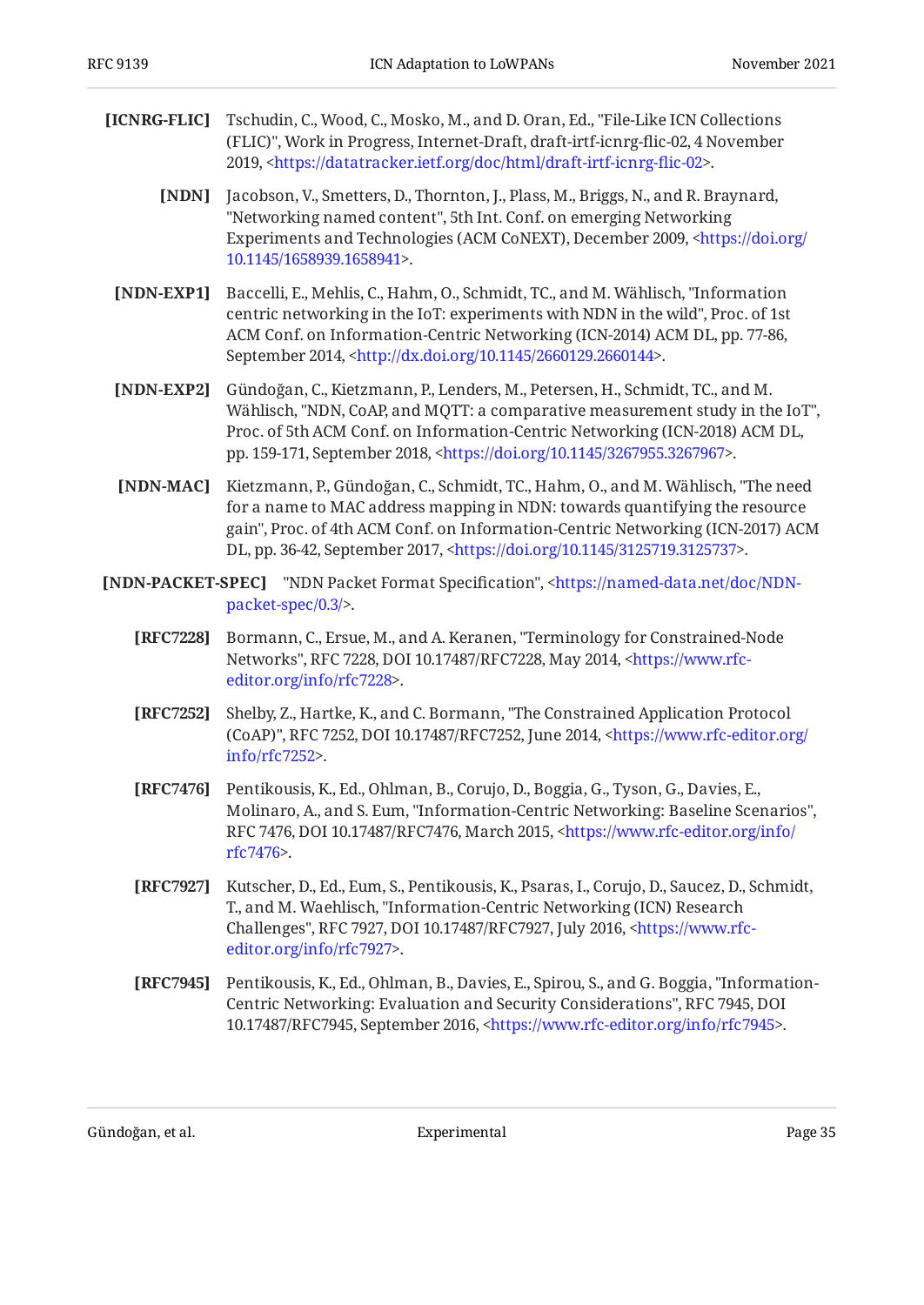- <span id="page-35-3"></span>**[RFC8025]** Thubert, P., Ed. and R. Cragie, "IPv6 over Low-Power Wireless Personal Area Network (6LoWPAN) Paging Dispatch", RFC 8025, DOI 10.17487/RFC8025, November 2016, [<https://www.rfc-editor.org/info/rfc8025](https://www.rfc-editor.org/info/rfc8025)>.
- <span id="page-35-1"></span>**[RFC8569]** Mosko, M., Solis, I., and C. Wood, "Content-Centric Networking (CCNx) Semantics", RFC 8569, DOI 10.17487/RFC8569, July 2019, [<https://www.rfc-](https://www.rfc-editor.org/info/rfc8569). [editor.org/info/rfc8569](https://www.rfc-editor.org/info/rfc8569)>
- <span id="page-35-2"></span>**[RFC8609]** Mosko, M., Solis, I., and C. Wood, "Content-Centric Networking (CCNx) Messages in TLV Format", RFC 8609, DOI 10.17487/RFC8609, July 2019, [<https://www.rfc-](https://www.rfc-editor.org/info/rfc8609). [editor.org/info/rfc8609](https://www.rfc-editor.org/info/rfc8609)>
- <span id="page-35-4"></span>**[RFC8930]** Watteyne, T., Ed., Thubert, P., Ed., and C. Bormann, "On Forwarding 6LoWPAN Fragments over a Multi-Hop IPv6 Network", RFC 8930, DOI 10.17487/RFC8930, November 2020, <https://www.rfc-editor.org/info/rfc8930>.
- <span id="page-35-7"></span><span id="page-35-6"></span>**[RFC8931]** , Thubert, P., Ed. "IPv6 over Low-Power Wireless Personal Area Network (6LoWPAN) Selective Fragment Recovery", RFC 8931, DOI 10.17487/RFC8931, November 2020, <https://www.rfc-editor.org/info/rfc8931>.
	- **[RIOT]** , , , , , , Baccelli, E. Gündoğan, C. Hahm, O. Kietzmann, P. Lenders, MS. Petersen, H. Schleiser, K., Schmidt, TC., and M. Wählisch, "RIOT: An Open Source Operating System for Low-End Embedded Devices in the IoT", IEEE Internet of Things Journal Vol. 5, No. 6, p. 4428-4440, December 2018, [<https://doi.org/10.1109/JIOT.](https://doi.org/10.1109/JIOT.2018.2815038) . [2018.2815038>](https://doi.org/10.1109/JIOT.2018.2815038)
- <span id="page-35-5"></span>**[SFR-ICNLOWPAN]** Lenders, M., Gündoğan, C., Schmidt, TC., and M. Wählisch, "Connecting the Dots: Selective Fragment Recovery in ICNLoWPAN", Proc. of 7th ACM Conf. on Information-Centric Networking (ICN-2020) ACM DL, pp. 70-76, September 2020, . [<https://doi.org/10.1145/3405656.3418719](https://doi.org/10.1145/3405656.3418719)>
- <span id="page-35-8"></span>**[TLV-ENC-802.15.4]** Mosko, M. and C. Tschudin, "CCN and NDN TLV encodings in 802.15.4 packets", January 2015, [<https://datatracker.ietf.org/meeting/interim-2015-](https://datatracker.ietf.org/meeting/interim-2015-icnrg-01/materials/slides-interim-2015-icnrg-1-2) . [icnrg-01/materials/slides-interim-2015-icnrg-1-2>](https://datatracker.ietf.org/meeting/interim-2015-icnrg-01/materials/slides-interim-2015-icnrg-1-2)
- <span id="page-35-9"></span>**[WIRE-FORMAT-CONSID]** Wang, G., Tschudin, C., and R. Ravindran, "CCN/NDN Protocol Wire Format and Functionality Considerations", January 2015, <<del>http</del>s:// . [icnrg-1-8](https://datatracker.ietf.org/meeting/interim-2015-icnrg-01/materials/slides-interim-2015-icnrg-1-8)> [datatracker.ietf.org/meeting/interim-2015-icnrg-01/materials/slides-interim-2015-](https://datatracker.ietf.org/meeting/interim-2015-icnrg-01/materials/slides-interim-2015-icnrg-1-8)

# <span id="page-35-0"></span>**[Appendix A. Estimated Size Reduction](#page-35-0)**

In the following, a theoretical evaluation is given to estimate the gains of ICN LoWPAN compared to uncompressed CCNx and NDN messages.

We assume that n is the number of name components; comps\_n denotes the sum of n name component lengths. We also assume that the length of each name component is lower than 16 bytes. The length of the content is given by clen. The lengths of TLV components are specific to the CCNx or NDN encoding and are outlined below.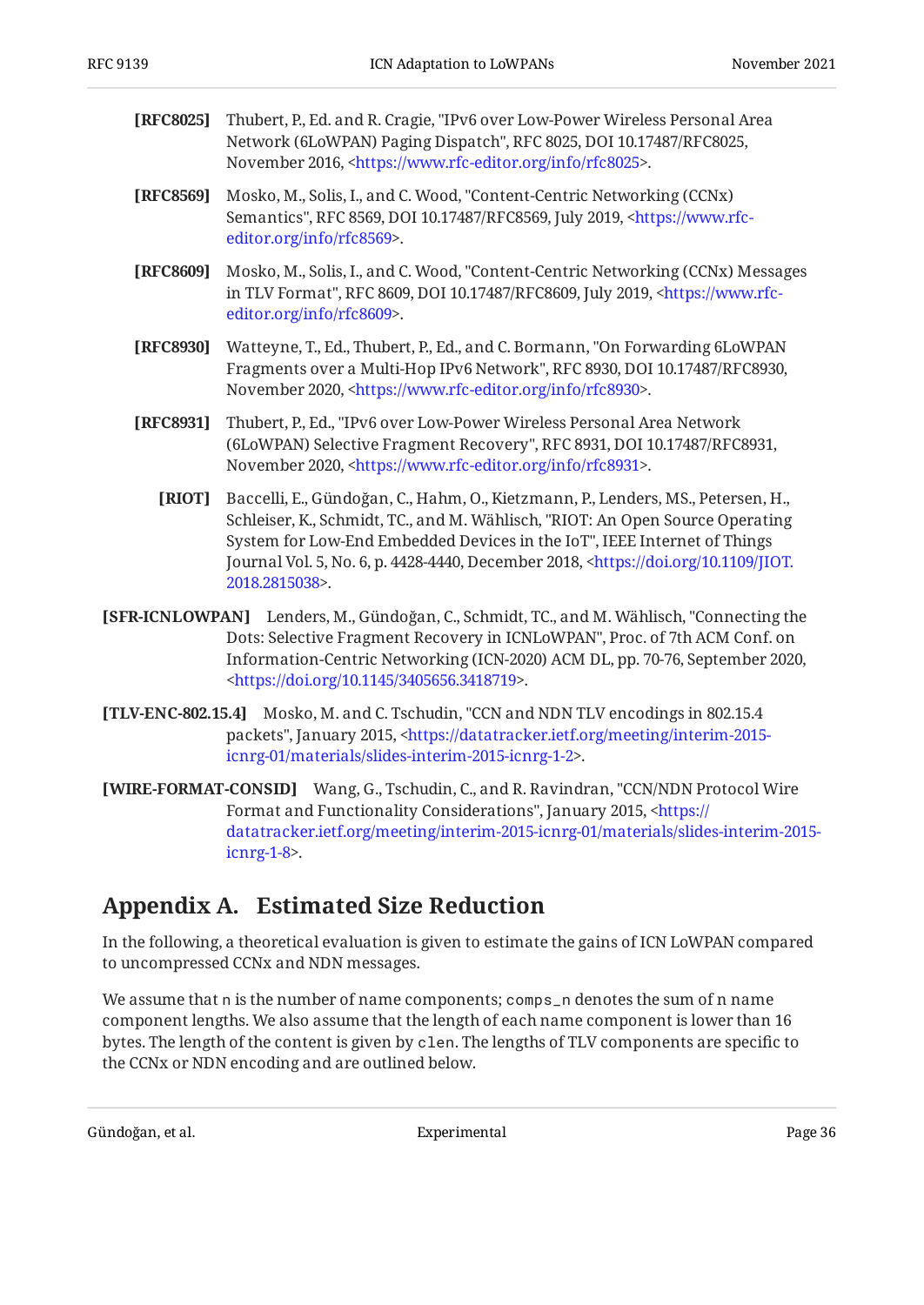## <span id="page-36-0"></span>**[A.1. NDN](#page-36-0)**

The NDN TLV encoding has variable-sized TLV fields. For simplicity, the 1-byte form of each TLV component is assumed. A typical TLV component therefore is of size 2 (Type field + Length field) + the actual value.

#### <span id="page-36-1"></span>**[A.1.1. Interest](#page-36-1)**

[Figure 34](#page-36-2) depicts the size requirements for a basic, uncompressed NDN Interest containing a CanBePrefix TLV, a MustBeFresh TLV, an InterestLifetime TLV set to 4 seconds, and a HopLimit TLV set to 6. Numbers below represent the amount of bytes.

<span id="page-36-2"></span>

*[Figure 34: Estimated Size of an Uncompressed NDN Interest](#page-36-2)* 

[Figure 35](#page-36-3) depicts the size requirements after compression.

```
------------------------------------,
Dispatch Page Switch = 1 |
NDN Interest Dispatch = 2 |
Interest TLV = 1
-----------------------, |
Name | NameComponents = n/2 + = 10 + n/2 + comps_n
 | comps_n |
-----------------------' |
Nonce = 4 |
HopLimit = 1 |
\begin{array}{rcl} \text{1} & = & 1 \\ \text{1} & = & 1 \end{array}------------------------------------'
```
*[Figure 35: Estimated Size of a Compressed NDN Interest](#page-36-3)* 

The size difference is 11 + 1.5n bytes.

For the name /DE/HH/HAW/BT7, the total size gain is 17 bytes, which is 43% of the uncompressed packet.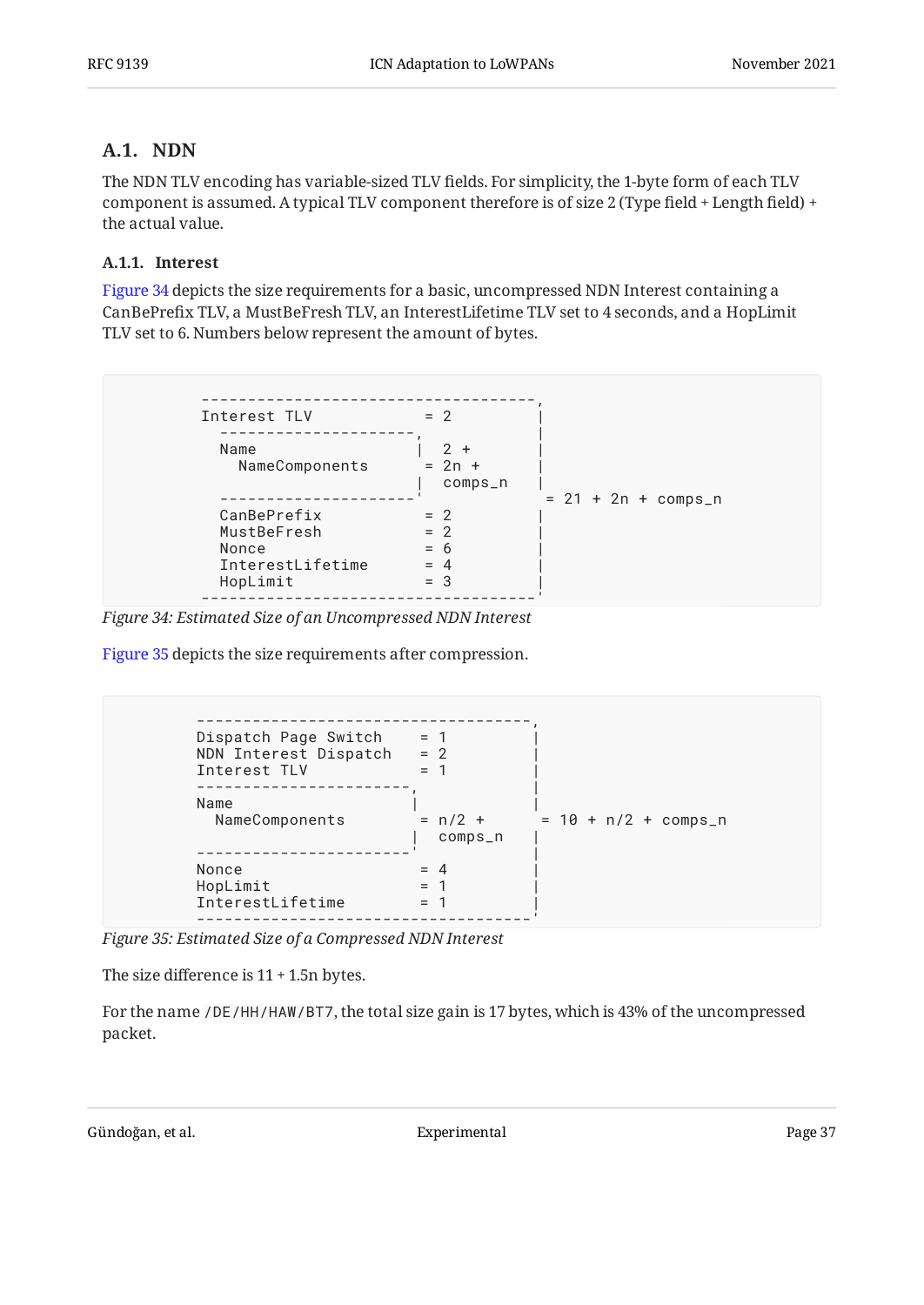#### <span id="page-37-0"></span>**[A.1.2. Data](#page-37-0)**

[Figure 36](#page-37-1) depicts the size requirements for a basic, uncompressed NDN Data containing a FreshnessPeriod as MetaInfo. A FreshnessPeriod of 1 minute is assumed, and the value is encoded using 1 byte. An HMACWithSha256 is assumed as a signature. The key locator is assumed to contain a Name TLV of length klen.

<span id="page-37-1"></span>![](_page_37_Figure_5.jpeg)

*[Figure 36: Estimated Size of an Uncompressed NDN Data](#page-37-1)* 

[Figure 37](#page-37-2) depicts the size requirements for the compressed version of the above Data packet.

```
------------------------------------,
Dispatch Page Switch = 1 |
NDN Data Dispatch = 2 |
-----------------------, |
Name |NameComponents = n/2 + |
 | comps_n = 38 + n/2 + comps_n +
-----------------------' | clen + klen
Content = 1 + clen |
KeyLocation = 1 + klen |
DigestSha256 = 32 |
FreshnessPeriod = 1 |
------------------------------------'
```
*[Figure 37: Estimated Size of a Compressed NDN Data](#page-37-2)* 

The size difference is 15 + 1.5n bytes.

For the name /DE/HH/HAW/BT7, the total size gain is 21 bytes.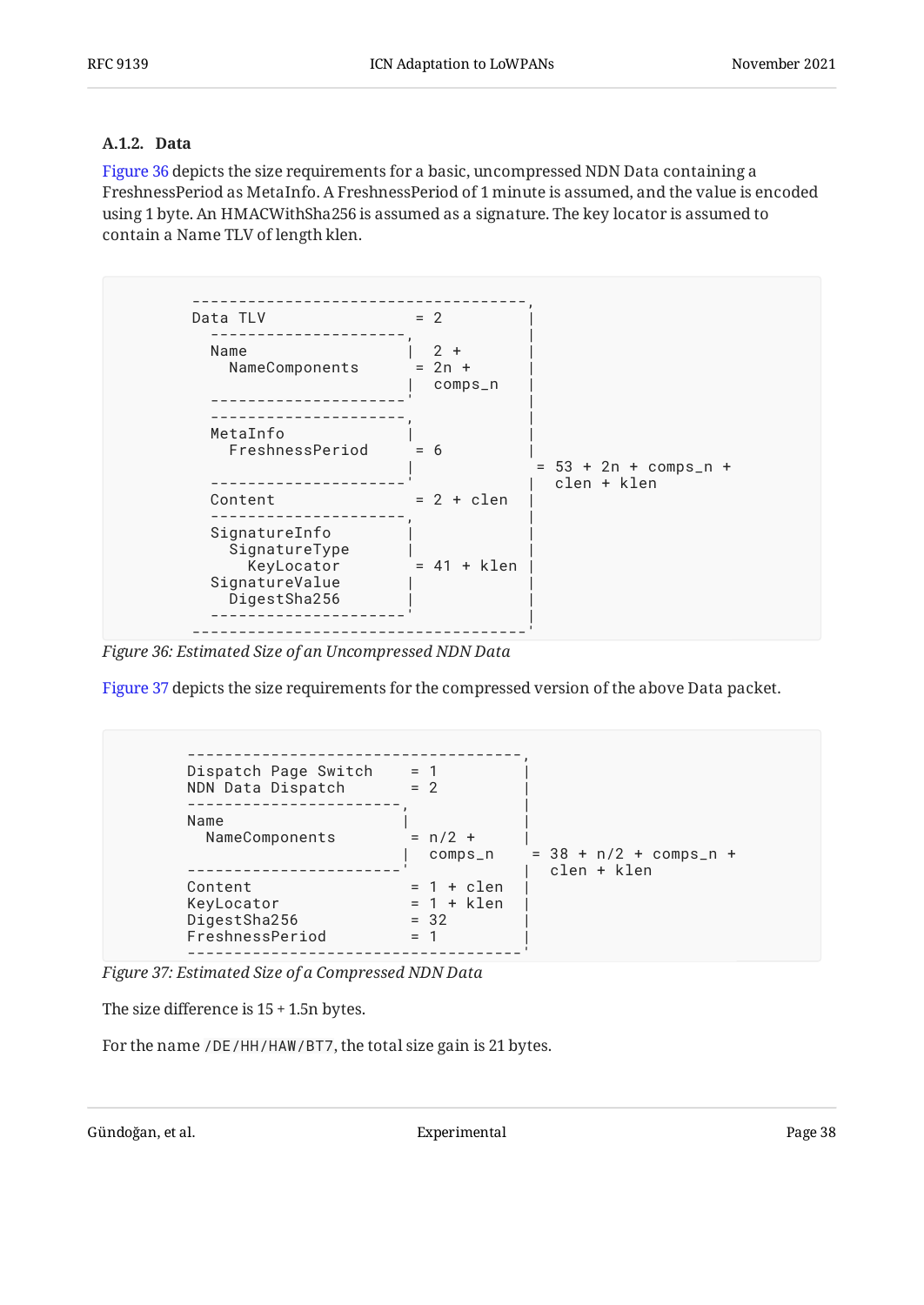## <span id="page-38-0"></span>**[A.2. CCNx](#page-38-0)**

The CCNx TLV encoding defines a 2-byte encoding for Type and Length fields, summing up to 4 bytes in total without a value.

#### <span id="page-38-1"></span>**[A.2.1. Interest](#page-38-1)**

[Figure 38](#page-38-2) depicts the size requirements for a basic, uncompressed CCNx Interest. No hop-by-hop TLVs are included, the protocol version is assumed to be 1, and the Reserved field is assumed to be 0. A KeyIdRestriction TLV with T\_SHA-256 is included to limit the responses to Content Objects containing the specific key.

<span id="page-38-2"></span>![](_page_38_Figure_7.jpeg)

*[Figure 38: Estimated Size of an Uncompressed CCNx Interest](#page-38-2)* 

[Figure 39](#page-38-3) depicts the size requirements after compression.

<span id="page-38-3"></span>![](_page_38_Figure_10.jpeg)

*[Figure 39: Estimated Size of a Compressed CCNx Interest](#page-38-3)* 

The size difference is 18 + 3.5n bytes.

For the name /DE/HH/HAW/BT7, the size is reduced by 53 bytes, which is 53% of the uncompressed packet.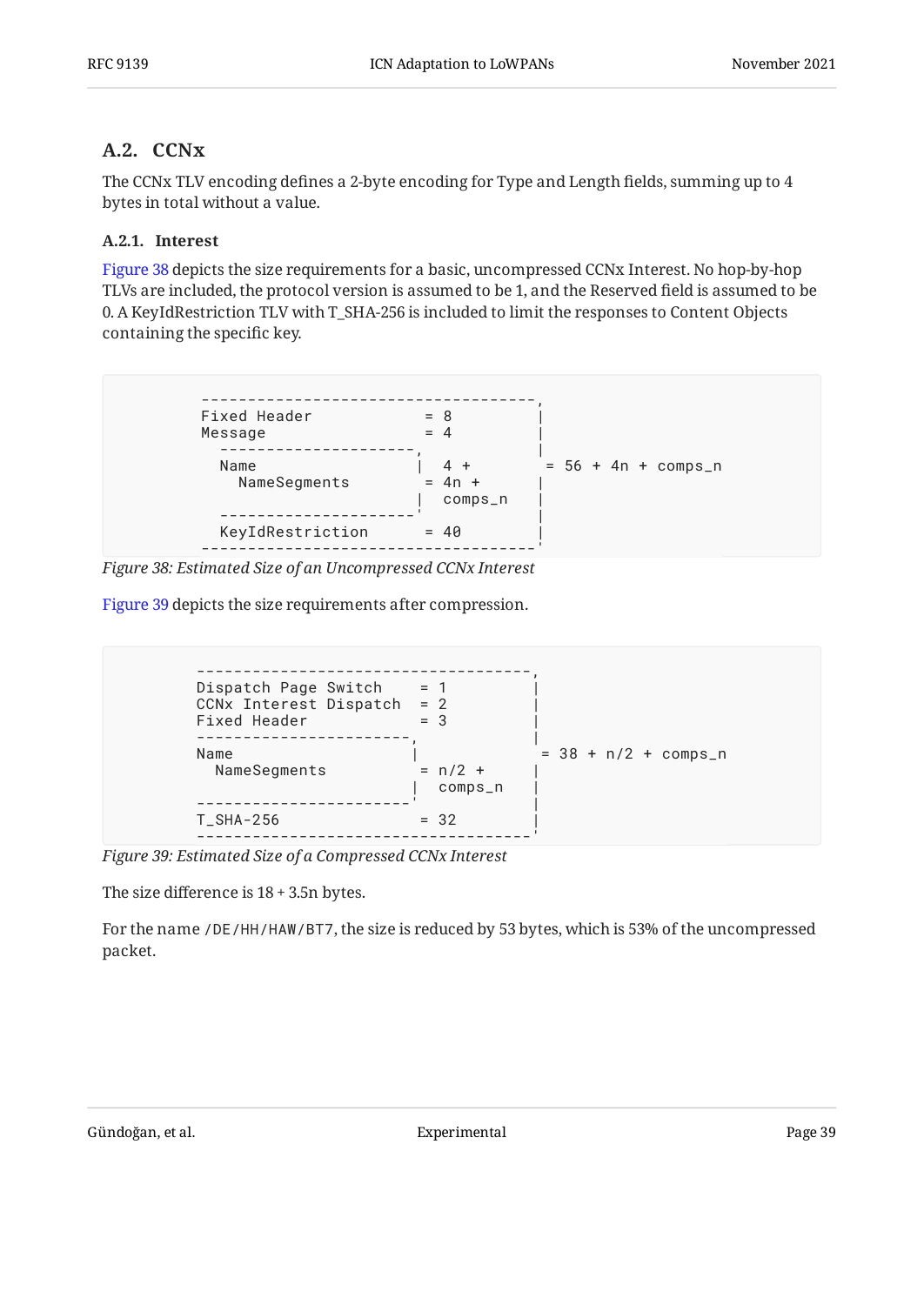#### <span id="page-39-0"></span>**[A.2.2. Content Object](#page-39-0)**

[Figure 40](#page-39-1) depicts the size requirements for a basic, uncompressed CCNx Content Object containing an ExpiryTime Message TLV, an HMAC\_SHA-256 signature, the signature time, and a hash of the shared secret key. In the fixed header, the protocol version is assumed to be 1 and the Reserved field is assumed to be 0

<span id="page-39-1"></span>![](_page_39_Figure_5.jpeg)

*[Figure 40: Estimated Size of an Uncompressed CCNx Content Object](#page-39-1)* 

<span id="page-39-2"></span>[Figure 41](#page-39-2) depicts the size requirements for a basic, compressed CCNx Data.

```
------------------------------------,
Dispatch Page Switch = 1 |
CCNx Content Dispatch = 3 |
Fixed Header = 2-----------------------, |
Name |NameSegments = n/2 + |
 | comps_n = 89 + n/2 + comps_n + clen
-----------------------' |
\begin{array}{ccc} \text{ExpiryTime} & = & 8 & | \end{array}Payload = 1 + clen |
T_HMAC-SHA256 = 32 |
SignatureTime = 8 |
ValidationPayload = 34 |
------------------------------------'
```
*[Figure 41: Estimated Size of a Compressed CCNx Data Object](#page-39-2)* 

The size difference is 35 + 3.5n bytes.

For the name /DE/HH/HAW/BT7, the size is reduced by 70 bytes, which is 40% of the uncompressed packet containing a 4-byte payload.

```
Gündoğan, et al. Experimental Experimental Page 40
```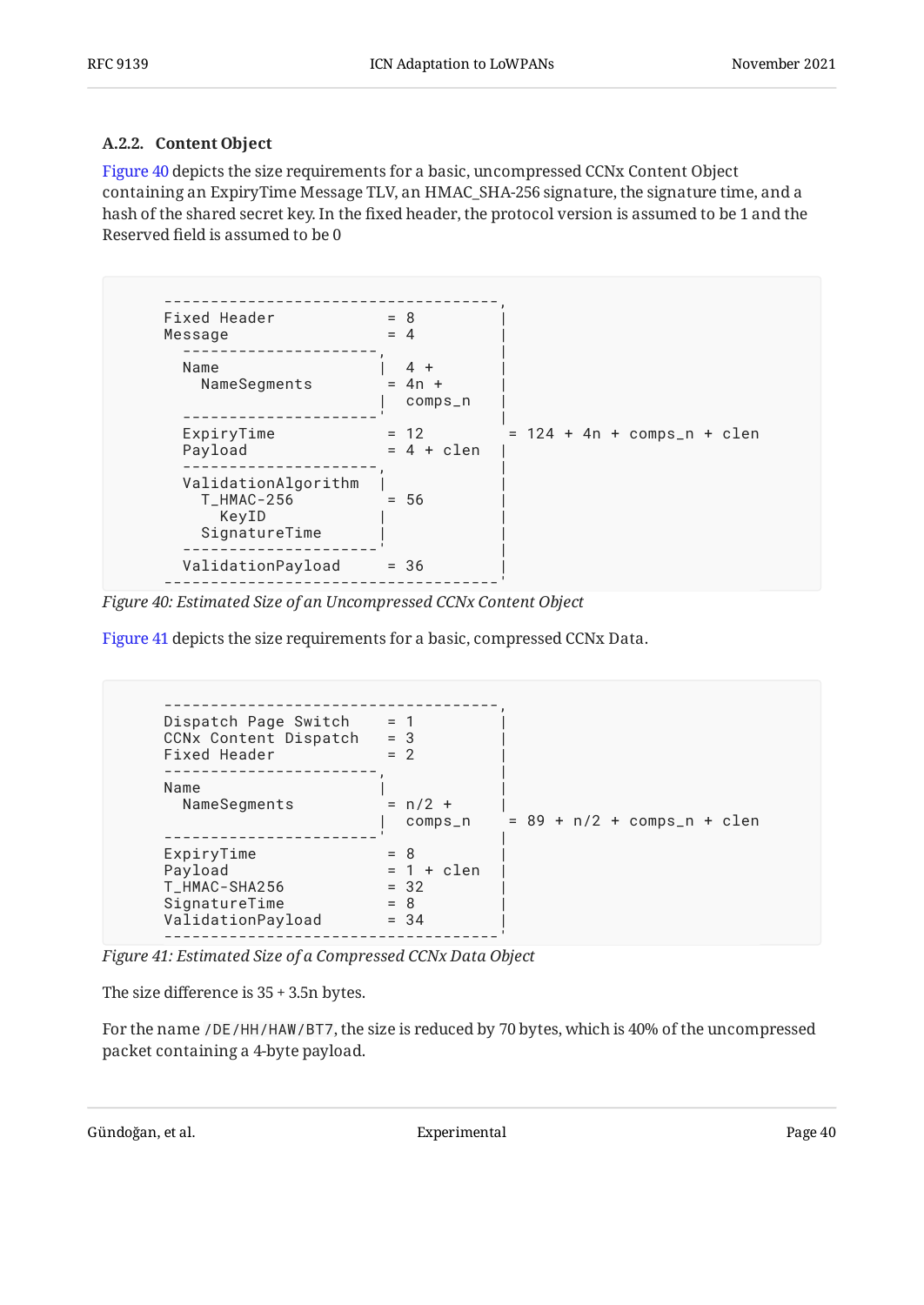# <span id="page-40-0"></span>**[Acknowledgments](#page-40-0)**

This work was stimulated by fruitful discussions in the ICNRG and the communities of RIOT and CCNlite. We would like to thank all active members for constructive thoughts and feedback. In particular, the authors would like to thank (in alphabetical order) Peter Kietzmann, Dirk Kutscher, Martine Lenders, Colin Perkins, and Junxiao Shi. The hop-wise stateful name compression was brought up in a discussion by Dave Oran, which is gratefully acknowledged. Larger parts of this work are inspired by [RFC4944] and [RFC6282]. Special mention goes to Mark Mosko, as well as G.Q. Wang and Ravi Ravindran, as their previous work in [[TLV-ENC-802.15.4\]](#page-35-8) and [WIRE-FORMAT-CONSID] provided a good base for our discussions on stateless header compression mechanisms. Many thanks also to Carsten Bormann and Lars Eggert, who contributed in-depth comments during the IRSG review. This work was supported in part by the German Federal Ministry of Research and Education within the projects I3 and RAPstore.

# <span id="page-40-1"></span>**[Authors' Addresses](#page-40-1)**

#### **Cenk Gündoğan**

HAW Hamburg Berliner Tor 7 D-20099 Hamburg Germany Phone: [+4940428758067](tel:+4940428758067) Email: [cenk.guendogan@haw-hamburg.de](mailto:cenk.guendogan@haw-hamburg.de) URI: <http://inet.haw-hamburg.de/members/cenk-gundogan>

#### **Thomas C. Schmidt**

HAW Hamburg Berliner Tor 7 D-20099 Hamburg Germany Email: [t.schmidt@haw-hamburg.de](mailto:t.schmidt@haw-hamburg.de) URI: <http://inet.haw-hamburg.de/members/schmidt>

#### **Matthias Wählisch**

link-lab & FU Berlin Hoenower Str. 35 D-10318 Berlin Germany Email: [mw@link-lab.net](mailto:mw@link-lab.net) URI: [https://www.mi.fu-berlin.de/en/inf/groups/ilab/members/](https://www.mi.fu-berlin.de/en/inf/groups/ilab/members/waehlisch.html) [waehlisch.html](https://www.mi.fu-berlin.de/en/inf/groups/ilab/members/waehlisch.html)